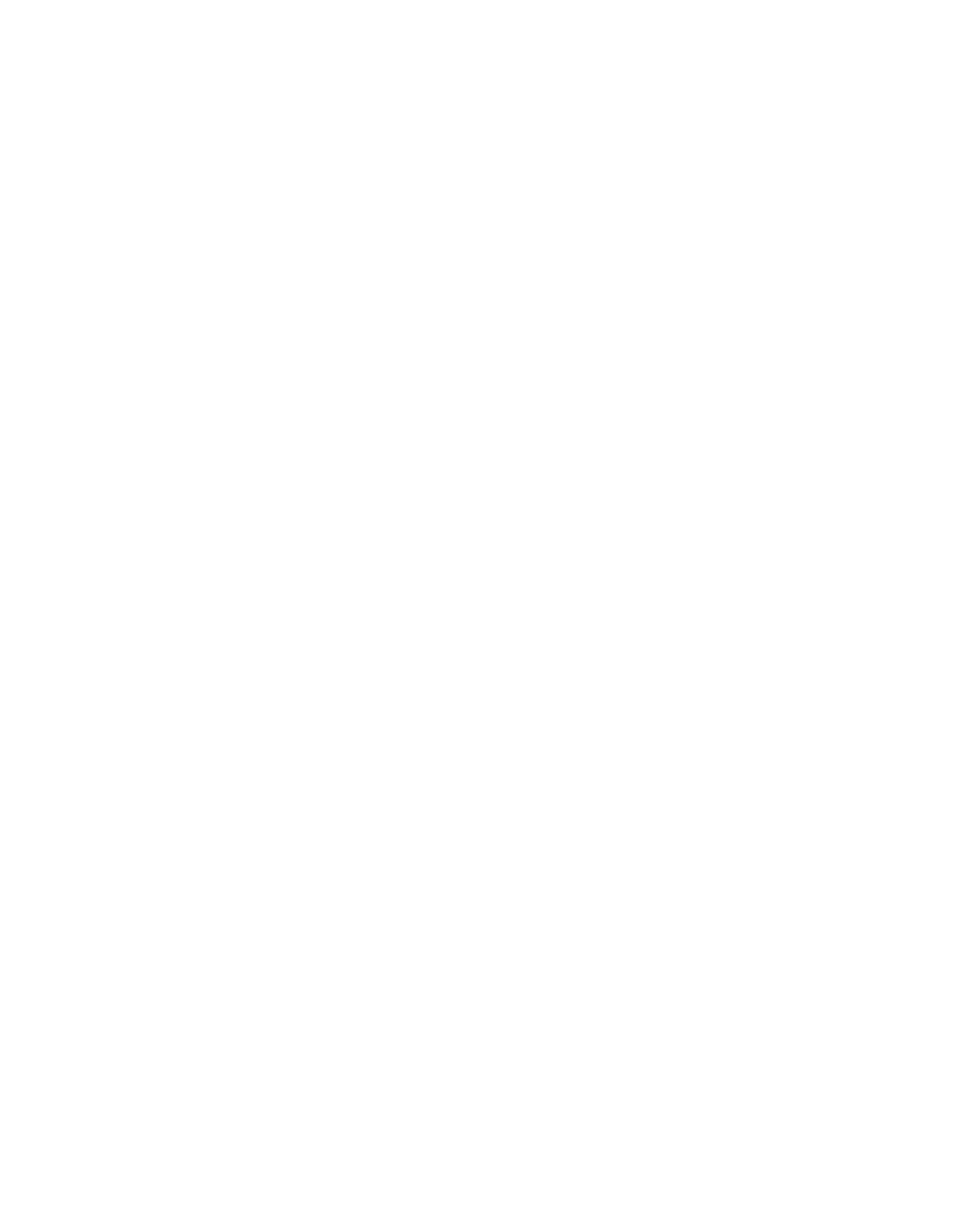## **Abstract**

# Finding Structured and Unstructured Features to Improve the Search Result of Complex Question

Dewi Wisnu Wardani --- Wen Hsiang Lu

Recently, search engine got challenge deal with such a natural language questions. Sometimes, these questions are complex questions. A complex question is a question that consists several clauses, several intentions or need long answer.

In this work we proposed that finding structured features and unstructured features of questions and using structured data and unstructured data could improve the search result of complex questions. According to those, we will use two approaches, IR approach and structured retrieval, QA template.

Our framework consists of three parts. Question analysis, Resource Discovery and Analysis The Relevant Answer. In Question Analysis we used a few assumptions, and tried to find structured and unstructured features of the questions. Structured feature refers to Structured data and unstructured feature refers to unstructured data. In the resource discovery we integrated structured data (relational database) and unstructured data (webpage) to take the advantaged of two kinds of data to improve and reach the relevant answer. We will find the best top fragments from context of the webpage In the Relevant Answer part, we made a score matching between the result from structured data and unstructured data, then finally used QA template to reformulate the question.

In the experiment result, it shows that using structured feature and unstructured feature and using both structured and unstructured data, using approach IR and QA template could improve the search result of complex questions.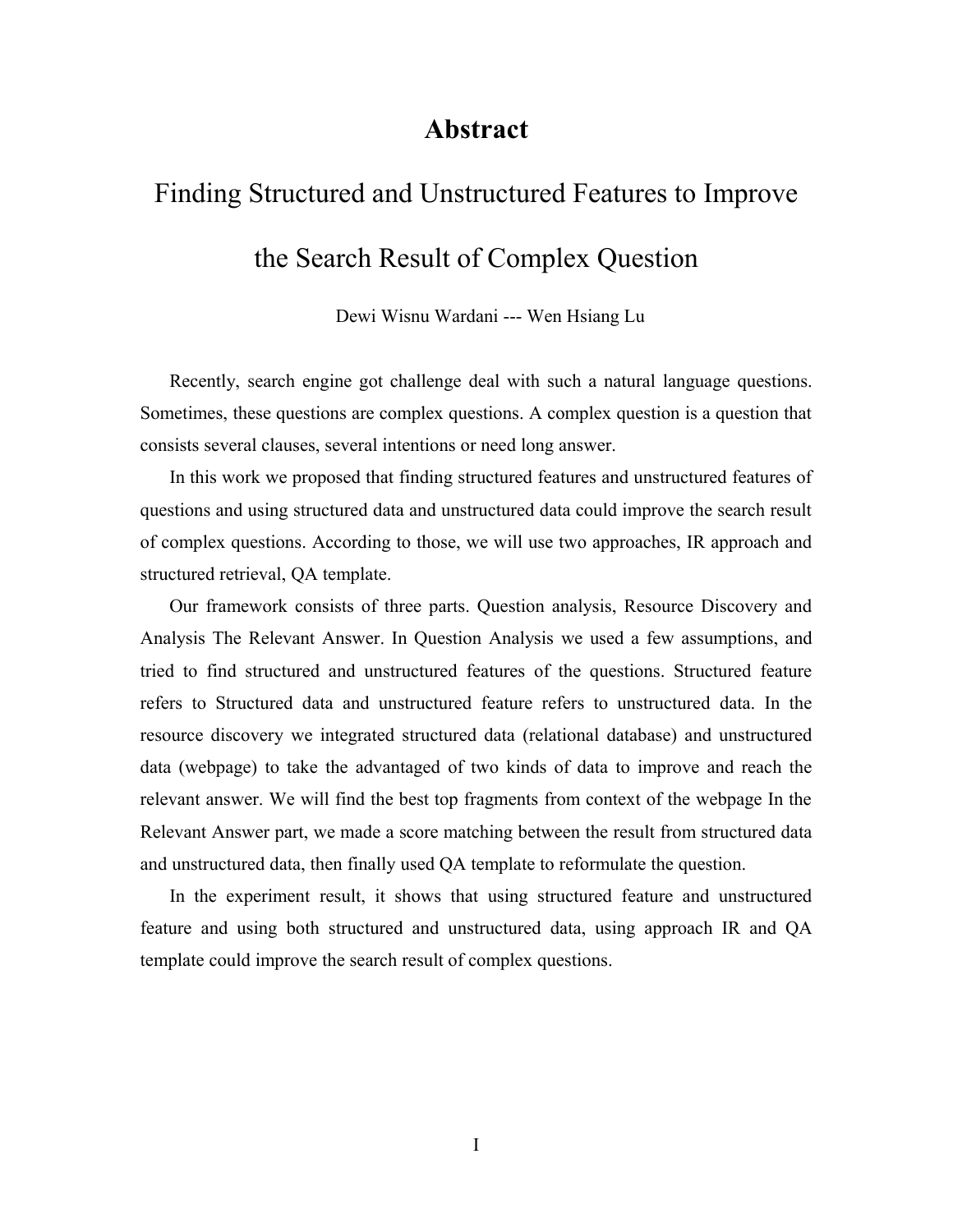# **Table of Content**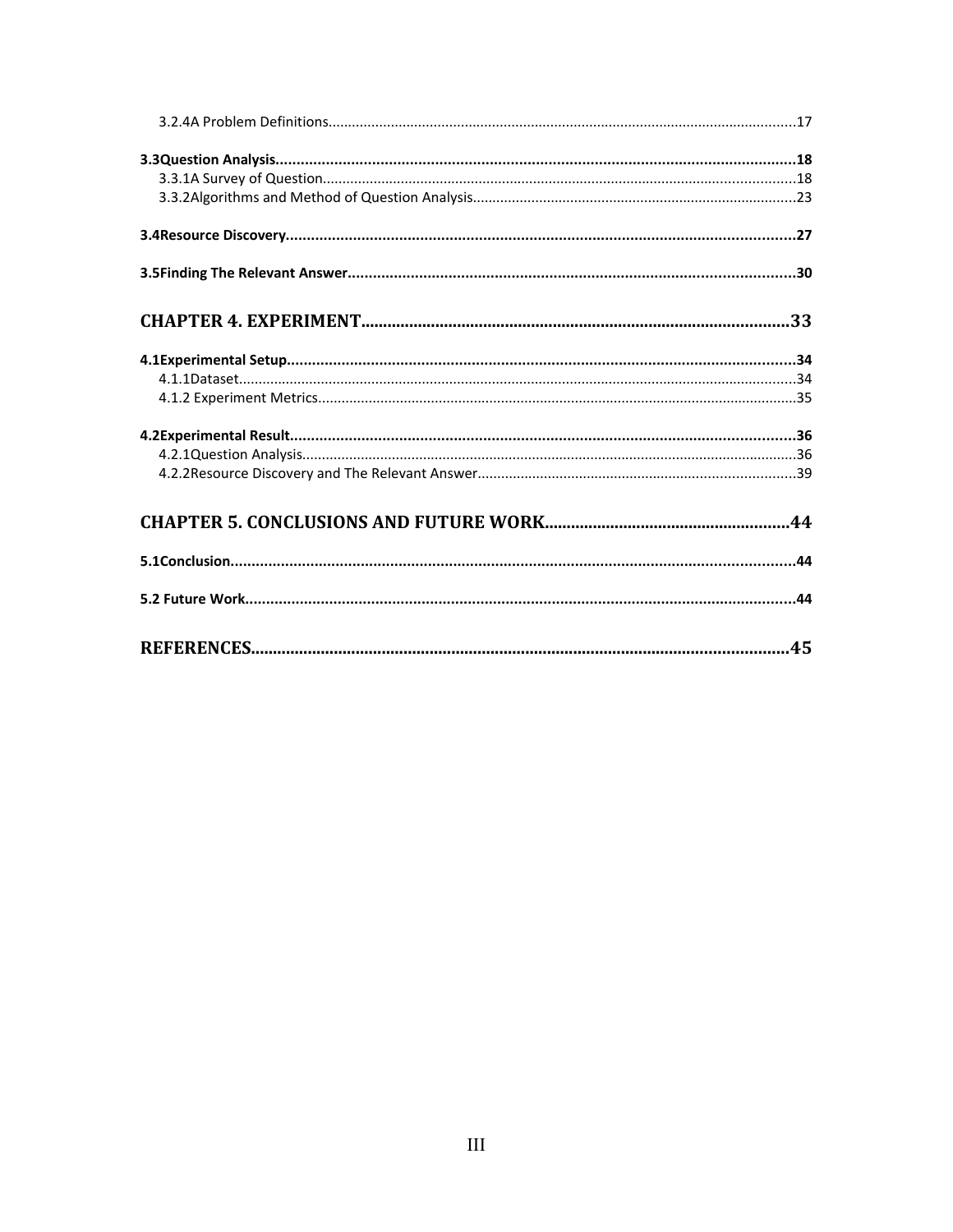# **List of Figure**

| FIGURE 1.1 THE EXAMPLE RESULT (RANK NO.5) FROM BING BETA VERSION2       |
|-------------------------------------------------------------------------|
|                                                                         |
|                                                                         |
| FIGURE 3.3. THE EXAMPLE RESULT FOR LONGER QUESTION FROM POWERSET        |
| FIGURE 3.4. THE EXAMPLE RESULT FOR LONGER QUESTION FROM POWERSET        |
| FIGURE 3.5. INFORMATION RETRIEVAL OF STRUCTURED DATA AND                |
| FIGURE 3.6. FRAMEWORK OF FINDING STRUCTURED AND UNSTRUCTURED            |
|                                                                         |
| FIGURE 3.8. EXAMPLE OF FRAGMENTATIONS, THE "--- " IS THE BOUNDARY OF    |
|                                                                         |
| FIGURE 4.1 PRECISION OF FINDING QT, QF, QS AND FINDING FT, FS AND FU36  |
| FIGURE 4.2 RECALL OF FINDING QT, QF, QS AND FINDING FT, FS AND FU37     |
| FIGURE 4.3 F-MEASURE OF OF FINDING QT, QF, QS AND FINDING FT, FS AND FU |
|                                                                         |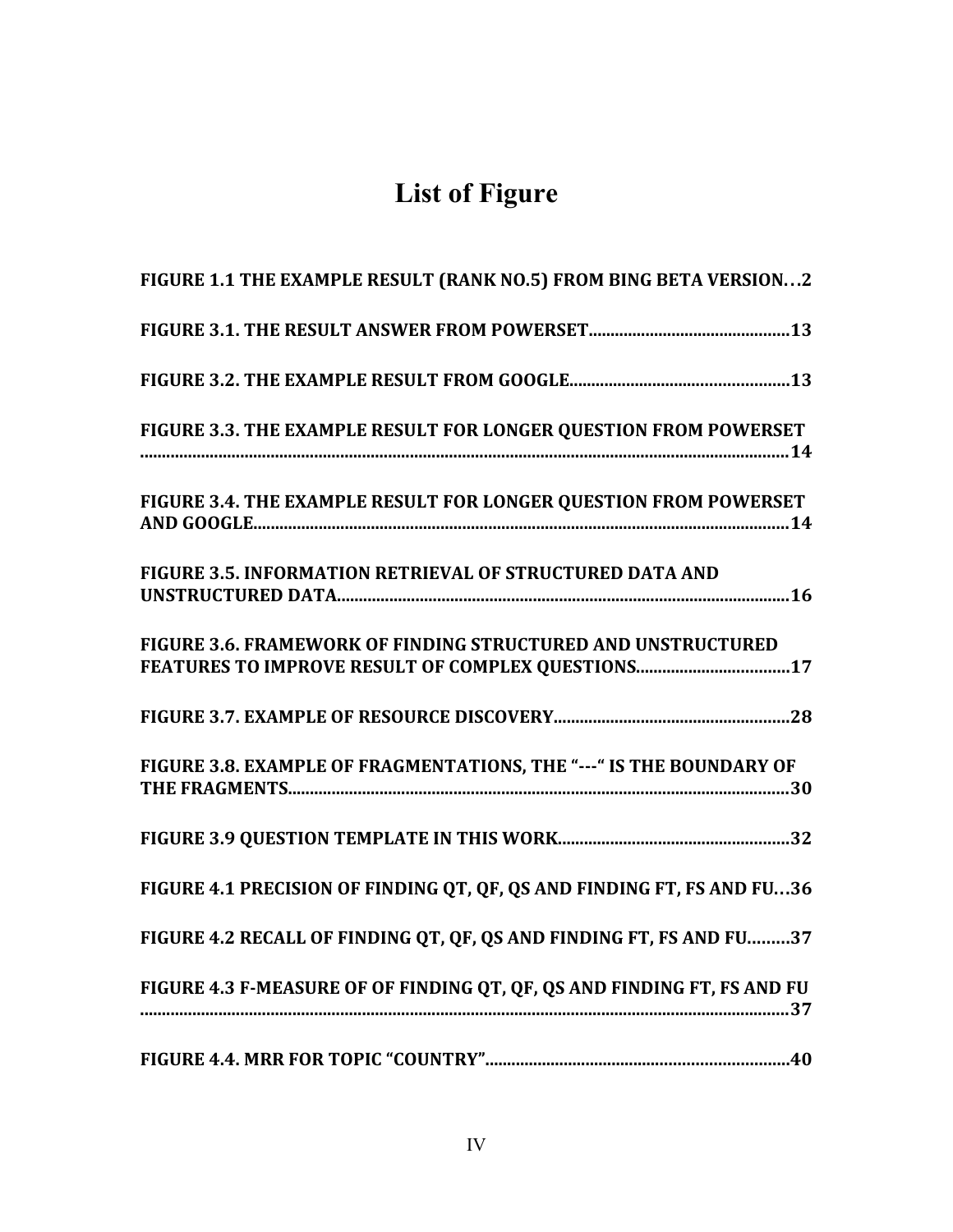| FIGURE 4.5 THE EXAMPLE OF SCORE_MATCH AND ANSWER RESULT IN TOPIC                                           |  |
|------------------------------------------------------------------------------------------------------------|--|
| FIGURE 4.6 THE EXAMPLE RESULT FROM BING BETA VERSION42                                                     |  |
|                                                                                                            |  |
|                                                                                                            |  |
| FIGURE 4.9. THE EXAMPLE OF SCORE MATCH AND ANSWER RESULT IN TOPIC<br>$"MOWIE"                         43"$ |  |
|                                                                                                            |  |
| FIGURE 4.11. THE EXAMPLE OF SCORE MATCH AND ANSWER RESULT IN TOPIC                                         |  |

## **List of Table**

| TABLE 3.1. STATISTICS OF DIFFERENT TYPES OF PREFIX OF QUESTION IN 3    |
|------------------------------------------------------------------------|
| TABLE 3.2. THE SUMMARY OF QUESTION TYPE OF THE QUESTIONS FROM          |
| <b>TABLE 3.3. THE SUMMARY OF PATTERNS OF COMPLEX QUESTIONS FROM</b>    |
| TABLE 3.4. THE EXAMPLE OF EXISTING SUBORDINATE INDICATE COMPLEX<br>-23 |
| TABLE 3.5. THE EXAMPLE RESULT OF ALGORITHM FINDING QUESTION_TOPIC,     |
| TABLE 3.6. THE RESULT EXAMPLE FOR FINDING TOPIC, STRUCTURED AND<br>27  |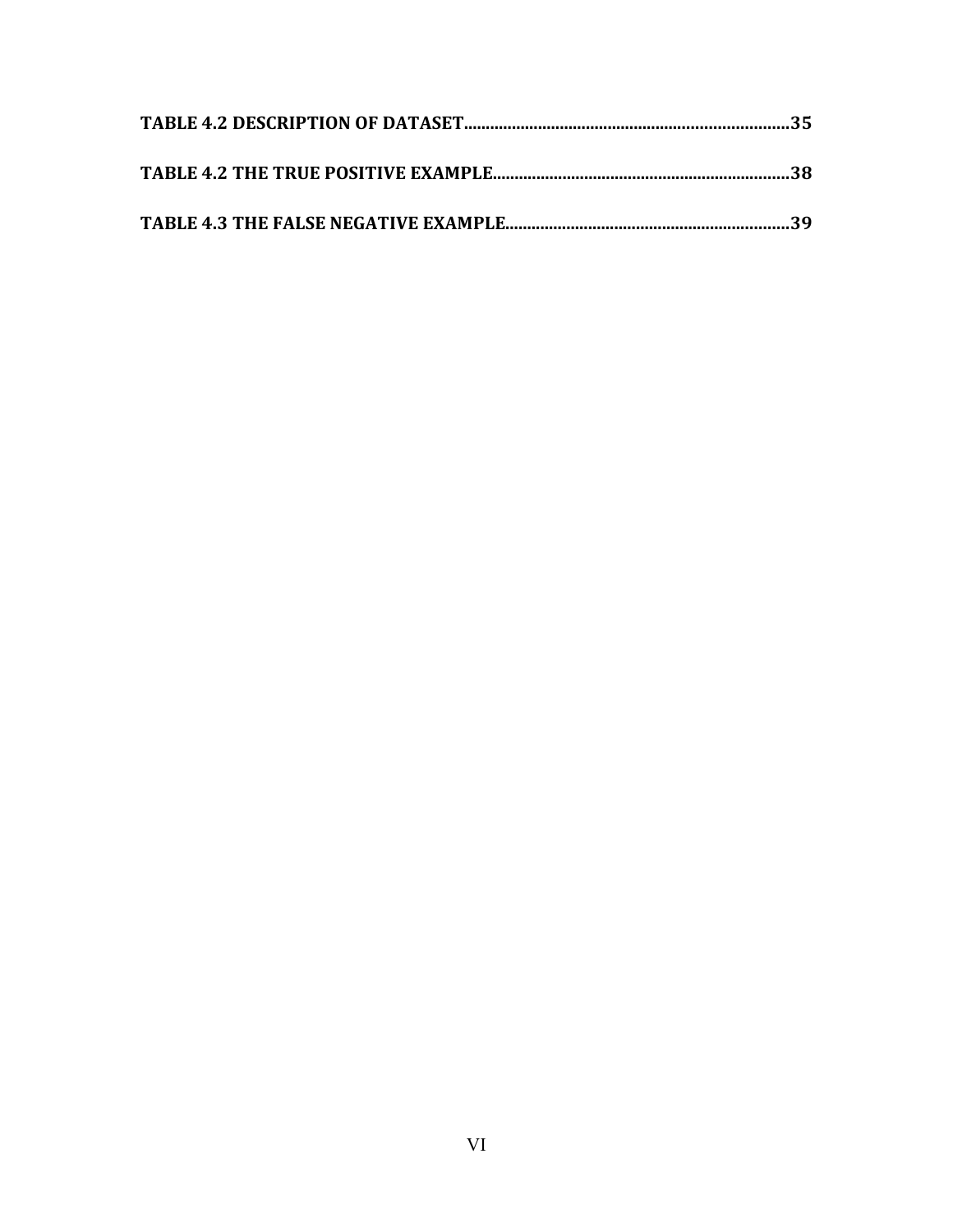## **Chapter 1. Introduction**

## **1.1Motivation**

Analyze the focus question is not a new on question analysis's research area. A big part of the purposes of those researches are to achieve the information of question type or user intention clearly and definitely. Understanding the features of questions are the prominent works of those researches for guiding to reach the user information's need. This topic become more interesting to face the long and complex questions. Some of the researches, complex questions, on the other hand, often refer to long-answer questions. On complex question's research, a definition that it means an answer to a complex question is often a long passages, a set of sentences, a paragraph, or even an article [1]. Although many prior studies of keyword over text documents (e.g HTML documents) have been proposed, they all produce a list of individual pages as result [2].

Sometimes, it is difficult to achieve the answer of one complex question, since the answer can not only be retrieved from one webpage or one resource. In fact, it is very common that the answer of one complex question, is possibly separated in several webpages. Recently, the research of Question Answering got a challenge of complex question [3-6]. The detail of our observation will be described on chapter 2.

In this work, the complex question is a natural language question that contains structured and unstructured features and using the integration of structured and unstructured data on the web to answer those questions. It is more to improve the search result of the question. The resources are needed not only consider the unstructured data but also structured data.

### One example:

## *"What is the capital city of the country that the largest country in Arabian peninsula"*

The focus of this question is to know clearly capital name of the country that the country is largest in Arabian peninsula. From this question, we can find *"the capital city"* as the structured information of question and *"that the largest country in Arabian peninsula"* as an unstructured information of question. By these features we can start and retrieve the resource data to answer from both structured data and unstructured data.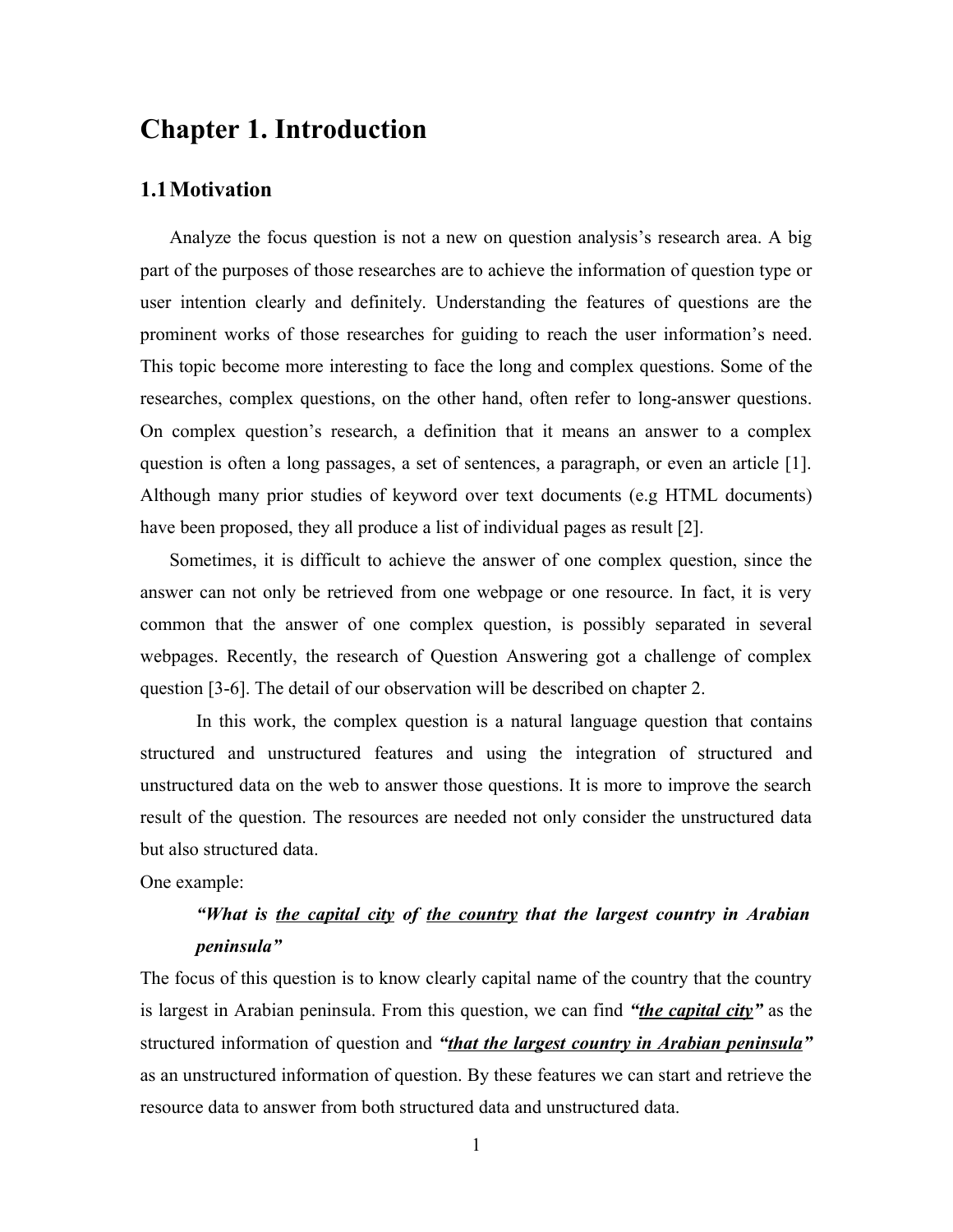For comparation, the result of search usually a relevant passage that contains the needed answer. The factual answer is Riyadh.

Saudi Arabia - Wikipedia, the free encyclopedia Capital (and largest city) Riyadh 24°39'N 46°46'E / 24.65°N 46.767°E / 24.65; 46.767 Official languages Arabic Demonym Saudi, Saudi Arabian ... The Kingdom of Saudi Arabia, KSA (Arabic: المملكة العربية السعودية, al-Mamlaka al-'Arabiyya as-Su'ūdiyya), is an Arab country and the largest country of the Arabian Peninsula. en.wikipedia.org/wiki/Saudi Arabia · cached page

### **Figure 1.1 The example result (rank no.5) from Bing[1](#page-9-0) Beta version**

In another example, in topic "movie", we can find the database of movie on the web as structured data and also webpages that contain information of movie are huge amount exist on the web. Actually, many domains data that considered as structured data on the web. Thus, these are all of our motivations in this work and the major concentration is about how to find the structured and unstructured features of the question and use two kinds of data as the resource to improve the answer of the question.

Most of information is stored in semi-structured or unstructured documents. Making this information available in a usable form is the goal of text analysis and text mining system [7]. The importance of unstructured data as an information source is increasing steadily, both in the scientific and business communities. Recent Gartner research reports suggest that 80% of data is unstructured [8]. The other side of this condition that huge amount of unstructured documents go untapped whereas actually those documents contain useful hidden information.

Structured data on the web is prevalent but ignored often by existing information search [9]. Moreover, the quality of structured data on the web used to pretty high-quality content such as flight schedules, library catalogs, sensor readings, patent filings, genetic research data, product information, etc. Recently, the world wide web is witnessing an increasing in the amount of structured content-vast heterogeneous collections of structured data. Such as product information, google base, table on the webpage, or the deep web [10].

<span id="page-9-0"></span><sup>1</sup> www.bing.com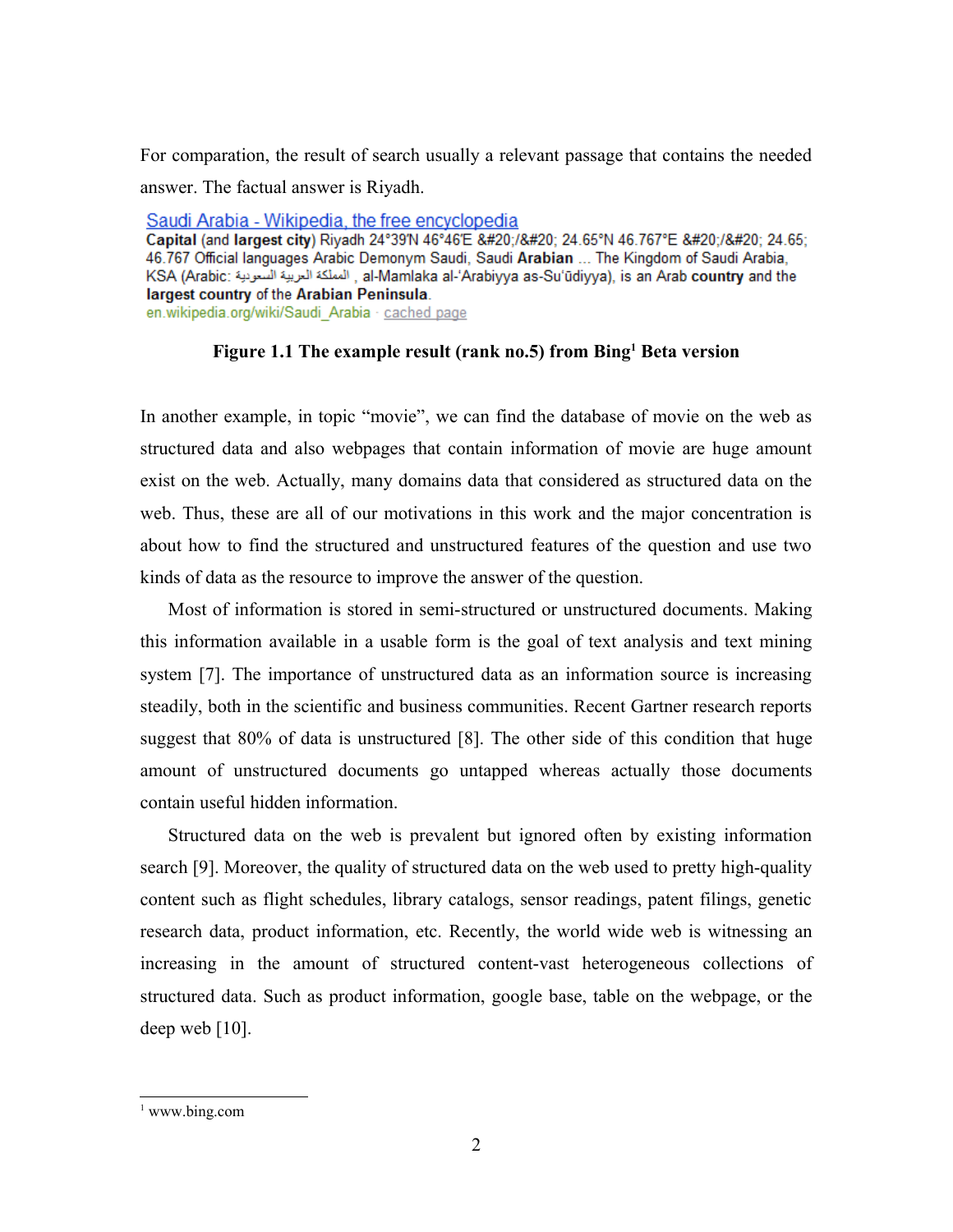According to the above brief explanations, that an huge amount of informations on the web are structured and unstructured or semi-structured. According to the characteristics of two kinds of data, it will be pretty good to take the advantages of them. The searcher will not care about from which kind of the resource of the information can be found, they only want to get the better answers of their questions.

## **1.2The Considered Problem**

The existing search engines cannot integrate information from multiple irrelated pages to answer queries meaningfully [2]. On the other case, they usually only consider from one kind of resource, unstructured data such webpages or structured data such as freebase (Powerset<sup>[2](#page-10-0)</sup> uses it).

#### **1.2.1 Question Analysis**

In this first step, we need to know the structured feature and unstructured feature that exist on the question. Simplification, for this initial work we only consider one kind of complex question that might contain structured and unstructured feature. As be known that natural language question has many forms of syntac and expression. Hence, we put some assumptions in this step according to our observation of the question from Yahoo! Answer (in English). Besides to find those features, we also want to find the question focus and question subfocus of the question. From the same example:

*"What is the capital city of the country that is the largest country in arabian peninsula"* Question topic = *"country"* Question focus = *"the capital city"* Question subfocus = *"that that is the largest country in arabian peninsula"* Structured feature = *"the capital city"* Unstructured feature = *"country that is located on a long boot shaped peninsula"*

We can see that the structured features is the question focus. This condition is one of situation that is issued in dealing with question analysis. Our question data are mostly

<span id="page-10-0"></span><sup>2</sup> www.powerset.com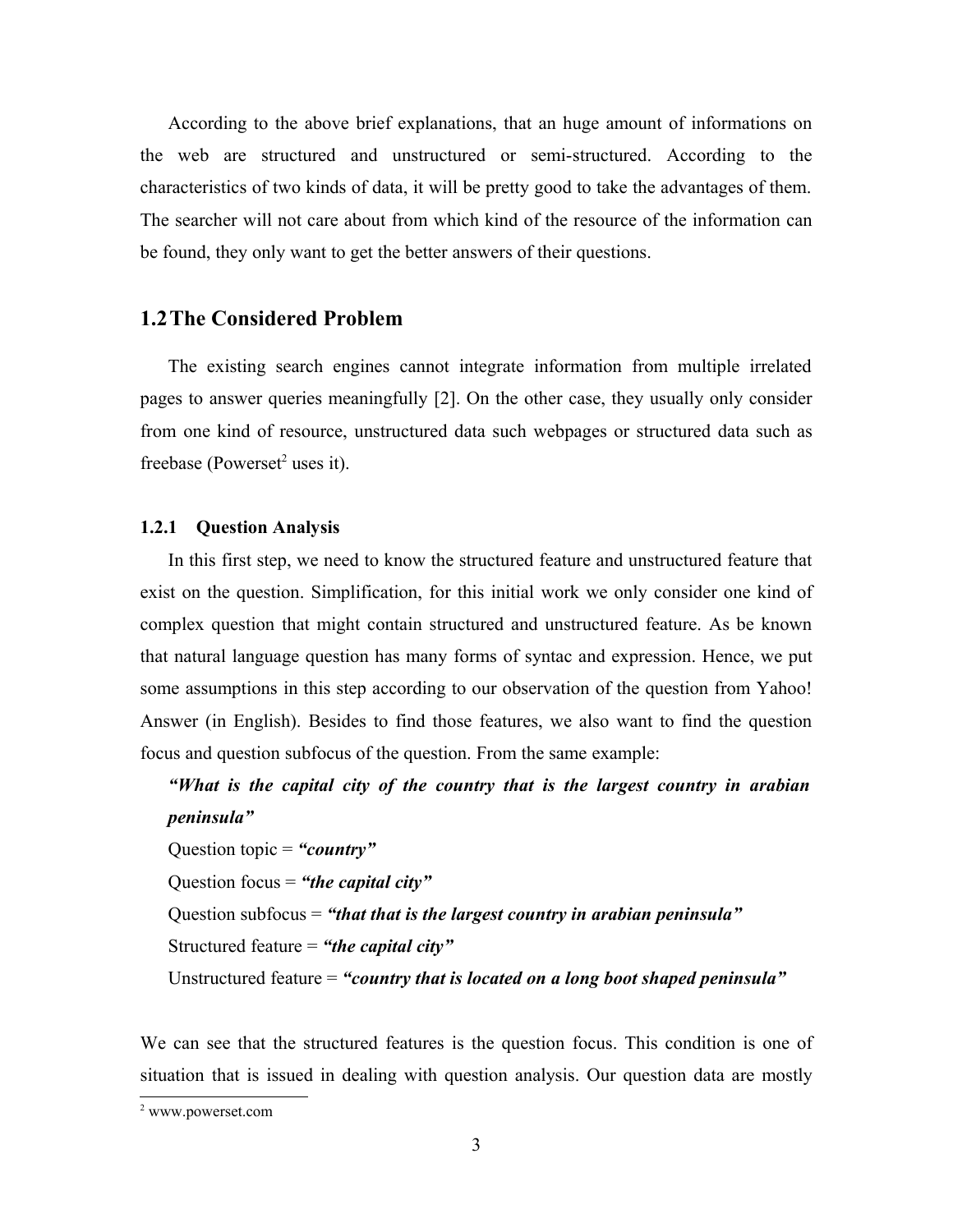about entity question, because we more want to see the answer tends to structured data. The reason is if the answer tend to structured data whereas the question is a complex question that usually tend to unstructured data in the common search engine, means our idea goes well. We will explain it more on the chapter 3.

#### **1.2.2 Resource Discovery and Reach The Relevant Answer**

Using two kinds of data, for the structured data, the form of this data is simple relational data. Single table with attribute name and attribute value. For Unstructured data we crawl webpages from several websites included using Wikipedia, even though not all will be used.

For this initial work we call it light integration according to the integration of the resource be used to improve the result question and do not to be the factual answer of question. One of the basic problem of integration is matching problem. In our work this matching mostly about the matching terms of both two recources. We will propose the simple model to reach the score matching between the unstructured data and structured data by considered the given question. Finally, by this score then can be reached the advanced information from both two kinds of resources, hence we can improve the result answer of the question as well.

## **1.3 Organization**

The rest of this chapter, we will describe more detail of our work in several chapters. Chapter 2 is our related and previous work. It will be our first foundation idea on our work. Chapter 3 will talk about the detail problem definitions and our method to deal those problems. According to our observation, this work is quite new idea, so actually we put several constrains to make our work easier as the beginning of work. We propose the modified previous model in our work. Chapter 4 is our experiment description, we will try to do the experiment in several conditions to make sure and improve our confidently on our idea. The last section, chapter 5 we will briefly explain our summary and sure, the future work of this initial work.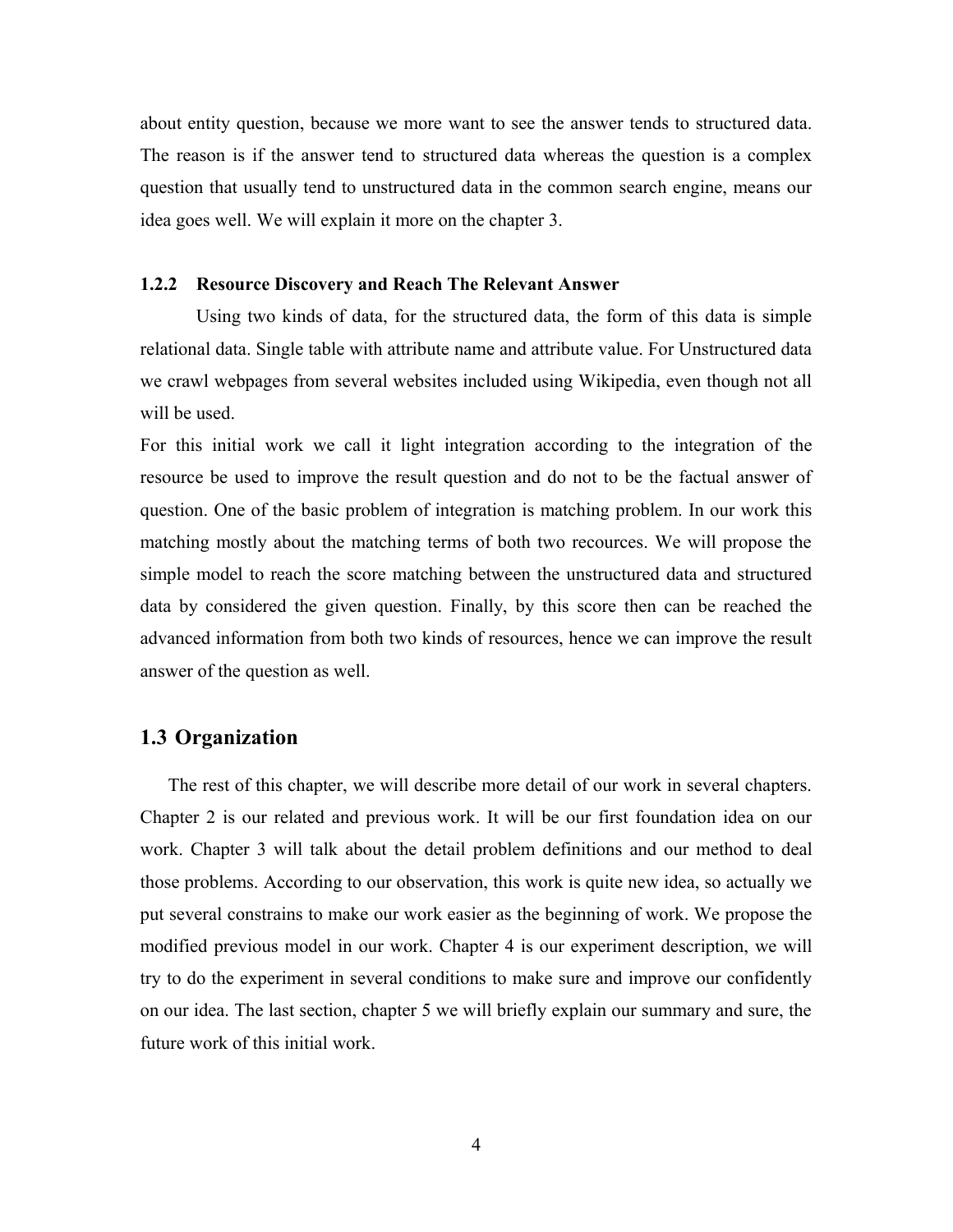## **Chapter 2. Related Works**

## **2.1Question Analysis on Question Answering**

Since the question is the primary source of information to direct the search for the answer, a careful and high-quality analysis of the question is of utmost importance in the area of domain-restricted QA. [11] explain 3 mains question-answering approaches based on Natural Language Processing, Information Retrieval, and question templates. [12] proposed another approaches according to the resource on the web. Lin proposed federated approach and distributed approach. Federated approach is techniques for handling semistructured data are applied to access Web sources as if they were databases, allowing large classes of common questions to be answered uniformly. In distributed approach, large-scale text-processing techniques are used to extract answers directly from unstructured Web documents.

#### **2.1.1 NLP Approach**

NLP techniques are used in applications that make queries to databases, extract information from text, retrieve relevant documents from a collection, translate from one language to another, generate text responses, or recognize spoken words converting them into text. [13] explain QA based on NLP is the systems that allow a user to ask a question

in everyday language and receive an answer quickly and succinctly, with sufficient

context to validate the answer. [14] distinguish questions by answer type: factual answers, opinion answer or summary answer. Some kinds of questions are harder than

others. For example, "why" and "how" questions tend to be more difficult, because they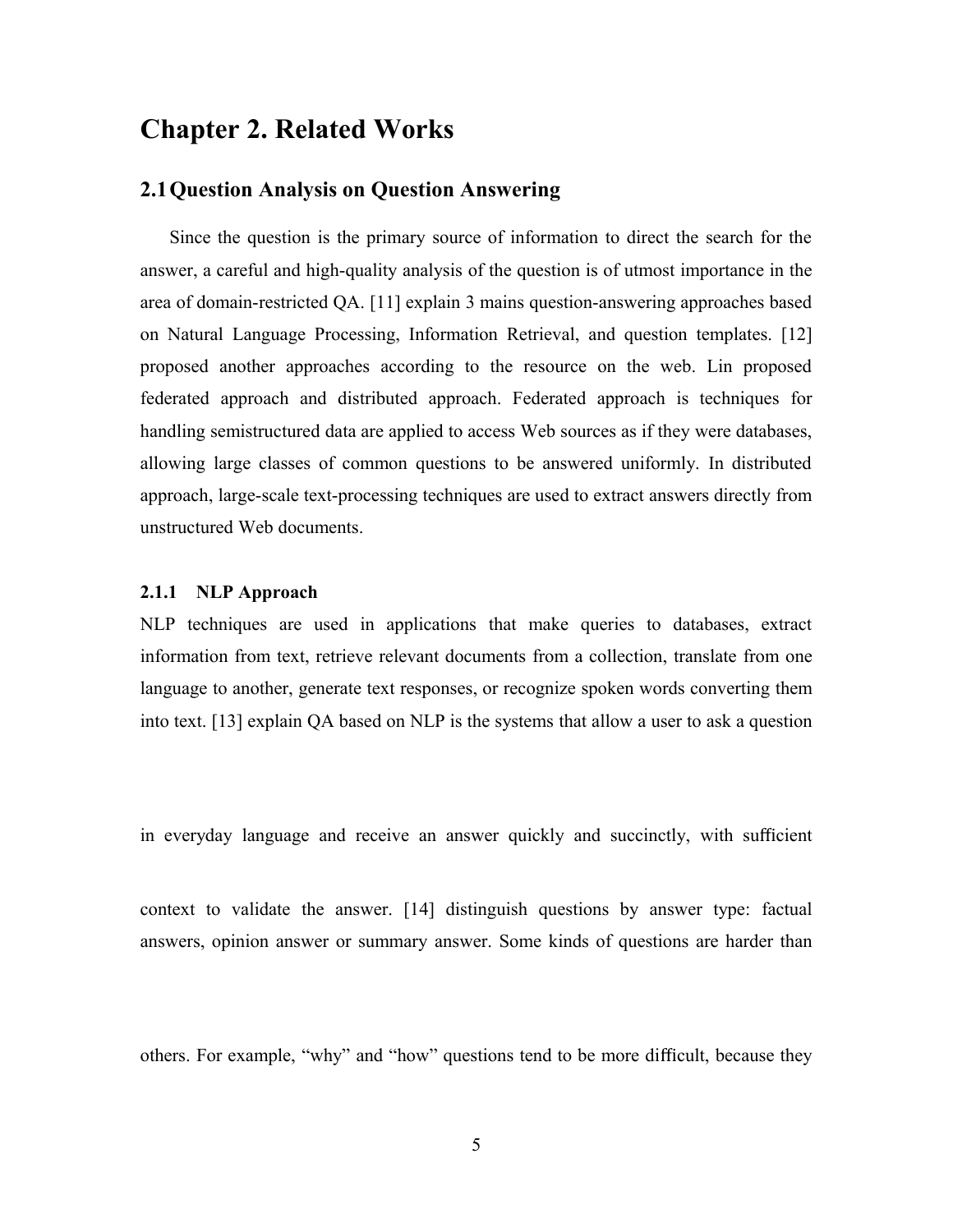require understanding causality or instrumental relations, and these are typically expressed as clauses or separate sentences summary [13].

#### **2.1.2 IR Approach**

IR systems are traditionally seen as document retrieval systems, i.e. systems that return documents that are relevant to the user's information need, but that do not supply direct answers. [15] The Text REtrieval Conferences (TREC) aim at comparing IR systems implemented by academic and commercial research groups also the previous version of them. The best performing system within the two latest TREC, Power Answer [16] had reached 83% accuracy in TREC 02 and 70% in TREC 03. A further step towards the QA paradigm is the development of document retrieval systems into passage retrieval systems [17-22].

## **2.1.3 Template-based QA**

Template-based QA extends the pattern matching approach of NL interfaces to databases. It does not process text. Like IR enhanced with shallow NLP, it presents relevant information without any guarantee that the answer is correct. This approach mostly useful for structured data, as mentioned on [12]. [23] proposes a generic model of templatebased QA that shows the relations between a knowledge domain, its conceptual model, structured databases, question templates, user questions, and describes about 24 constituents of template-based QA. [24] used a kind template and used ontology on question analysis, and work on structured information on the text.

## **2.2Complex Question**

Recently, some Question Answering researches have interested challenging of Question Answering research such complex questions. It is a complex sentence that have intention as question sentence. We can observe first about complex question. The definition from Wikipedia of complex sentence on English grammar definition, a complex sentence is sentence with an independent clause and at least one dependent clause (subordinating clause). The dependent clause is introduced by either a subordinate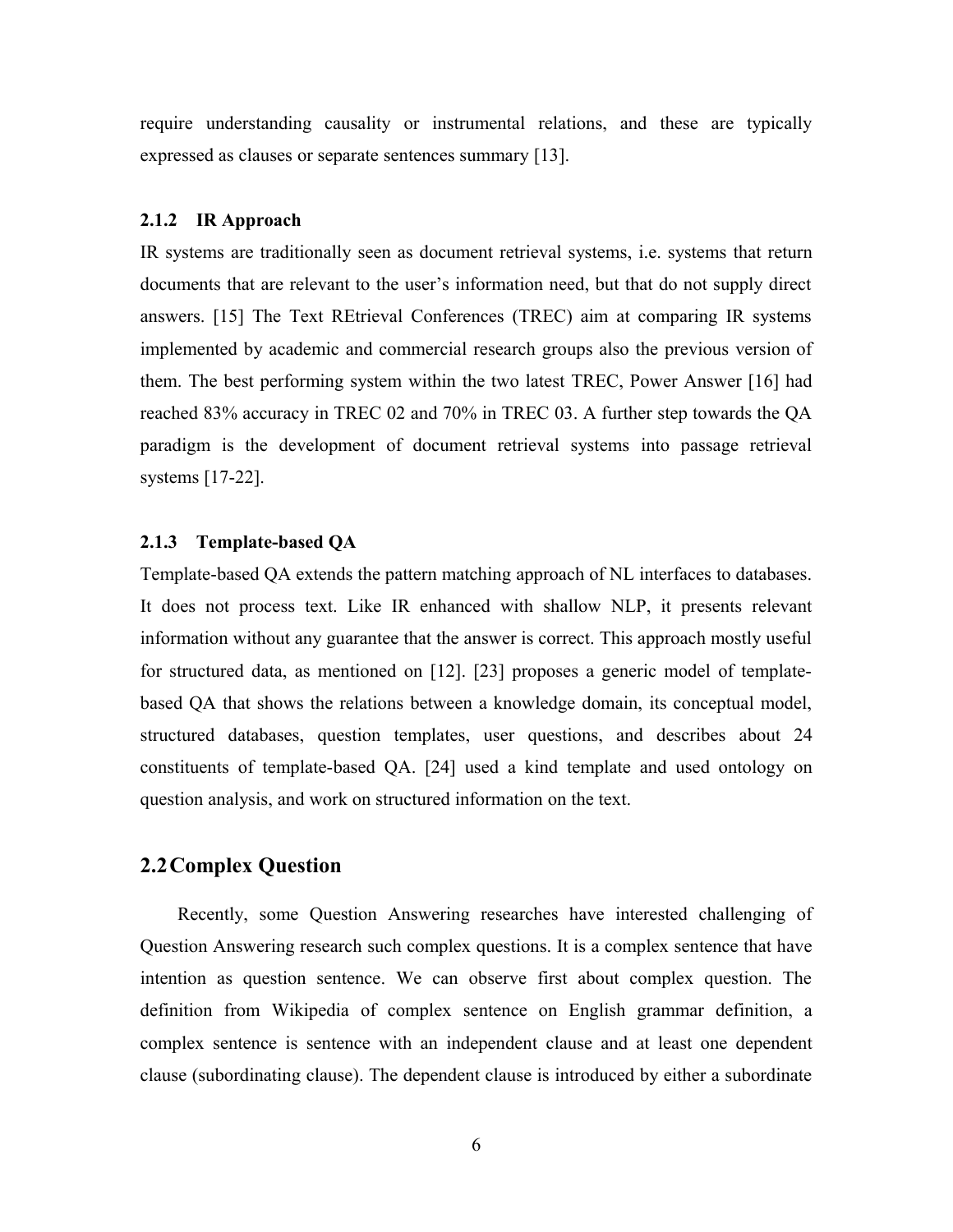conjunction such as although or because, or a relative pronoun such as who or which. For the examples as follows:

*When he handed in his homework*, he forgot to give the teacher the last page.

The teacher returned the homework *after she noticed the error.*

The clause with underline is main clause, and the italic one is subordinate clause. This rule also can be found on the question sentence.

In the Question Answering researches some have proposed another definitions approaches of Complex Questions. In the question answering researches a complex question is more about the complex answer. NTCIR in their workshop paper [25] described that their complex question related to definitions, biographies, relationships, and events. The task is "complex," and assume the answers are summarization-oriented, which means they contain various types of information that requires careful filtering. [26] explores the role of information retrieval in answering "relationship" questions, a new class complex informatiosn needs formally introduced in TREC 2005. [5] described that a complex questions are a kind of context questions, need a list of answer and a set of complex sentences. As follows their examples of complex questions:

*"What is semolina?"*, *"What is Wimbledon?"* tend to a definition questions *"How do you measure earthquakes?"* tend to the answer is a summary of passage *"Which museum in Florence was damaged by a major bomb explosion in 1993? On what day did this happen? Which galleries were involved?*", it is similar like a definition of complex sentence from English grammar.

"*Name of 15 religious cult?*" tent to a list of answer

From a few above observations of a complex questions, except the definition of complex sentence (included question sentence) in English grammar, Question Answering researcher put their own definitions of complex questions. Mostly of their definitions refers to that the questions need a complex, long or complex process to answer.

To improve the result of answer as the common Question Answering researches, as already explained on the above paragraph, moreover for complex question also used to use an external source knowledge to improve their system result. [27] issued question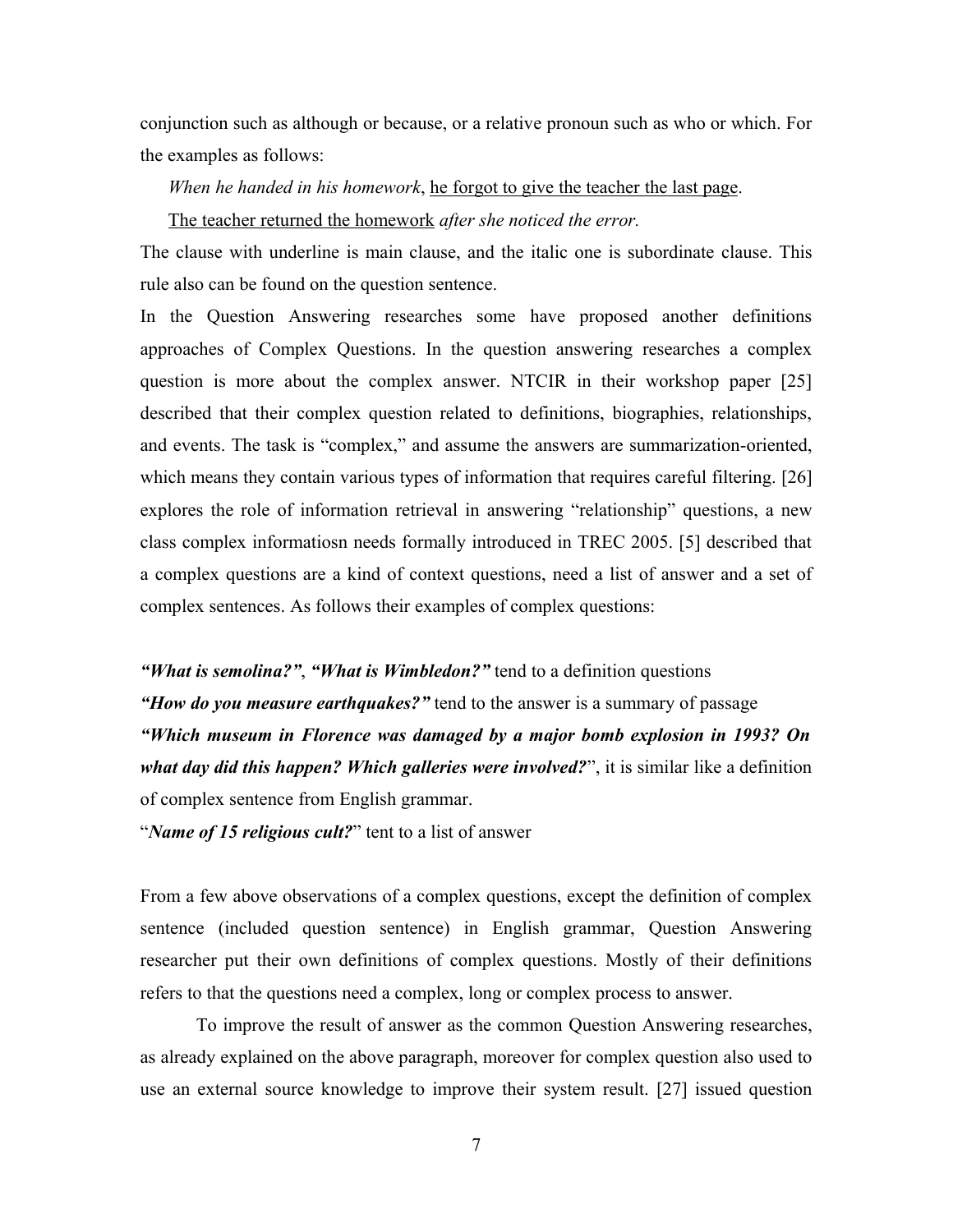decomposition can be approached in one of two ways: either by approximating the domain-specific knowledge for a particular set of domains, or by identifying the decomposition strategies employed by human users.

In our work, we will try to face another kind of complex questions, it is more about factoid question. We will more explain it on Chapter 3.

## **2.3Structured Information to Improve Question Answering**

Some researcher believe that finding the structured information or semi-structured information can improve the result of Question Answering particularly for factoid question. Mostly the IR and Question Answering work on unstructured data. Some researches proposed techniques to find structured information over the unstructured data. [28] proposed segmentation, classification, association and normalization to find structured information over text. The others work, [29] proposed the the novel structured query to reach structured information over unstructured data, they continue working on [30], more work on the table (structured information on webpage), according to high information inside the table on the webpages. [31] also still work on web table data, it is more how to find hidden structured information that very usefull to answer the question particularly on Factoid Question. [32] proposed using both resource structured (mostly a table) and unstructured information (mostly text on webpage) to improve the result of factoid information. They used TREC 2005 as main question ask which use complementary models of answering questions over both structured and unstructured content on the Web. Their system attempts to answer factoid questions by guessing relevant rows and fields in matching web tables and integrating the results. They also proposed rule on the question analysis then implemented to their system. Another similar work, [33] they proposed Question Answering system to deal the semi structured data. Their aim is to answer factual questions by exploiting the structure inherent in documents found on the World Wide Web (WWW). In this work they did a kind of segmentation, documents are indexed into smaller units and associated with metadata. This aim the segmentation is to find the best one segment's score of the document to reach the answer. One the other, [34] implemented approach for domain-restricted question answering from structured knowledge sources, based on robust semantic analysis in a hybrid NLP system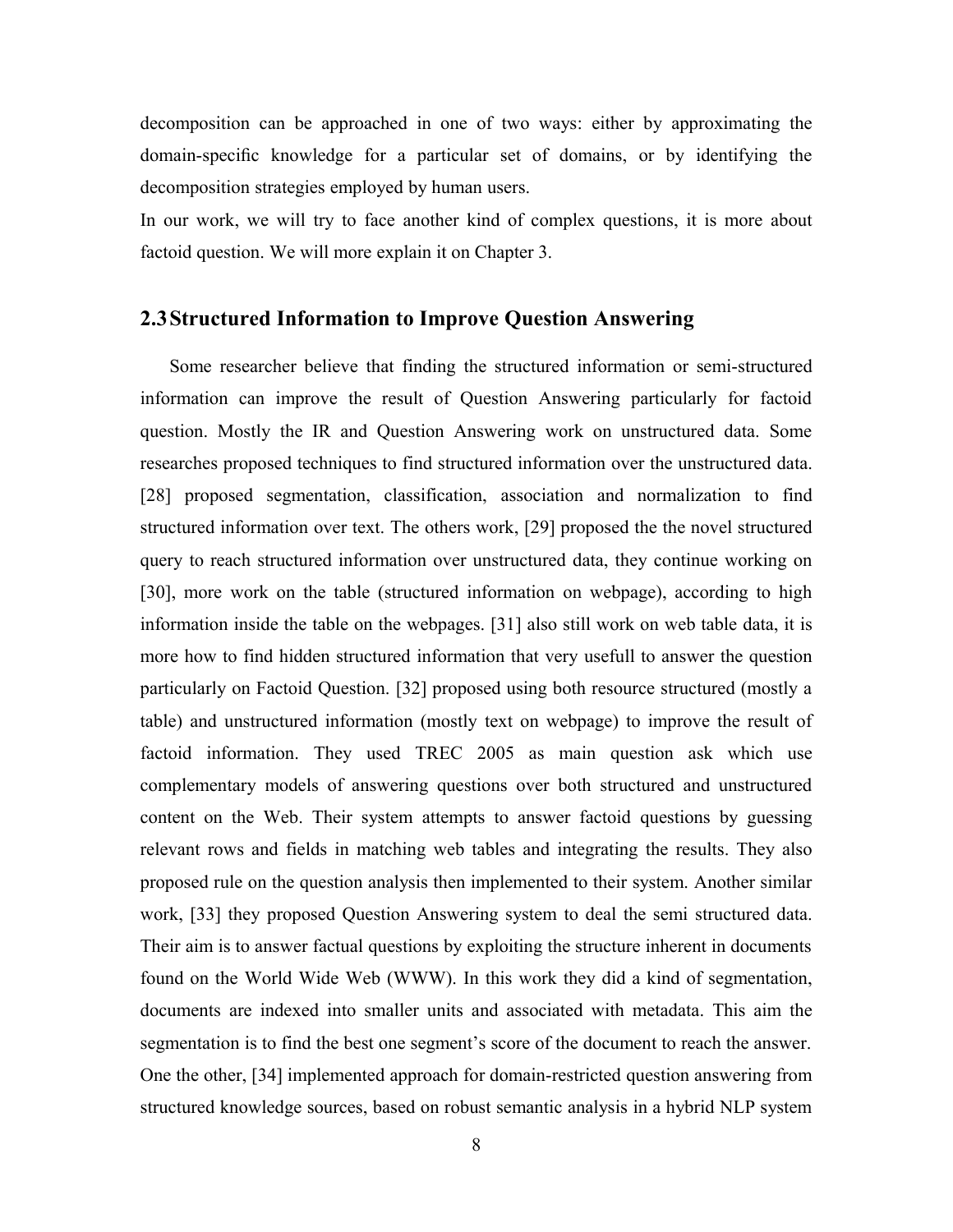architecture. They use TREC question and huge structured knowledge. All the above previous research are the evidences that structured information pretty useful to improve the result of QA particularly for Factoid Question.

## **2.4Structured Retrieval**

Some researches showed that structured approach retrieval on Question Answering can improve accuracy of the result. [35] made reformulation of query, executes separate queries for each structure and merges the lists of results. They believe that that structured retrieval is capable of retrieving more relevant sentences at higher ranks, compared with bag-of-words. [36] propose poses a novel approach wherein the application specifies its information needs using only a SQL query on the structured data, and this query is automatically "translated" into a set of keywords that can be used to retrieve relevant unstructured data. Another similar work, unstructured data often contains a substantial amount of implicit structure, much of which can be captured using information extraction (IE) algorithms [29].

A few above observations showed that structured approaches retrieval pretty useful to improve the result answer both on Information Retrieval and Question Answering.

## **2.5Integration Information**

[10] and severals previous researches have done novelty prominent idea of the integration resources [9, 10, 37-41]. The main reason of their work is try to find the advanted on each of them. Richer their resources mean better answer. Particularly [10] said that asker do not care the resource, they only want find the better answer. Another work [7, 32] talk about using both structured and unstructured to improve the answer. [2] first work on the keyword search on integration data: structured, semi structured and unstructured data with graph approach. [42] proposed a kind of integration entities that exist on table-like format on the webpages. It is integration information on the unstructured data.

Using the structured data moreover unstructured data in Information Retrieval or Question Answering researches are not new research issue. Since the the size of hingh quality structured data on web is increasing and not yet be optimum explored but using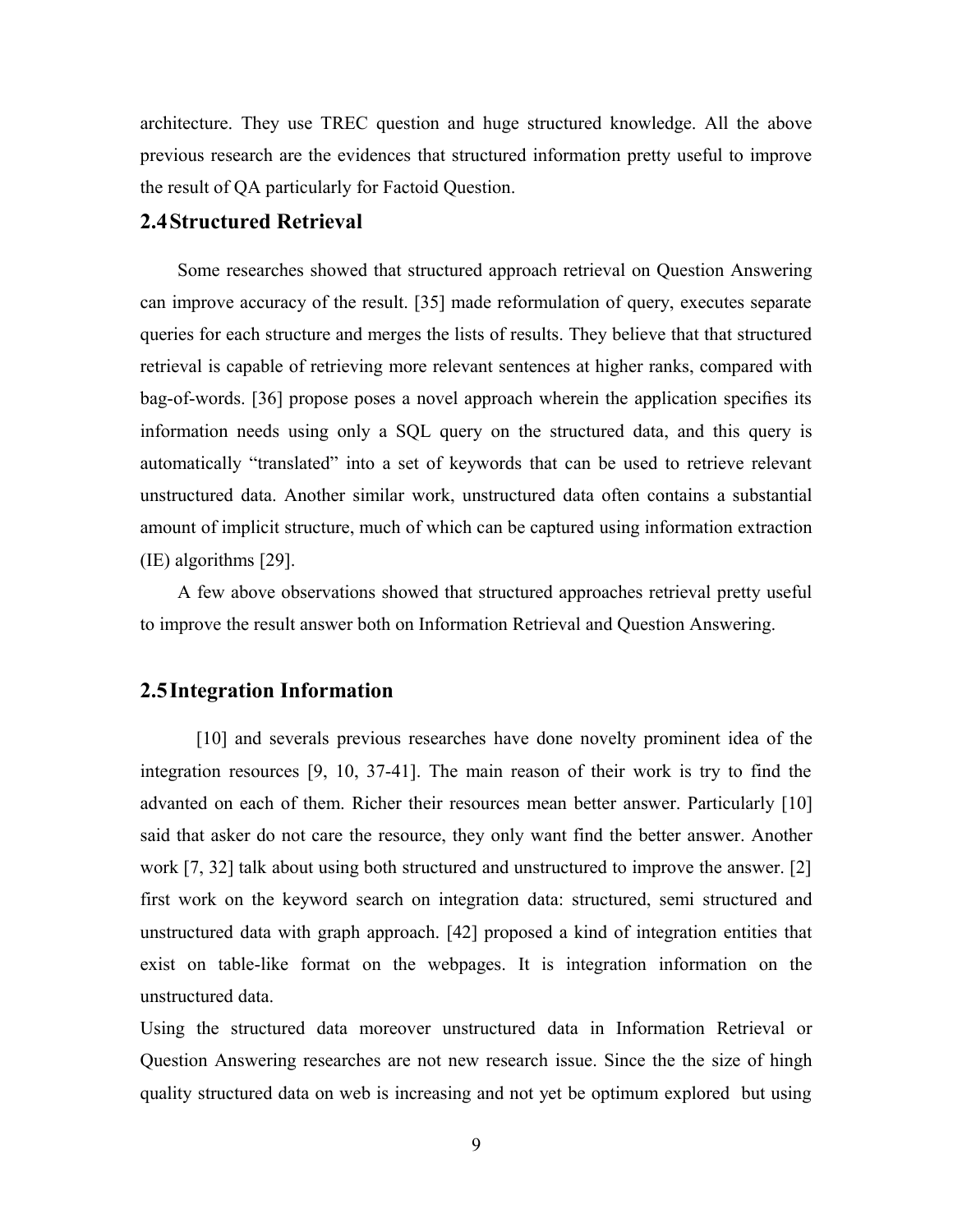the combination of them seem a pretty new area on Question Answering. Some previous proposed a prominent work. [31]. [43] proposed the integration of web document and myriad structured information about real-word object embedded in static web and online web database. It said that hybrid approach, using both structured and unstructured feature gave the best result on object information retrieval.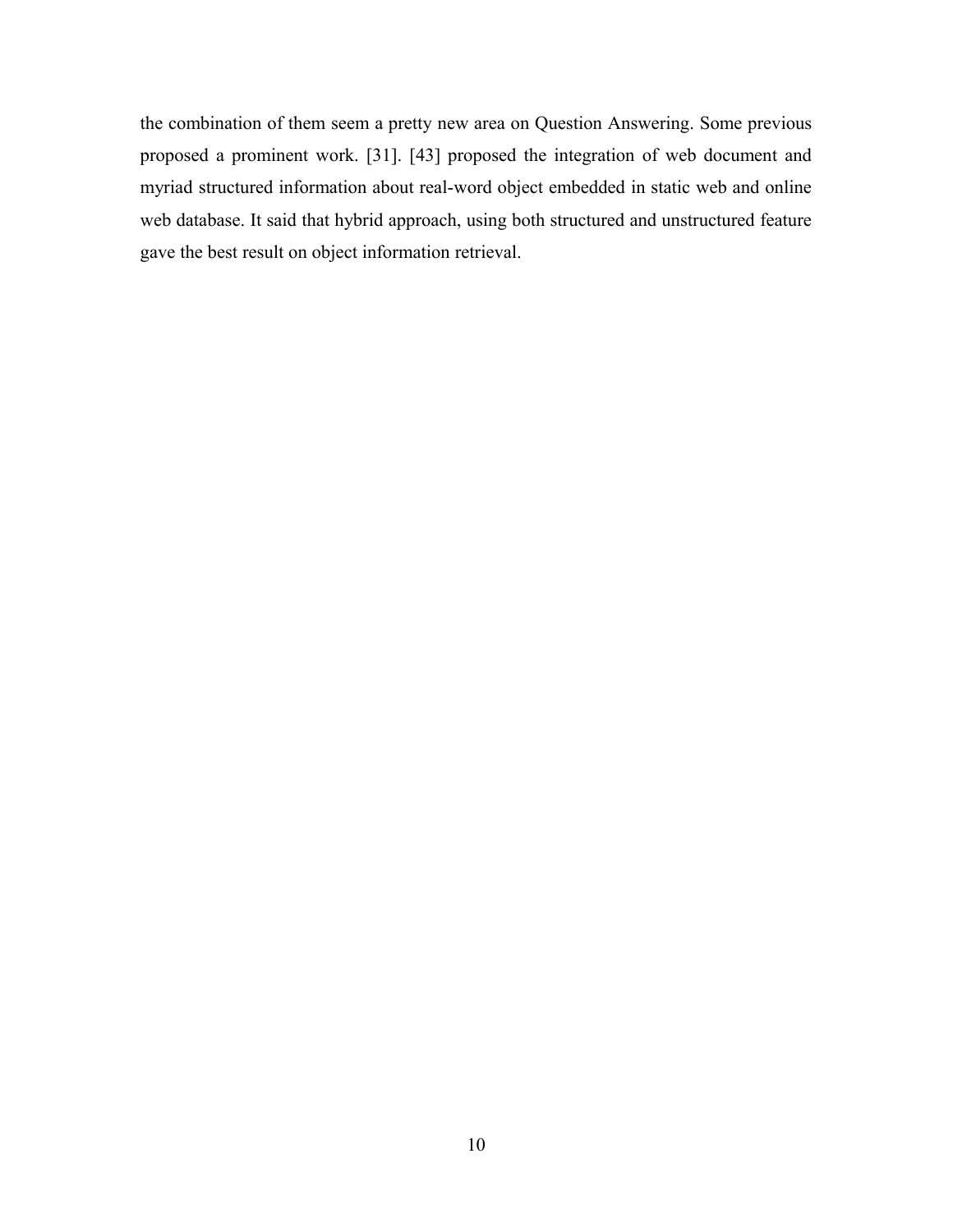## **Chapter 3. Idea and Method**

## **3.1Observation of Question and Assumptions**

#### **3.1.1 Complex Question**

According to the definition of complex question some of them are a kind of complex question, as have described on the above pages. Complex Question from TREC, cluster ciQA, start from TREC- 2007, also contain the factoid questions. They used template approach for complex factoid question.

Complex Question from NTCIR, cluster ACLIA, start from NTCIR – 8 ( it started on June 2009). Its more about Japanese and Chinese Question, cover the area of complex factoid question, and multilingual complex question. Their focus on:

List/event questions , example: *List major events in Saddam Hussein's life* Relations questions, example: *What is the relationship between Saddam Hussein and Jacques Chirac*

Biography questions , example: *Who is Kim Jong Il***?** and Definition questions , example: *What is ASEAN?*

Our questions are a kind of complex question, a natural language question that contains structured and unstructured features. The resource of questions in our work is a real question from Yahoo!Answer (in English language).

We input one topic keyword like book, movie, country to the site and then we collected some of a real question we would like to study in this work.

As follows are the examples:

*what are all the names of the books in the golden compass trilogy? what are some of the books i can find about the causes of global warming? what is the name of the book about japanese high school kids fighting each other to survive?*

*what is the capital of the country that has a border with hungary and a coastline on the black sea?*

*which countries of southeast asia are affected by monsoons?*

*What movie has people drinking in a house then the girl goes in the bedroom when a cartoon comes out tv?*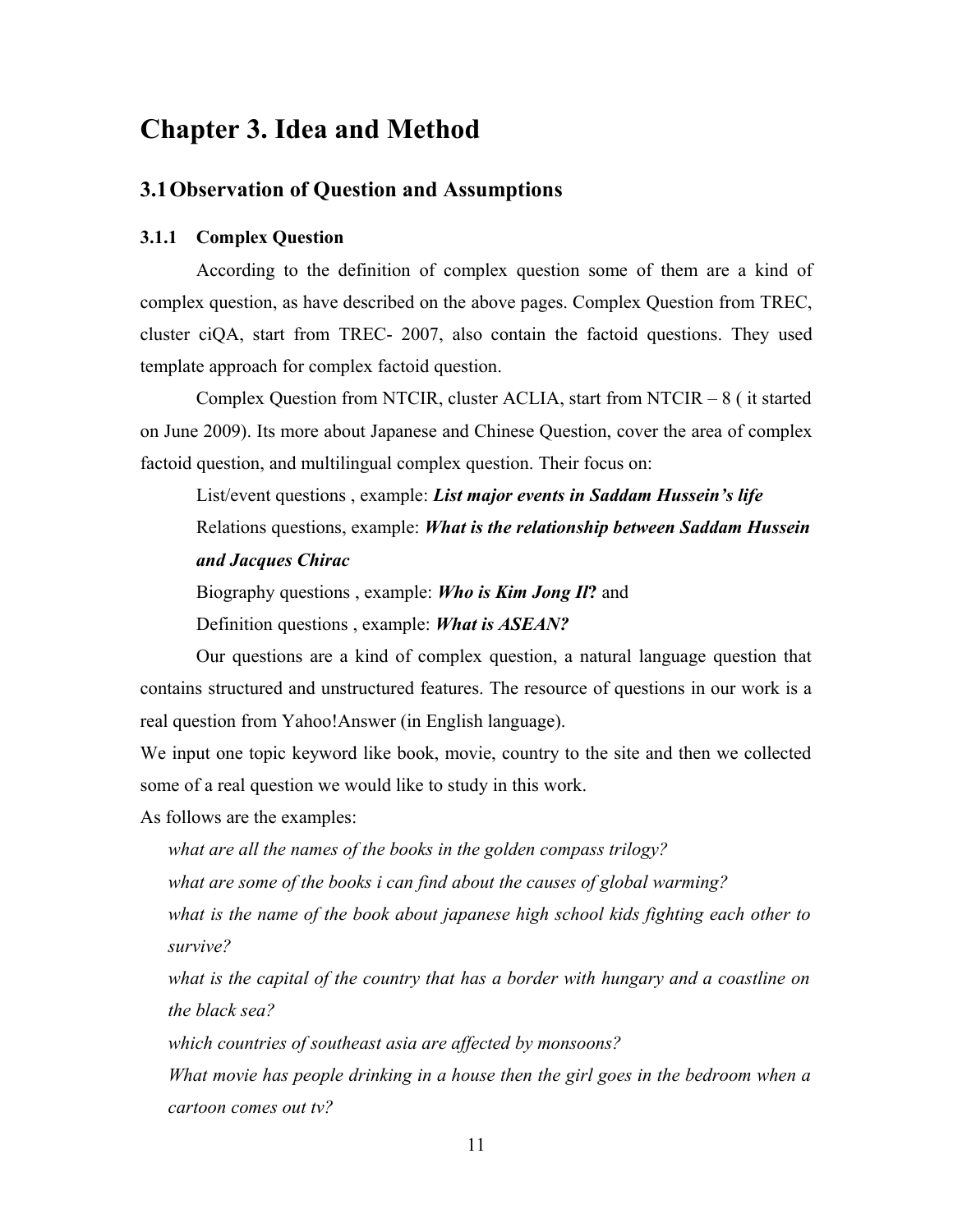### **3.1.2 Question from Yahoo!Answer**

Some of the questions from Yahoo!Answer are usually long sentence questions and have different pattern rule of the question. Our observation on long and complex question from Yahoo!Answer, as in Table 3.1 is a brief summary of the information from 100 questions on 3 topics, book, country and movie

| T <sub>Y</sub> | Description                                             | <b>Book</b>   | Country | Movie  |
|----------------|---------------------------------------------------------|---------------|---------|--------|
|                | Prefix question using question tag (5W1H)               | $92\%$        | $90\%$  | $91\%$ |
|                | Prefix question using modal (can, should, etc)          | $\frac{0}{0}$ | $0\%$   | $2\%$  |
|                | Prefix question using particle (is, are, do, does, etc) | $2\%$         | $4\%$   | $3\%$  |
|                | Others, long sentence                                   | $5\%$         | $6\%$   | $4\%$  |

## **Table 3.1. Statistics of different types of prefix of question in 3 topics**

Note: 5W1H (What, Who, When, Where, Why, How)

The example of those questions:

*What was the book where the clue was hidden in the back of a famous statue in Europe?* ( example no. 1)

*Who is the lead actor in the movie Fireeproof?* (example no.1)

*Can anyone recommend a really good love poems book?* (example no.2)

*Is the book Masquerade the last book in the blue blood series?* (example no.3)

*Zimbabwe now has the world's highest inflation rate, so which country had the highest rate before?* (example no.4)

From above observation, we give a constrain in this work that we will only consider on the question that using question words, ,"What", "Who", "When", "Where", "Why", "How"

## **3.2Idea**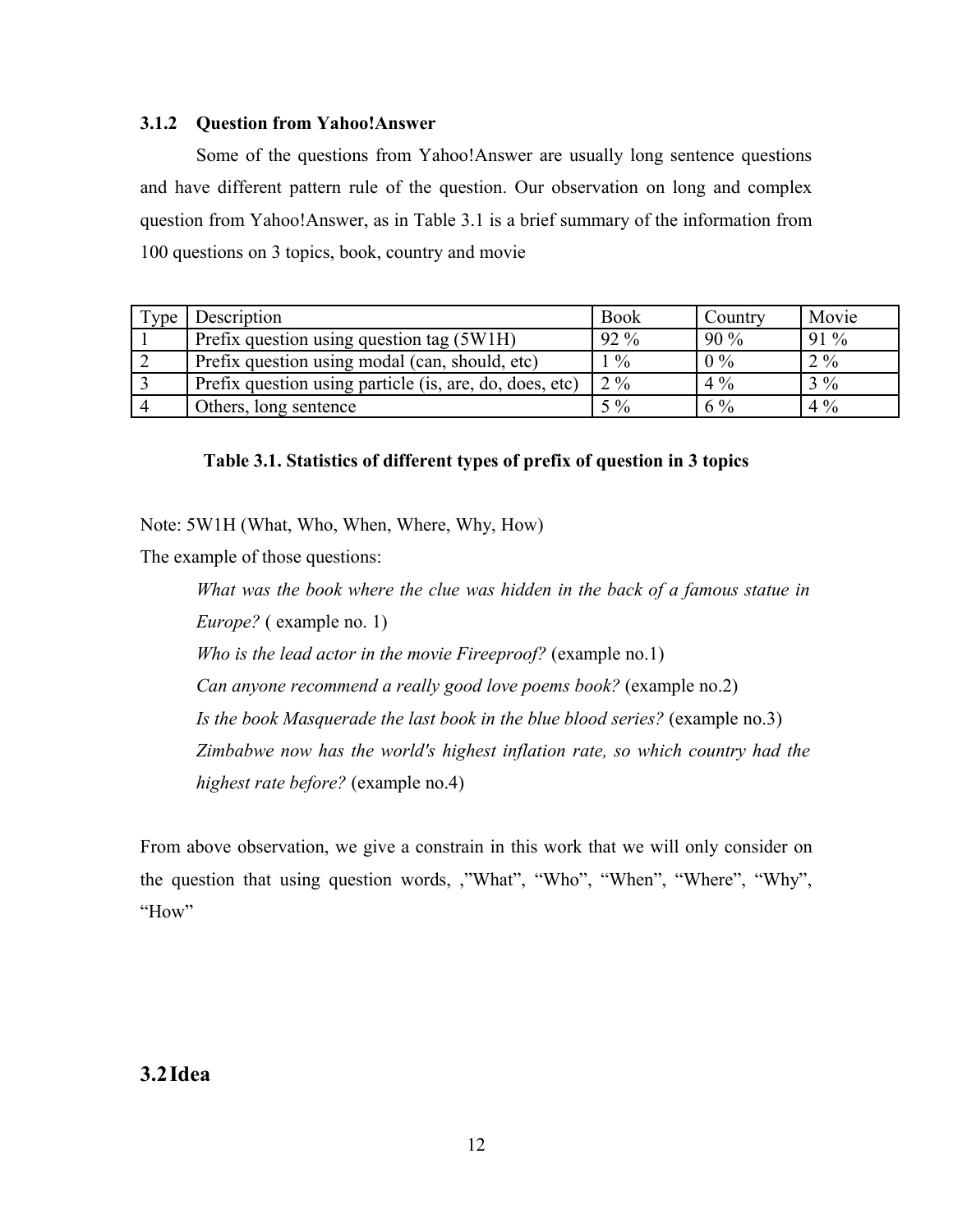#### **3.2.1 A Bag of Words of Question Answering Result**

Automatic Question Answering usually give a document or a passages that contain the answer as the result. Or the answer is a bag of words. For the example

*"Who is president of USA"*

Usually we found the result as follows:



We can see that the result usually a bag of words. The asker's intention actually quite clear, they need the name of current president of USA. The result used to a bag of words that contain a relevant answer.

<span id="page-20-0"></span>3 www.powerset.com

<span id="page-20-1"></span>4 www.google.com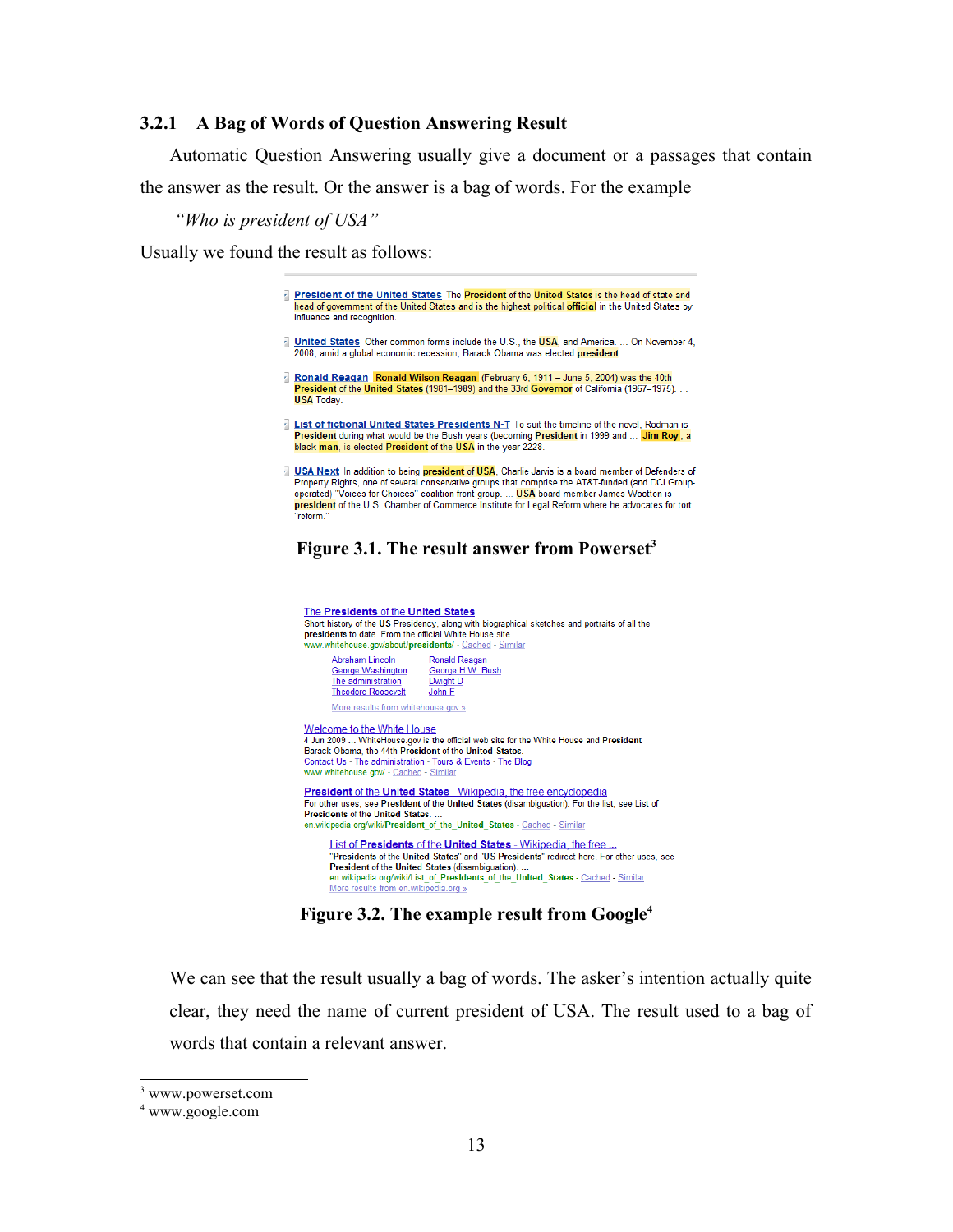The others examples for answer results more complex question,

*"What is the capital of the country that has a south-eastern border with burma?"* are illustrated in Figure 3.3

- Outline of Burma Northern Hemisphere and Eastern Hemisphere ... Capital of Burma: Naypyidaw
- ▼ Burma The main player in the country's drug market is the United Wa State Army, ethnic fighters who control areas along the **country's eastern border with** Thailand, part of the infamous Golden Triangle. ... 1 ["Burma's new capital stages parade"].
- V Myawaddy Myawaddy is a town in **south-eastern** Myanmar in Kayin State close to the border with Thailand. ... | Country | Burma |
- In History of rail transport in Burma When the Japanese conquered Thailand and Burma, they decided to build a railway connecting their South East Asian territories with Burma, partly to facilitate the movement of troops and supplies for the planned invasion of India. ... November 2007: Pyinmana - Myohaung double tracking - part of Yangon-Mandalay double tracking to serve the new capital of Naypyidaw.

#### **Figure 3.3. The example result for longer question from Powerset**

#### **Kingdoms of South East Asia** The Mon and Khmer cities held firm, but the Pyu capital of Halingyi fell. ... formed armed contingents and recrossed the border, attacking Burmese ... In a skirmish south of Ava, the Burmese general Bandula was killed and his armies routed. ..... Sukhothai, in north-central Thailand is one of the country's earliest ... berclo.net/page00/00en-sea-history.html - Cached - Similar **Burma Country Brief - Australian Department of Foreign Affairs and ...** Burma Country Brief - May 2009. Introduction/overview. Australia has diplomatic ... of Rangoon (the capital is Nay Pyi Taw). Burma maintains an embassy in Canberra. ... persons and refugees on the Thailand-Burma and Bangladesh-Burma borders. ... On 25 May 2008, Burma, the Association of South-East Asian Nations ... www.dfat.gov.au/GEO/burma/burma\_brief.html - Cached - Similar THE ART AND CULTURE OF BURMA - Introduction

Burma, also known as Myanmar, has the largest land mass of any country in ... northern Burma and did not succeed in capturing or occupying the capital city of Pagan. ... and eastern borders by the Shan Plateau and attendant mountains. .... Therefore it is believed that when the Burmese moved south and conquered the ... www.seasite.niu.edu/Burmese/Cooler/Intro/BurmaArt\_Intro.htm - Cached - Similar

#### **Figure 3.4. The example result for longer question from Powerset and Google**

From the rank number 2 of Powerset's result answer snippet, one of close relevant answer: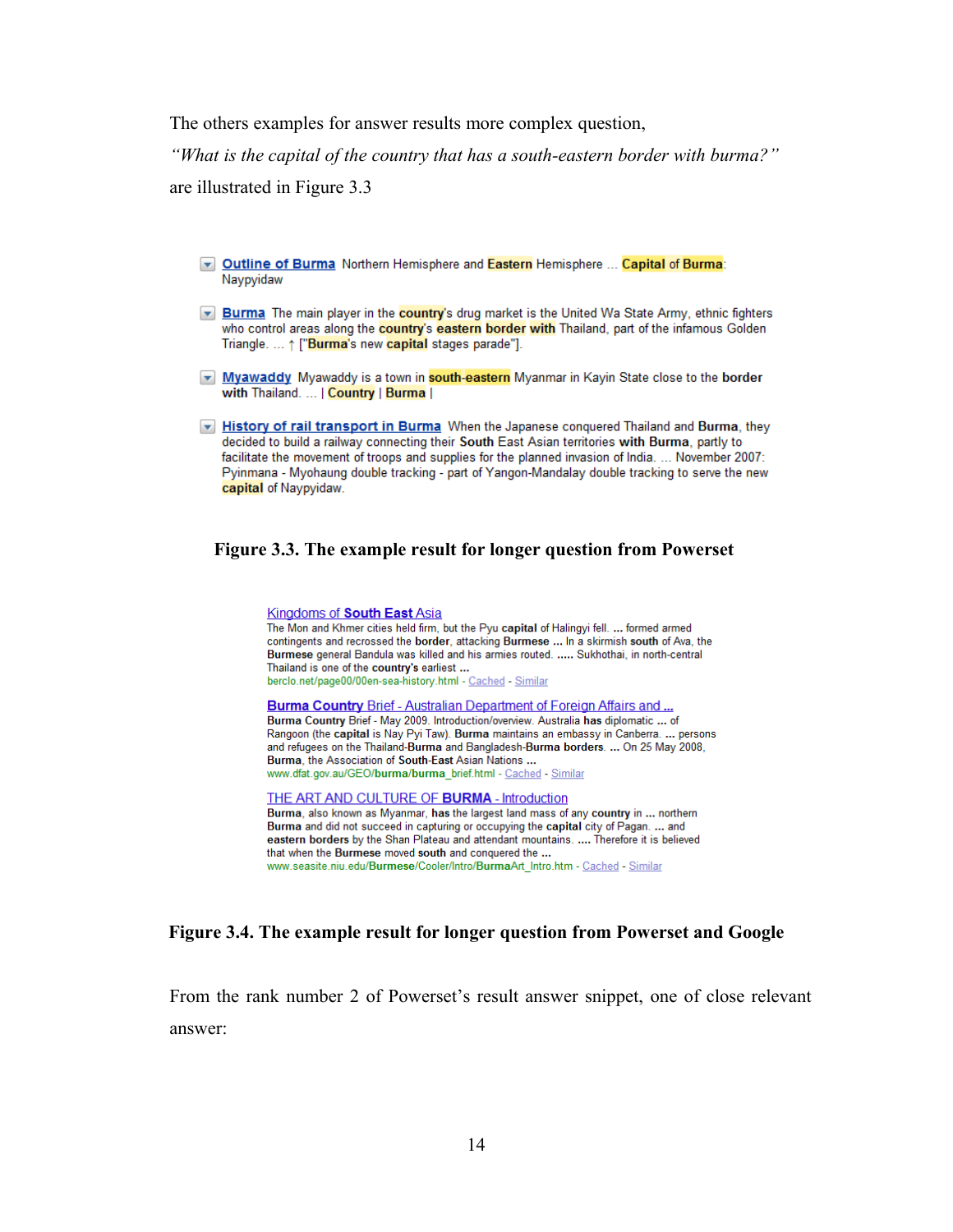*"Burma The main player in the country's drug market is the United Wa State Army, ethnic fighters who control areas along the country's eastern border with Thailand, part of the infamous Golden Triangle. ..."*

This snippet is not the clear answer of the question, even though contain the relevant result answer. The answer that needed is the name of capital city of Thailand. Thailand is the country on the eastern border of Burma, and the capital city is Bangkok, but no information about Bangkok on the result. To reach "Bangkok" as the answer need to reach another resource data or additional approach.

This is our motivation, how to improve result of a pretty complex questions from Yahoo!Answer. Sometimes, to answer one question, moreover a kind of complex question, we can not only find the answer from one webpage, it used to the answer actually exist on several webpages. Another approach, to answer one question, can not only retrieve answer from one kind of resource, but sometimes also need to consider from different kind of resource. Our approach is finding structured and unstructured features of question and using both structured and unstructured data as resources and reach the better answer.

#### **3.2.2 Finding Answer Using Structured and Unstructured Data**

Previous researches usually use only unstructured data to answer the question or use external resource knowledge such as WordNet. Using the external knowledge is very useful to improve the answer result, but it has ome disadvantages, that for using external resource of knowledge need developing time till the source ready to be used. It is not direct resource such webpages or another unstructured resources. Recently the growing of structured data on the web is very rapid and the number of online database also increases significantly. The research on deep web leads on this area. As described before, this kind of data usually contain high quality information, but used to be ignored by common search engines. Particularly, a few of search engine have a prominent work on structured data but still less of them using both structured data and unstructured data. We hypotized that by using structured data and structured retrieval will improve the result of complex question. We will use two approaches simultaneously to improve the answer result by using two kind of resources, unstructured and structured data.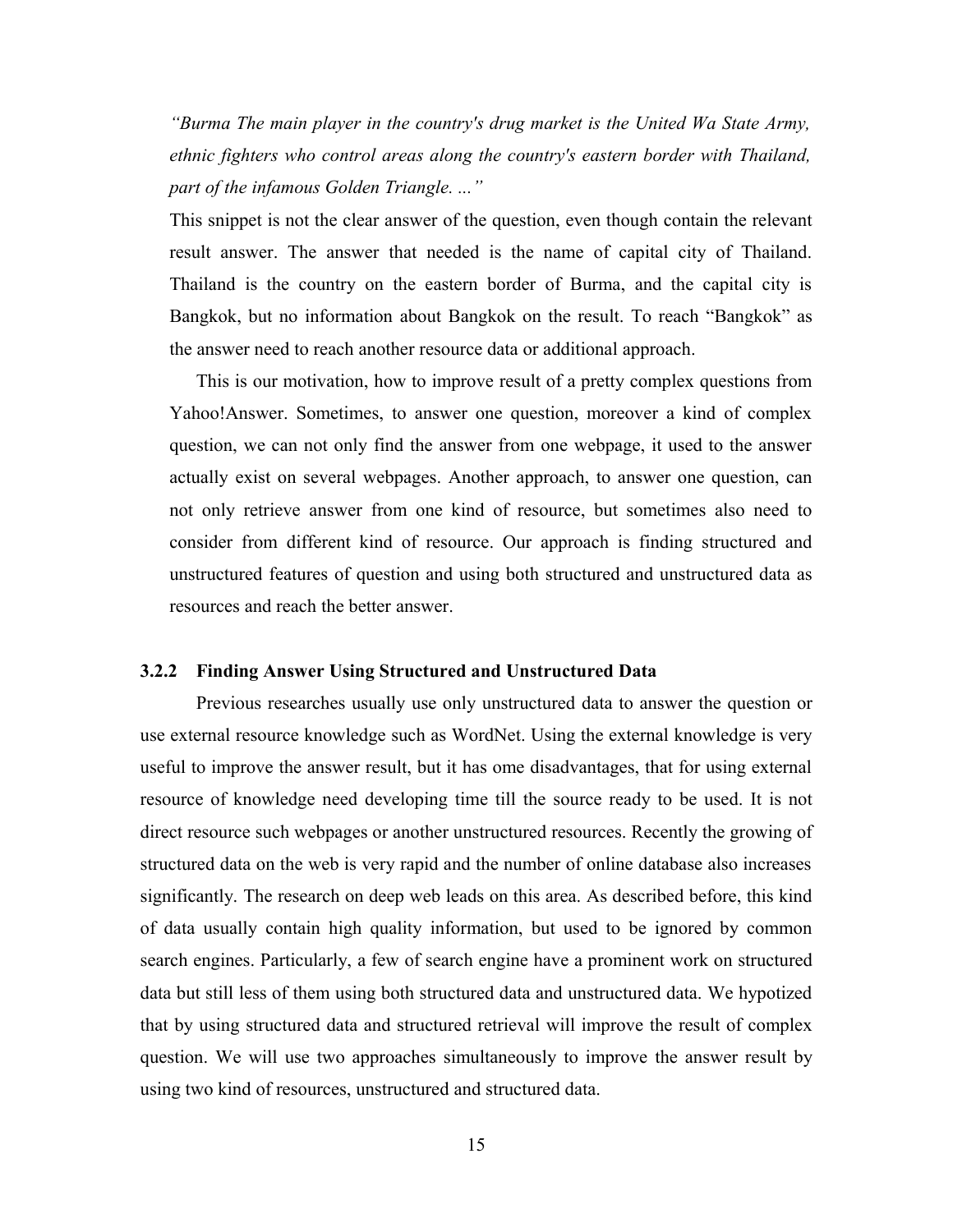Actually as be known that historically, retrieval information in these two kinds of data have involved separately.



**Figure 3.5. Information Retrieval of Structured Data and Unstructured Data**

In our work we will try to combine two approaches to take the advantages of two kinds of data. The Question Answering based on template have been introduced on several previous works and proved were quite useful in structured information. In unstructured data, IR approach in Question Answering is well known. We will try to use it in the initial work on a few topic question as prominent research.

## **3.2.3 Framework**

Our framework consists of three main works:

- 1. Question Analysis. In this part we introduced structured features and unstructured features. The others are Question focus and question subfocus
- 2. Resource Discovery. The resource on both structured data and unstructured data are explored for answering of complex questions
- 3. Answer Analysis. We introduce the simple ranking of our matching of answer candidates to choose the best answer

This is the framework of our work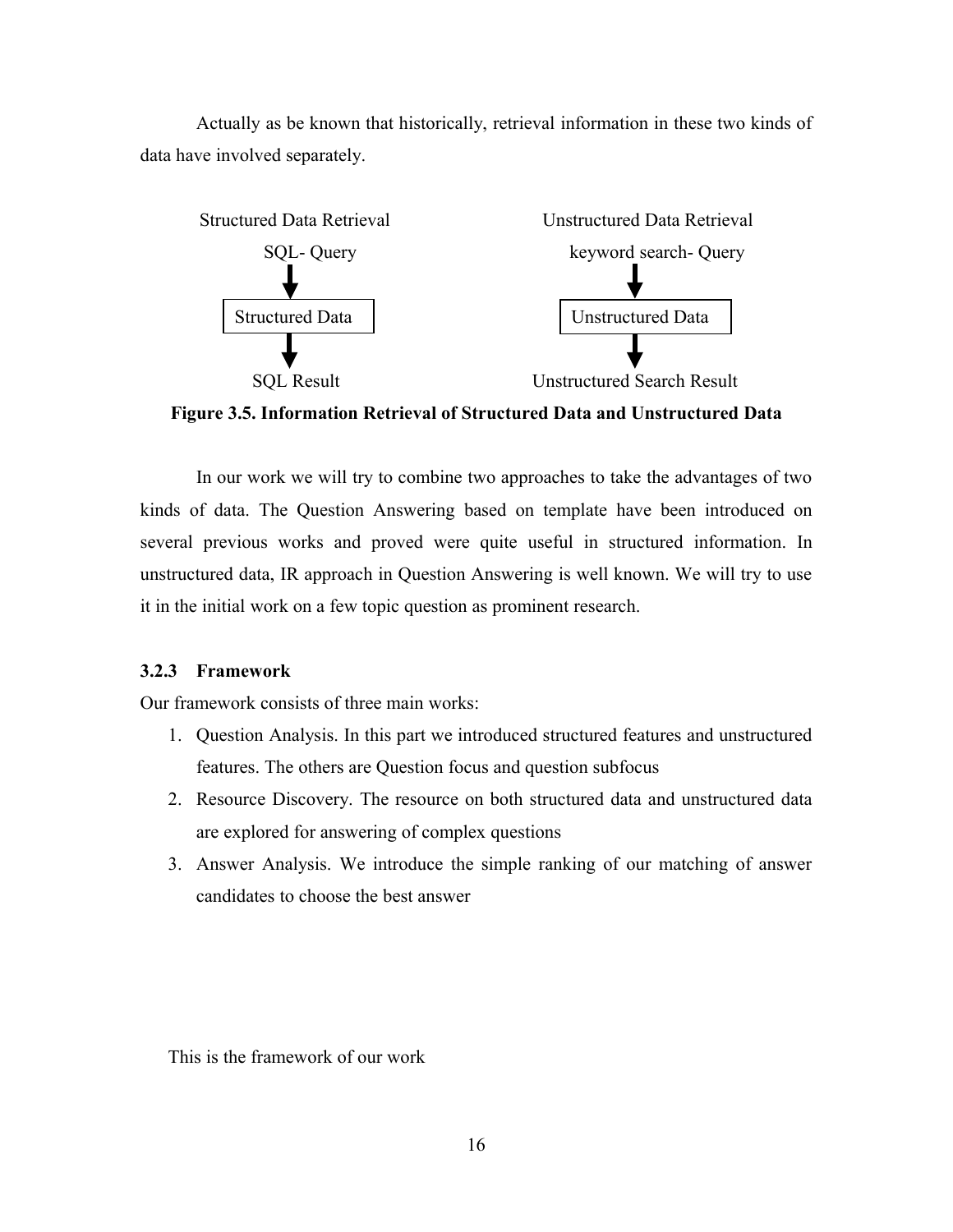

**Figure 3.6. Framework of finding structured and unstructured features to improve result of complex questions**

#### **3.2.4 A Problem Definitions**

We focus on two main works, the first is finding the structured and unstructured features on the question. The second, is retrieving the relevant information over structured data and unstructured data to achieve the exact answer. Some notations and definitions that would be used in this work are listed below.

For the Question Analysis, let *Q* is **Question**, *Qt* is **Question\_topic**, *Qf* is **Question focus** and *Qs* is Question subfocus. Then, *Ft* is Feature topic, *Fs* is **Feature structured** and *Fu* is **Feature unstructured**. Next for Resource Discovery, consider two kinds of data. On the **Data\_structured** *(Ds)* side, is used the relational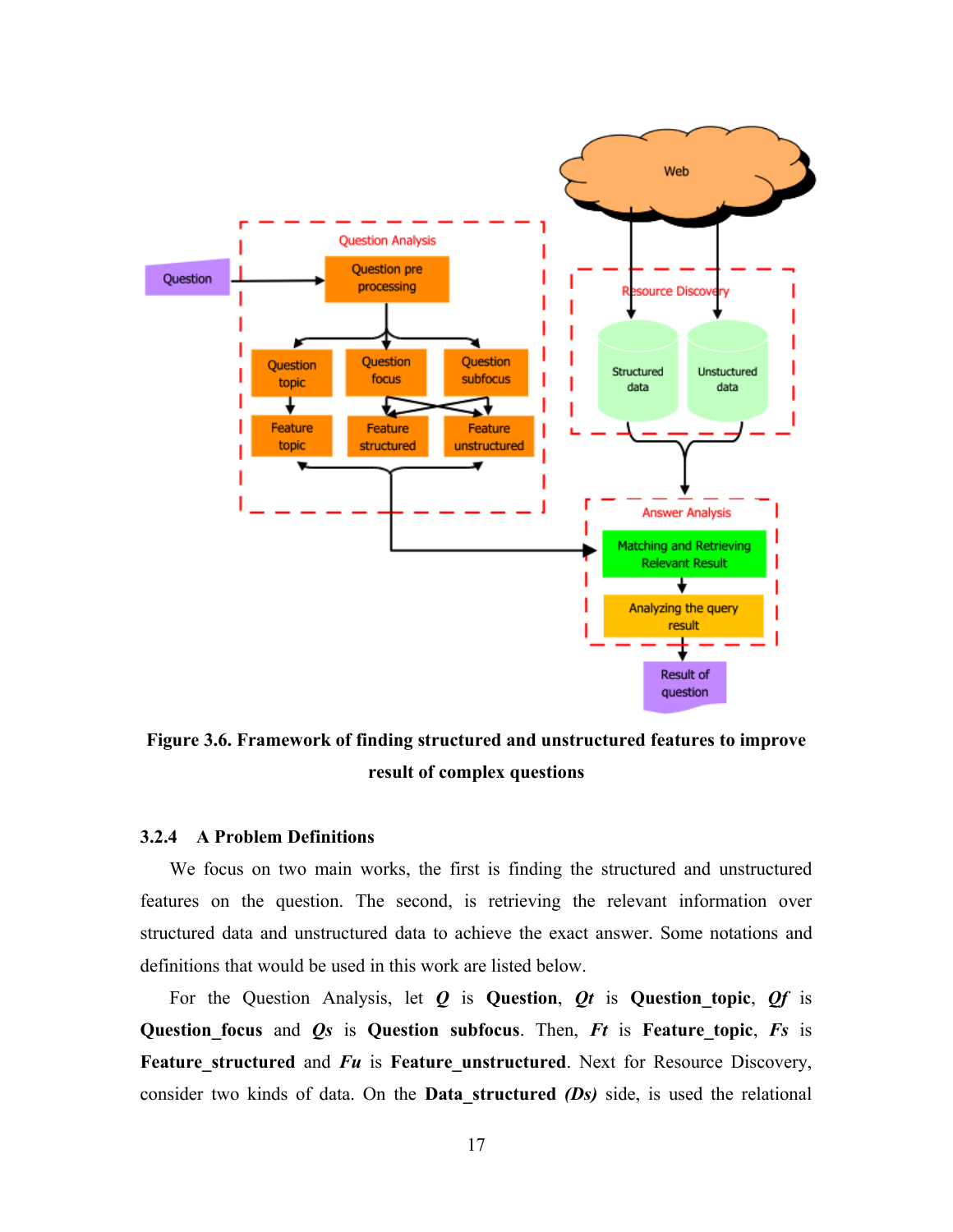database. It has a set of **record**  ${R_i}$ . Record *i* contain a set of Attribute value  ${Av_{ii}}$  a set of **Attribute** name  $\{An_k\}$ . The **Focus of Attribute** name  $(FAn)$  and the **Focus of Attribute** value of record *i* (*FAv*<sub>*i*</sub>). On the side of **Data** unstructured (*Du*), is used the text documents. It has a set of **terms** *{tm},* a set of **Attribute\_unstructured** *{Aun}* and a set of **snippet** *{Su}***.**

## **3.3Question Analysis**

#### **3.3.1 A Survey of Question**

In the beginning of our idea, we only consider the question whose prefix has a question word ("What", "Who", "Where", "When", "Which", "Why", "How"). After observing 100 questions for each of topic domains, included Book, Country and Movie, the statistics of question type is shown in Table 3.2

| $\overline{N_0}$ | Prefix Question Word Type | <b>Book</b> | Country | Movie |
|------------------|---------------------------|-------------|---------|-------|
| $\mathbf{1}$ .   | What                      | 69 %        | $36\%$  | 93 %  |
| $\vert 2 \vert$  | Who                       | $0\%$       | $4\%$   | $2\%$ |
| $\vert 3 \vert$  | Where                     | $1\%$       | $8\%$   | $1\%$ |
| $\overline{4}$   | When                      | $1\%$       | $3\%$   | $0\%$ |
|                  | Why                       | $0\%$       | 29 %    | $2\%$ |
| -6               | How                       | 27%         | $0\%$   | $2\%$ |
|                  | *Which                    | $1\%$       | 20 %    | $0\%$ |

#### **Table 3.2. The summary of question type of the questions from Yahoo!Answer**

The question type that usually appear in 3 topics. We can see that the most appearing question word is "What". In country topic, "Which" and "Why" also have pretty high percentage, but "Which" usually refers to "What".

The real questions from Yahoo!Answer usually have many kind of patterns, and they are complex questions according to above definitions. The next, a survey surface of syntactic pattern of questions, randomizing on 3 topics and 100 questions. We used Stanford Tagger<sup>[5](#page-25-0)</sup> to obtain POS Tags of the questions

<span id="page-25-0"></span><sup>5</sup> http://nlp.stanford.edu/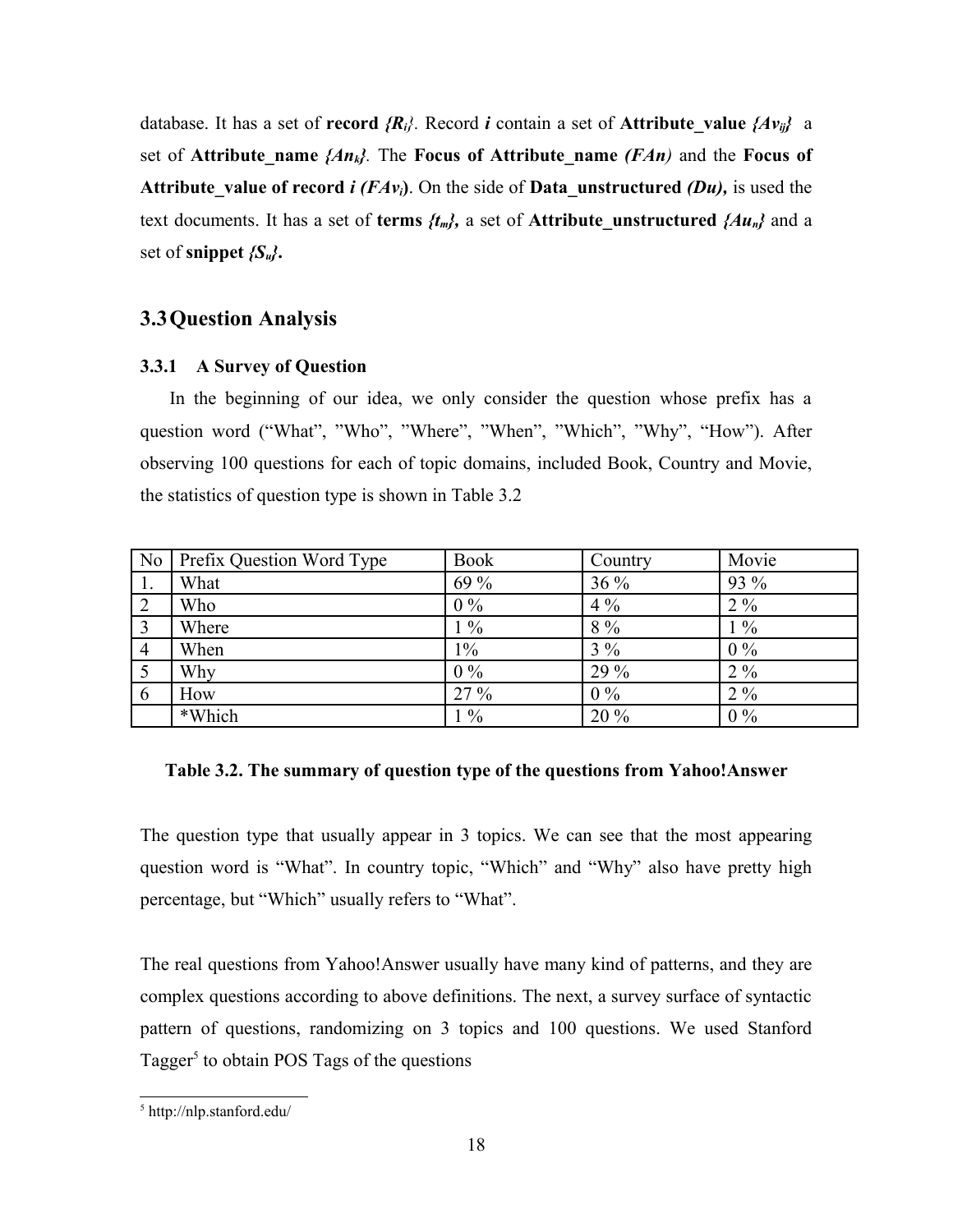| $\rm No$       | Pattern                | Example questions                             | $\frac{0}{0}$ |
|----------------|------------------------|-----------------------------------------------|---------------|
| 1.             | $W$ P/WR/WD+           | what_WP is_VBZ the_DT name_NN of IN a DT      |               |
|                | $VB+ [A^*]$            | book NN that WDT came VBD out RP              |               |
|                | + ["of the"/ "of a"] + | toward_IN end_NN of_IN 2008_CD ._it_PRP       |               |
|                | $N+[B^*]$              | was_VBD a_DT mystery_NN with_IN clues_NNS     |               |
|                |                        | in IN the DT front NN?                        |               |
|                |                        | what WP is VBZ the DT name NN of IN a DT      |               |
|                |                        | book_NN in_IN which_WDT there_EX is_VBZ       |               |
|                |                        | a DT safari JJ guide NN in IN nairobi NN      |               |
|                |                        | and CC a_DT character_NN named_VBN            |               |
|                |                        | delilah NN ?                                  |               |
|                |                        | what_WP are_VBP the_DT titles_NNS of IN       |               |
|                |                        | the DT books NNS where WRB the DT             |               |
|                |                        | carradigne_NN king_NN looks_VBZ in_IN         |               |
|                |                        | wyoming_VBG for_IN an_DT heir_NN to_TO        |               |
|                |                        | the DT throne NN?                             |               |
|                |                        | what WP is VBZ the DT capital NN of IN        |               |
|                |                        | the_DT country_NN that_IN borders_NNS the_DT  |               |
|                |                        | ivory_NN coast_NN and_CC through_IN           |               |
|                |                        | which the JJ prime JJ meridian NN passes NNS? |               |
|                |                        | what_WP are_VBP the_DT names_NNS of_IN        |               |
|                |                        | the DT countries NNS that WDT have VBP        |               |
|                |                        | free JJ education NN?                         |               |
|                |                        | what WP is VBZ the DT name NN of IN           |               |
|                |                        | the DT movie NN that IN a DT guy NN           |               |
|                |                        | lost VBD his PRP\$ job NN so IN he PRP        |               |
|                |                        | start VB selling VBG his PRP\$ sperm NN       |               |
|                |                        | and CC having VBG sex NN with IN              |               |
|                |                        | girls NNS?                                    |               |
| $\overline{2}$ | $W$ P/_WR/_WD+         | What_WP was_VBD the_DT book_NN                |               |
|                | $VB^+$ $N+[A^*]$       | where WRB the DT clue NN was VBD              |               |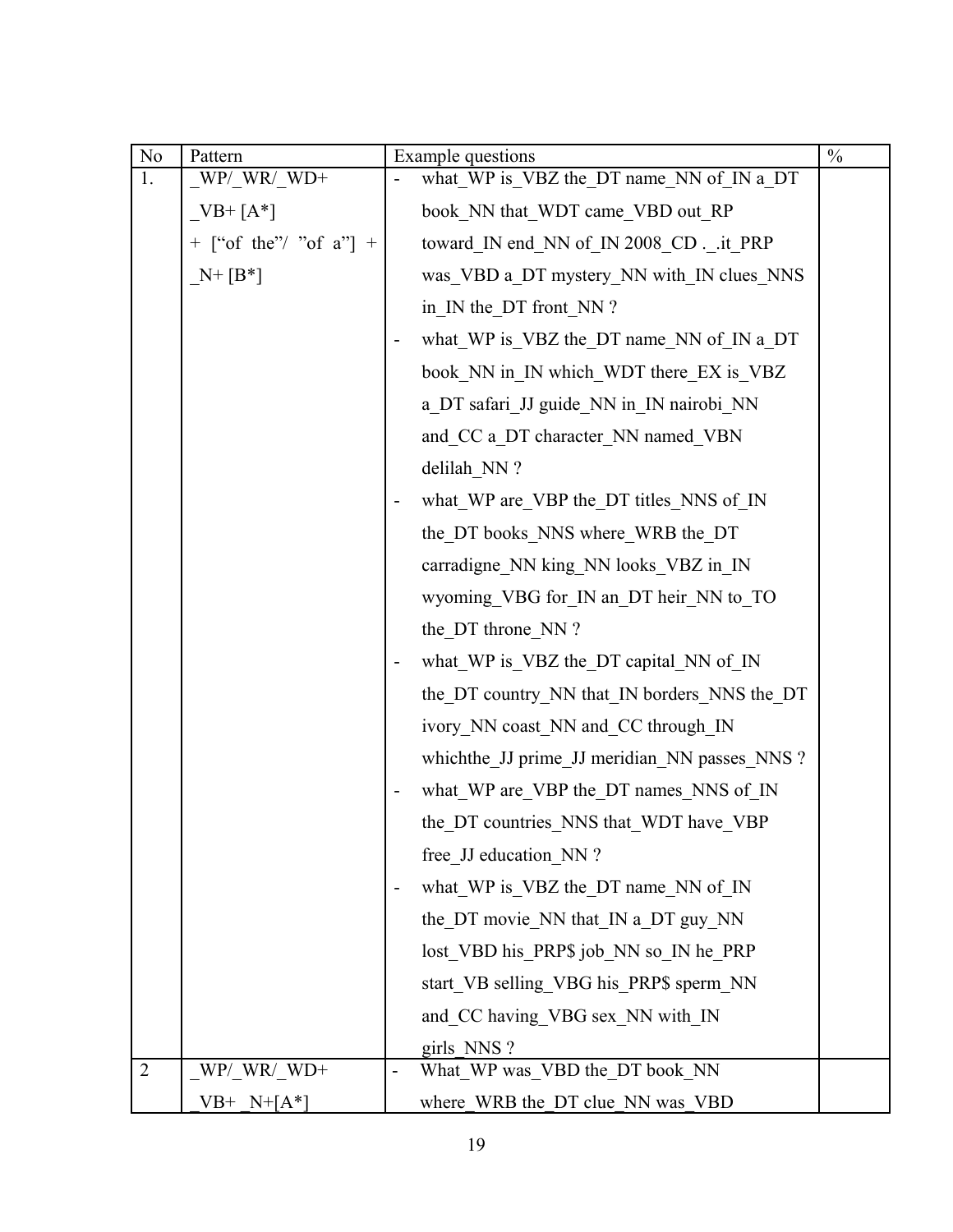|   |                      |                          | hidden VBN in IN the DT back NN of IN a DT   |  |
|---|----------------------|--------------------------|----------------------------------------------|--|
|   |                      |                          | famous_JJ statue_NN in_IN Europe_NNP?        |  |
|   |                      |                          | What WP is VBZ a DT good JJ girls NNS        |  |
|   |                      |                          | book VBP club NN read NN relating VBG        |  |
|   |                      |                          | to_TO London_NNP or_CC England_NNP?          |  |
|   |                      |                          | What_WP was_VBD the_DT book_NN               |  |
|   |                      |                          | where WRB the DT clue NN was VBD             |  |
|   |                      |                          | hidden VBN in IN the DT back NN of IN a DT   |  |
|   |                      |                          | famous JJ statue NN in IN Europe NNP?        |  |
|   |                      |                          | What_WP is_VBZ the_DT richest_JJS country_NN |  |
|   |                      |                          | in IN the DT world NN?                       |  |
|   |                      |                          | What_WP is_VBZ a_DT country_NN where_WRB     |  |
|   |                      |                          | you_PRP can_MD get_VB plastic_JJ surgery_NN  |  |
|   |                      |                          | cheaply_RB and_CC safely_RB ?                |  |
|   |                      |                          | what_WP were_VBD all_DT of_IN the_DT         |  |
|   |                      |                          | countries NNS the DT nazi NN 's POS          |  |
|   |                      |                          | invaded VBN?                                 |  |
|   |                      |                          | what WP is VBZ that DT movie NN              |  |
|   |                      |                          | where WRB a DT guy NN goes VBZ back RB       |  |
|   |                      |                          | in IN time NN somehow RB and CC near IN      |  |
|   |                      |                          | the DT end NN of IN the DT movie NN?         |  |
| 3 | $W$ P/WR/WD+<br>$N+$ | $\overline{\phantom{a}}$ | What WP book NN about IN Wildlife NNP        |  |
|   | $[A^*]$              |                          | will MD inspire VB me PRP and CC             |  |
|   |                      |                          | provide_VB me_PRP with_IN an_DT insight_NN   |  |
|   |                      |                          | into IN the DT subject NN?                   |  |
|   |                      |                          | What_WP book_NN that_WDT has_VBZ the_DT      |  |
|   |                      |                          | hero's NNS journey NN format NN would MD     |  |
|   |                      |                          | you PRP recommend VB?                        |  |
|   |                      |                          | What_WP book_NN should_MD I_PRP read_VB      |  |
|   |                      |                          | on IN the DT 20th JJ century NN ?            |  |
|   |                      |                          | Which WDT Harry NNP Potter NNP book NN       |  |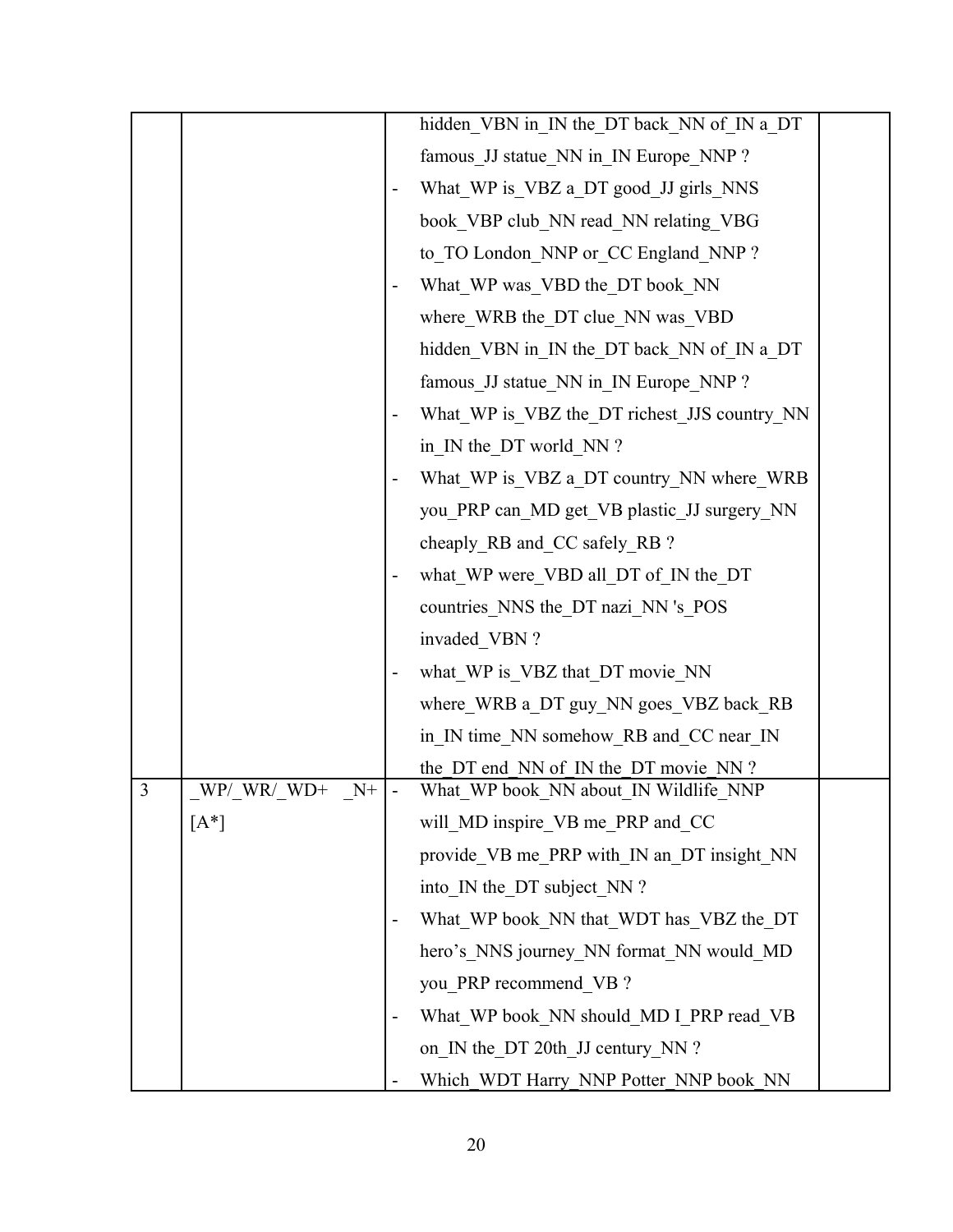|                |                 |                              | do VBP we PRP find VB out RP about IN        |  |
|----------------|-----------------|------------------------------|----------------------------------------------|--|
|                |                 |                              | the DT enchantment NN on IN the DT           |  |
|                |                 |                              | girls_NNS_dormitory_NN stairs_NNS ?          |  |
|                |                 |                              | What WP countries NNS accept VBP military JJ |  |
|                |                 |                              | officers NNS from IN another DT country NN?  |  |
|                |                 |                              | What_WP country_NN will_MD pay_VB for_IN     |  |
|                |                 |                              | your_PRP\$ health_NN care_NN costs_NNS if_IN |  |
|                |                 |                              | you PRP get VBP sick JJ when WRB             |  |
|                |                 |                              | traveling VBG?                               |  |
|                |                 |                              | What_WP European_JJ country_NN has_VBZ       |  |
|                |                 |                              | temperature NN above IN 20 NNP C NNP         |  |
|                |                 |                              | during IN daytime JJ in IN November NNP?     |  |
| $\overline{4}$ | $W$ P/_WR/_WD+  | $\qquad \qquad \blacksquare$ | How WRB can MD you PRP sell VB your PRP\$    |  |
|                | $MD+ PR+[A^*]$  |                              | own JJ book NN online NN?                    |  |
|                |                 |                              | How_WRB can_MD I_PRP make_VB a_DT            |  |
|                |                 |                              | stapleless_JJ book_NN at_IN home_NN ?        |  |
|                |                 |                              | How_WRB can_MD a_DT country_NN be_VB         |  |
|                |                 |                              | referred_VBN to_TO as_IN an_DT entity_NN     |  |
|                |                 |                              | in IN itself PRP?                            |  |
|                |                 |                              | What WP would MD you PRP do VB for IN        |  |
|                |                 |                              | your_PRP\$ country_NN if_IN you_PRP          |  |
|                |                 |                              | become VBP the DT Prime NNP Minister NNP?    |  |
| 5              | $W$ P/WR/WD+VB+ |                              | How WRB does VBZ a DT person NN get VB       |  |
|                | $[A^*]$         |                              | their PRP\$ book NN published VBN?           |  |
|                |                 |                              | How WRB does VBZ one CD become VB a DT       |  |
|                |                 |                              | childrens JJ book NN illustrator NN ?        |  |
|                |                 |                              | Why WRB are VBP supporting VBG               |  |
|                |                 |                              | characters_NNS in _IN a_DT book_NN           |  |
|                |                 |                              | important JJ?                                |  |
|                |                 |                              | How_WRB can_MD a_DT country_NN pull_NN       |  |
|                |                 |                              | out IN of IN a DT War NNP without IN         |  |
|                |                 |                              | jeopardizing_VBG the_DT lives_NNS of_IN      |  |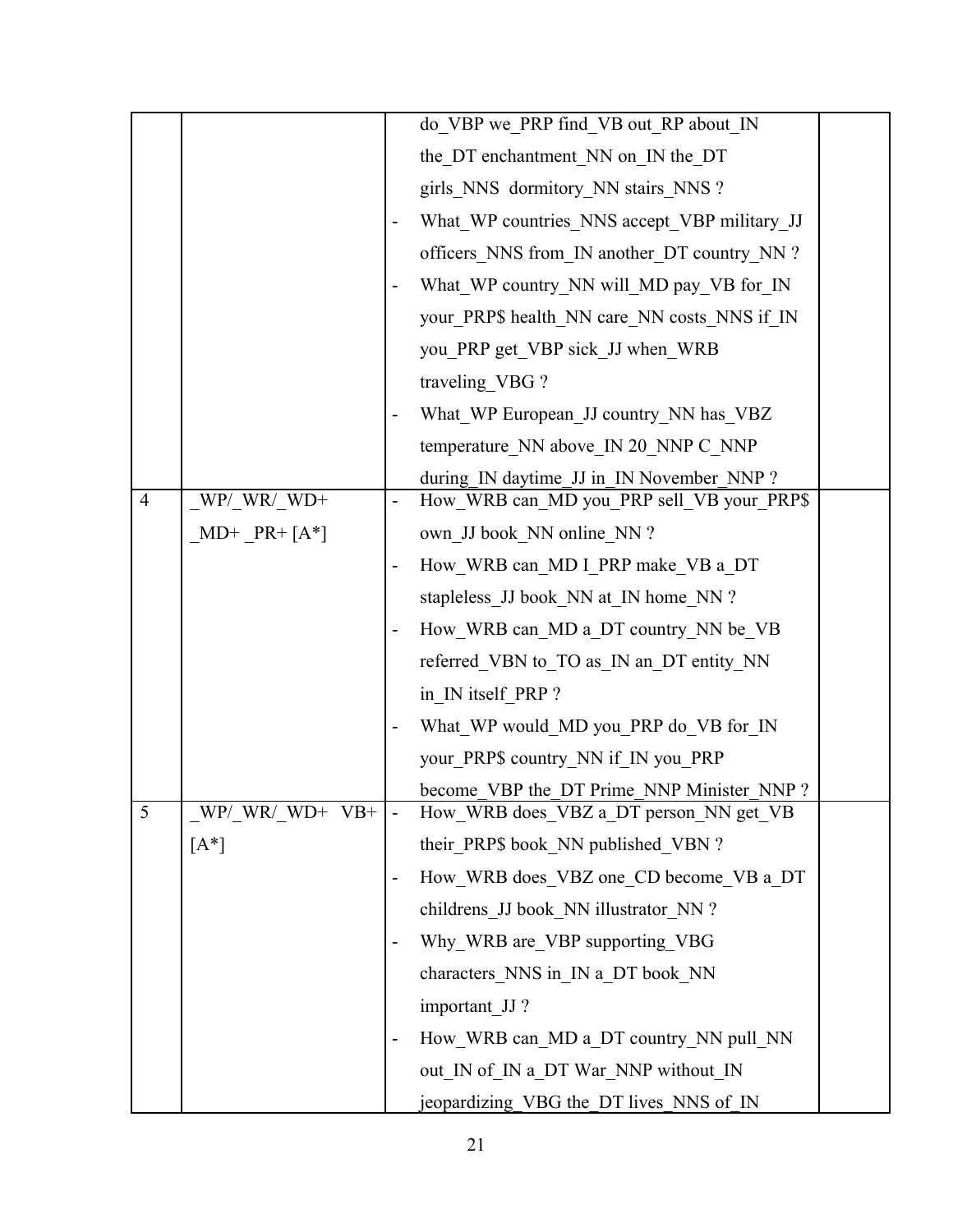| $\sqrt{R}G$<br><b>NNS</b><br>soldiers<br>the<br>remaining |  |
|-----------------------------------------------------------|--|
|                                                           |  |

## **Table 3.3. The summary of patterns of complex questions from Yahoo!Answer**

Table 3.3 show five types of surface and POS pattern, as well as some examples. We can find structured feature and unstructured features existing on the complex questions which consist of at least 2 clauses and mostly appear on the type 1,2 and 3 but if we look more detail then we find that the type 1 is the best example complex questions. For type 2 and 3 actually pretty similar, so we generate them as the same type. Finally, in this prominent wor we will only consider of 2 types.

We waived type 4 and 5 because almost all need the definitions or a summarization passages. This kind of question have been used by previous complex question's researches on NTCIR and TREC.

This is our second assumption that we will only consider on those patterns. We consider on the question that has main clause and has subordinate clause.

Additional, we also ignored the questions are not complex questions or have already done as the questions resources in the previous researches or it is not a complex questions. For the examples:

*"What is the genre of the movie Twilight" "Who is the author the book Harry Potter" "What is capital city of country " "Where is country Taiwan" "What do you think the best James Bond movie was" "What is the genre of the book "skinny"?" "What is the genre of the book "the five people you meet in heaven"?" "What is the capital of the country jordan?", etc*

The complex question that has at least 2 usually contain dependent clause, the explaination as follows:

|  | $\overline{\phantom{a}}$ No | .dinate<br>. | stions<br>. വലഘ<br>. III.<br>$\sim$ |
|--|-----------------------------|--------------|-------------------------------------|
|--|-----------------------------|--------------|-------------------------------------|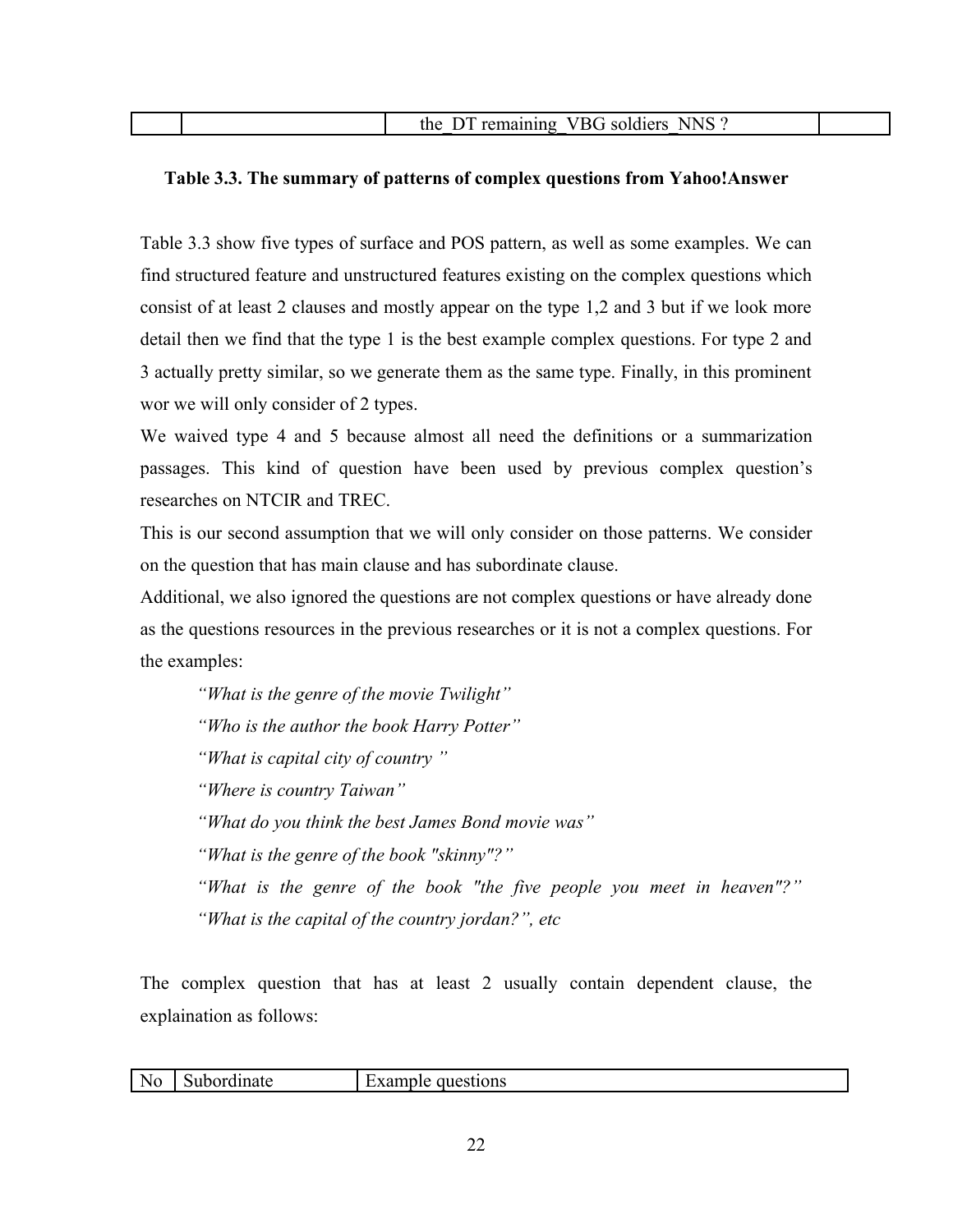|    | annotate term            |                          |                                                            |
|----|--------------------------|--------------------------|------------------------------------------------------------|
| 1. | $[A^*]+[''has''/ "had"]$ |                          | what v.c. andrews book is it, has cathy going back to      |
|    |                          |                          | foxworth hall?                                             |
|    |                          |                          | what is the country has the longest border with honduras?  |
|    |                          |                          | What country had the most people enslaved and sold in the  |
|    |                          |                          | New World during the 1600s?                                |
| 2. | $[A^*]+[''have'']$       | $\overline{\phantom{0}}$ | what are the names of the countries have rights to have    |
|    |                          |                          | nuclear weapons?                                           |
| 3. | $[A^*]+$ ["that"]        | $\overline{\phantom{0}}$ | what is the country that has a border with hungary and a   |
|    |                          |                          | coastline on the black sea?                                |
|    |                          |                          | what is the movie that 2 soldiers on an island fight       |
|    |                          |                          | representing there countries than war?                     |
| 4. | $[A^*]+[''where'']$      |                          | what book where everyone is made surgically blind at       |
|    |                          |                          | birth?                                                     |
| 5. | $[A^*]+[''when'']$       |                          | what is the name of the movie when jet li was a            |
|    |                          |                          | bodyguard?                                                 |
| 6. | $[A^*]+[''which"]$       |                          | what is the name of the book in which brothers battle over |
|    |                          |                          | revealing documents about scripture?                       |
|    |                          |                          | what is the name of the movie in which a very heavy        |
|    |                          |                          | person goes into a restaurant and eat everything in sight? |
| 7. | $[A^*]+[''whose$ "]      |                          | what is the capital of the country whose neighbors are     |
|    |                          |                          | colombia brazil and guana?                                 |

**Table 3.4. The example of existing subordinate indicate complex questions**

## **3.3.2 Algorithms and Method of Question Analysis**

We will introduce our approaches of Question Analysis (first part of our work). In general, our approach used the simple approach, consider the surface syntactic pattern of the questions.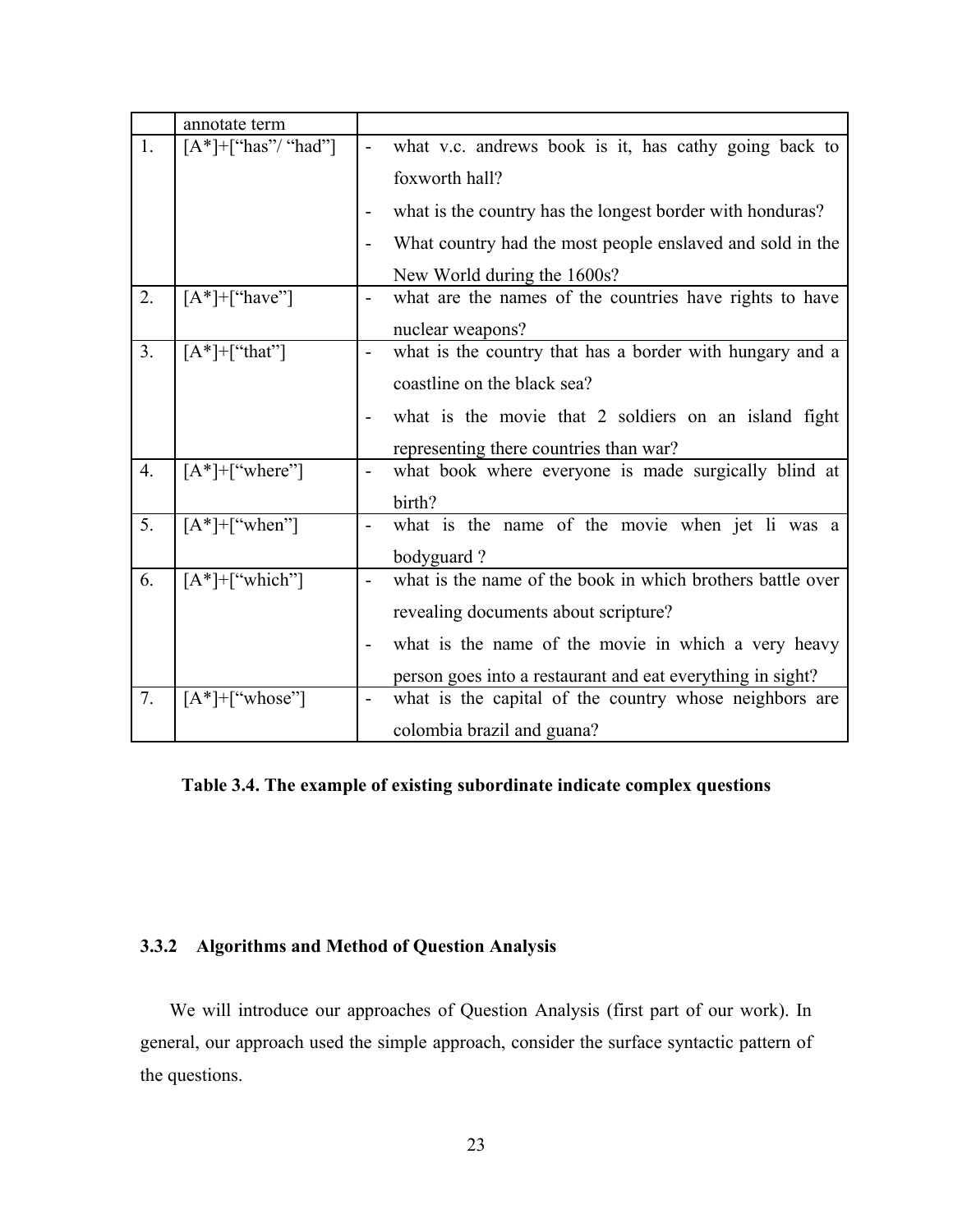We proposed the Algorithm Finding Structured-Unstructured Feature, consists first step of finding the Question topic (Qt), Question focus (Qf) and Question subfocus(Qs) and the second step finding the Feature topic(Fs), Feature structured (Fs) and Feature unstructured (Fu) from the question.

| <b>ALGORITHM OF FINDING STRUCTURED-UNSTRUCTURED FEATURES</b>                                                                                                                                       |
|----------------------------------------------------------------------------------------------------------------------------------------------------------------------------------------------------|
| <b>Input</b> : Question $(Q)$<br><b>Output:</b> Question topic $(Qt)$ , Question focus $(Qf)$ , Question subfocus $(Qs)$<br>Feature topic (Ft), Feature structured (Fs), Feature unstructured (Fu) |
| <b>Step</b>                                                                                                                                                                                        |
| <b>Begin</b>                                                                                                                                                                                       |
| Use POS Tagger to get POS tag for each question                                                                                                                                                    |
| if (rule of tag sentence question,                                                                                                                                                                 |
| Type 1: WP tag+ $[A^*]+$ ["of a" "of the"]+NP tag+ $[B^*]$ ) then<br>//NP tag is the nearest NP after $\int$ "of a" " of the"]                                                                     |
| $NP$ tag is Question topic $(Qt)$                                                                                                                                                                  |
| $[A^*]$ is Question_focus (Qf)                                                                                                                                                                     |
| $[B^*]$ is Question subfocus $(Qs)$                                                                                                                                                                |
| end if                                                                                                                                                                                             |
| <b>if</b> (rule of tag sentence question,                                                                                                                                                          |
| Type 2: Wp tag+[ $A^*$ ]+NP tag+[ $B^*$ ]) then<br>//NP tag is the nearest NP before $[B^*]$                                                                                                       |
| $\sqrt{ B^* }$ phrase that contain the annotated term of subordinate clause                                                                                                                        |
| $NP$ tag is Question topic $(Qt)$                                                                                                                                                                  |
| $[A^*]$ is Question focus (Qf)                                                                                                                                                                     |
| $[B^*]$ is Question subfocus $(Qs)$                                                                                                                                                                |
| end if                                                                                                                                                                                             |
| Question topic is Feature topic (Ft)                                                                                                                                                               |
| if (Match $(Qf,Ds)$ ) then                                                                                                                                                                         |
| Feature structured $(Fs)$ is Question focus(Qf) and                                                                                                                                                |
| Feature unstructured $(Fu)$ is Question subfocus $(Qs)$                                                                                                                                            |
| else                                                                                                                                                                                               |
| Feature structured $(Fs)$ is Question subfocus $(Qs)$ and                                                                                                                                          |
| Feature unstructured $(Fu)$ is Question focus $(Qf)$                                                                                                                                               |
| end                                                                                                                                                                                                |
| end                                                                                                                                                                                                |
|                                                                                                                                                                                                    |

And this equation is the measure whether the Qf is Fs or Fu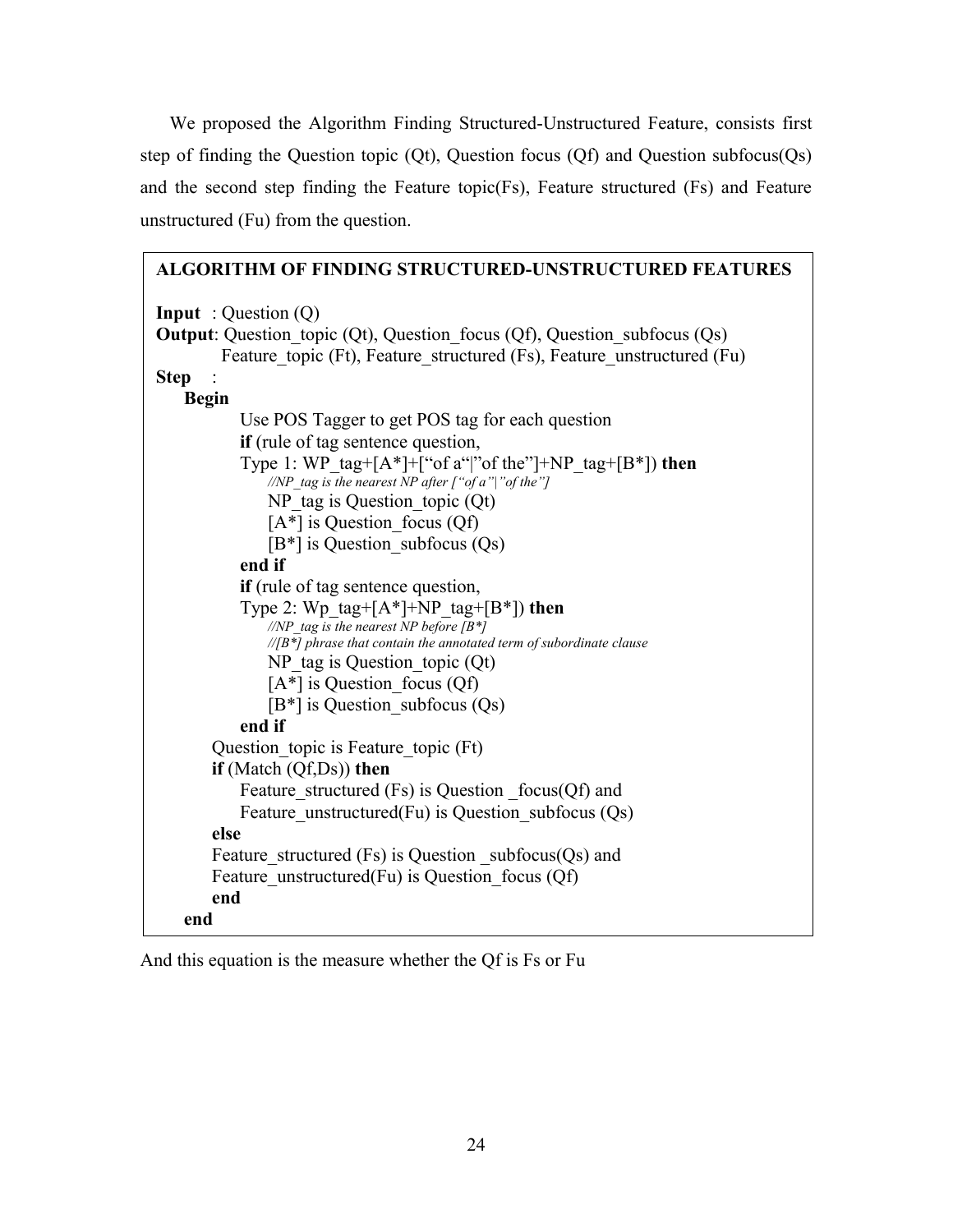$$
Fs = Match(Qf, Ds)
$$
  
= arg max  $\sum_{Fs} P(Ds | Qf)$   
= arg max  $\sum_{Fs} P(An_i, Av_i | Qf)$   
= arg max  $\sum_{Fs} P(An_i, Av_i | Qf)$   
= arg max  $\sum_{Fs} P(An_i | Qf)P(Av_i | Qf)$ 

(1)

Note:

Fs : Feature\_structured Qf : Question\_focus Ds : Data\_structured An : Attribute\_name Av : Attribute\_value

Step 1, finding the Qt is very important, because this term will be a key of matching data between structured and unstructured data. Question topic is the domain problem in general of the questions. Question focus (Qf) is the most information that be needed by the asker. Question subfocus (Qs), actually question subfocus is a part of question as additional information to answer the main focus of question. According our constrain, we propose the algorithm of Finding Question topic(Qt), Question focus(Qf) dan Question  $subfocus(Qs)$ .

Step2, find the Feature topic(Fs), Feature structured (Fs) and Feature unstructured (Fu) from the question. Feature topic (Ft) is tent to the Question topic. Feature structured (Fs) is the feature tent to the structured information/ data on the question and Feature unstructured is feature that tent to the unstructured information/data.

We propose algorithm for finding Feature topic (Ft), Feature structured (Fs) and Feature unstructured (Fu)

That algorithm can be explained more clearly in the following example: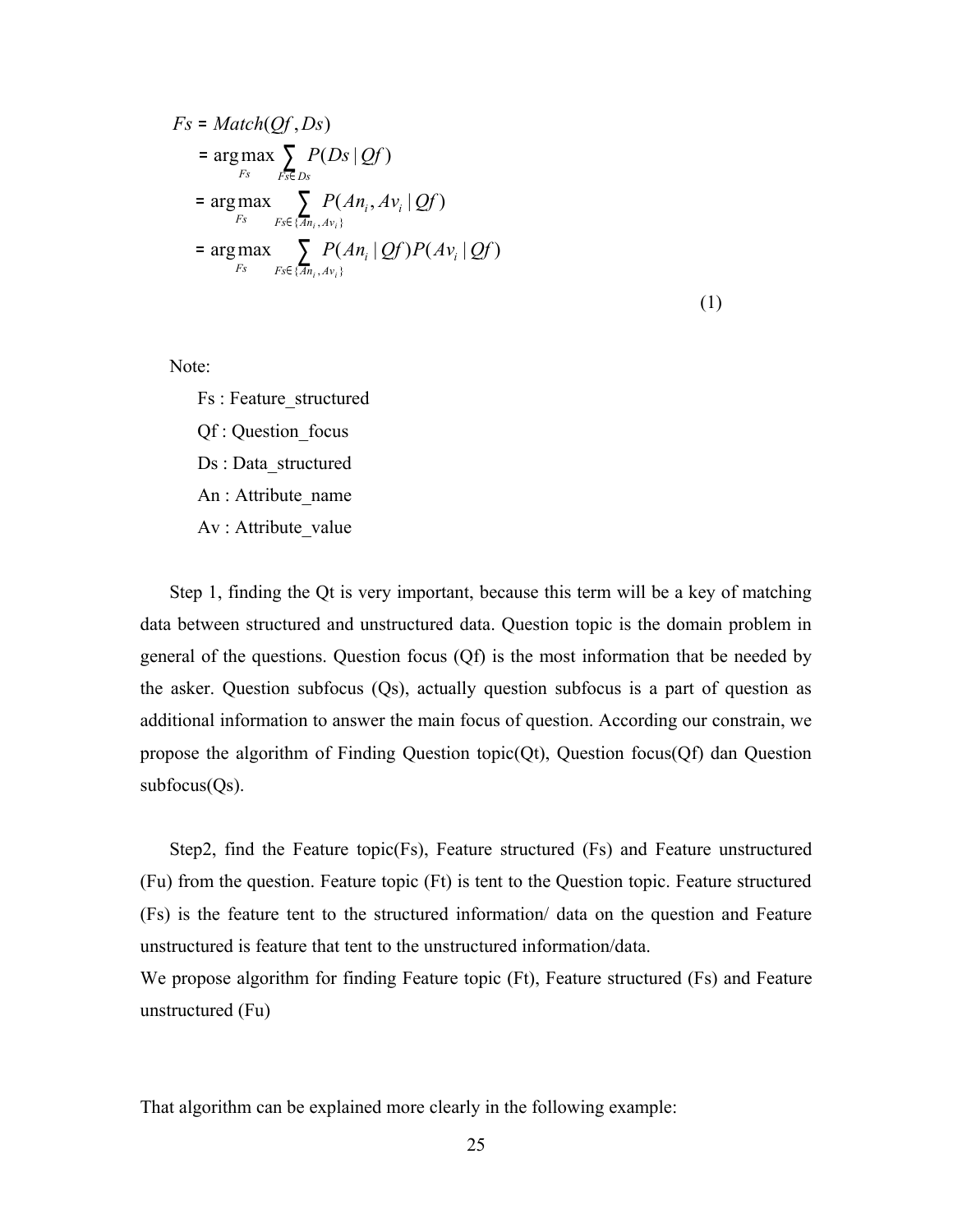Step 1

| N <sub>o</sub> | Question                               | Qt                            | Qf            | Q <sub>S</sub>         |
|----------------|----------------------------------------|-------------------------------|---------------|------------------------|
| $\mathbf{1}$   | what is the capital of the country     | country                       | capital       | that is located on a   |
|                | that is located on a long boot-shaped  |                               |               | boot-shaped<br>long    |
|                | state or country near by africa?       |                               |               | state or country near  |
|                |                                        |                               |               | by Africa              |
| $\overline{2}$ | what is that movie called? the one     | Movie (as a Movie (as a       |               | where people went      |
|                | where people went down a cave and      | topic, tent to $\vert$ focus, | tent          | down a cave and        |
|                | were attacked by bat like creatures?   | entity)                       | to attribute) | were attacked by bat   |
|                |                                        |                               |               | like creatures         |
| $\overline{3}$ | what is the author/title of the book   | book                          | Author/title  | where a guy goes       |
|                | where a guy goes back in time to       |                               |               | back in time to give   |
|                | give lee $\&$ the confederate army     |                               |               | $\&$<br>lee<br>the     |
|                | $ak-47s?$                              |                               |               | confederate<br>army    |
|                |                                        |                               |               | $ak-47s$               |
| $\overline{4}$ | What font is used for the cover tittle | movie                         | font is used  | "John Woo Presents     |
|                | of the movie "John Woo Presents        |                               | for the       | <b>Blood Brothers"</b> |
|                | <b>Blood Brothers"?</b>                |                               | cover tittle  |                        |

## **Table 3.5. The example result of algorithm finding Question\_topic, Question\_focus and Question\_subfocus**

After this step 2 we will have result of Question Analysis as follow for the example

| N <sub>0</sub> | Question                                                                                         | Step 1                                             | Step 2                    |
|----------------|--------------------------------------------------------------------------------------------------|----------------------------------------------------|---------------------------|
| -1             | what is the capital of the $\sqrt{Q}t$ : country                                                 |                                                    | Ft: country               |
|                | country that is located on a $\sqrt{Qf}$ : capital                                               |                                                    | Fs : capital              |
|                | long boot-shaped state or $\sqrt{Q_s}$ : that is located on a $\sqrt{Fu}$ : that is located on a |                                                    |                           |
|                | country near by africa?                                                                          | long boot-shaped state or   long boot-shaped state |                           |
|                |                                                                                                  | country near by africa                             | or country near by africa |
| 2              | What summary of the movie $ $ Qt : movie                                                         |                                                    | Ft : movie                |
|                | "John Woo Presents Blood   Qf: summary                                                           |                                                    | Fs: "John Woo Presents    |
|                | Brothers"?                                                                                       | Qs: "John Woo Presents                             | Blood Brothers"           |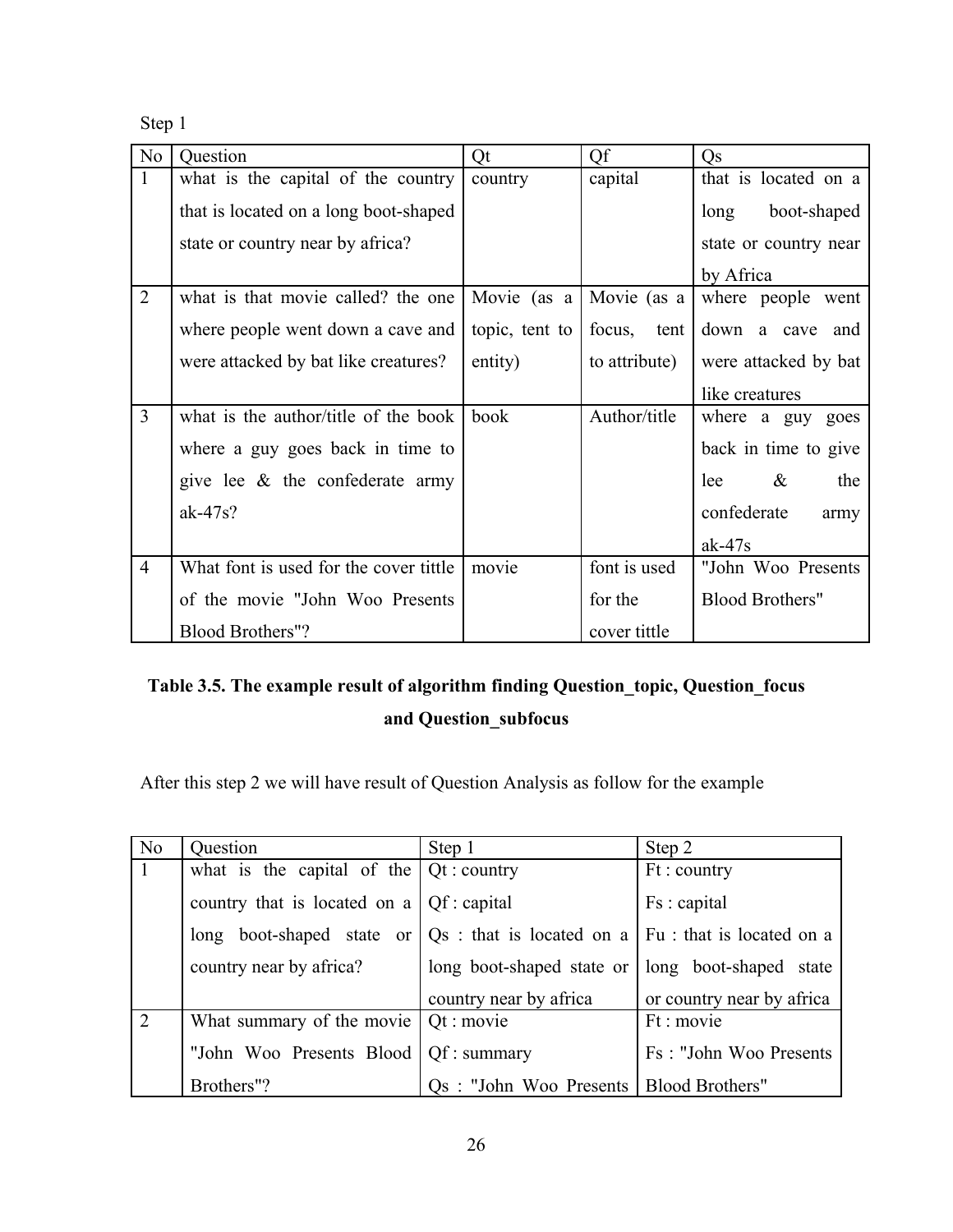| ے اتحالا |  |
|----------|--|
|----------|--|

#### **Table 3.6. The result example for finding topic, structured and unstructured feature**

From Table 3.6, we can see that Qf could be Fs or Fu, and Qs could be Fs and Fu also. According to this, we put our thirth assumption that we will only work on Fs is Qf. The reason is we can see on the question no.2. This condition is common question that can be answerd only consider all as unstructured feature, because the answer is "need the summary". This answer used to already exist on unstructured data.

Equestion (2) is used to measure whether the Qf can become the Focus of Attributes. It will simply work after the thirth assumptions

| $FAn = Match(Of, An_i)$                                    |  |
|------------------------------------------------------------|--|
| = $\arg \max$ $\sum P(An_i   Qf)$<br><i>FAn</i><br>FAn∈ An |  |

The result of Question Analysis, will be very important to reach the better result answer, we will explain later on the Finding the Relevant Answer (in section 3.5).

## **3.4Resource Discovery**

Most of information on the Web is stored in semi-structured or unstructured documents. Making this information available in a usable form is the goal of text analysis and text mining system [44]. In this prominent work we use on the Data\_structured *(Ds)* side, the relational database single table, and as usually the Data unstructured  $(Du)$  side, the webpages [4].

The example:

*"What is the capital of the country that is located on a long-boot shaped peninsula?"*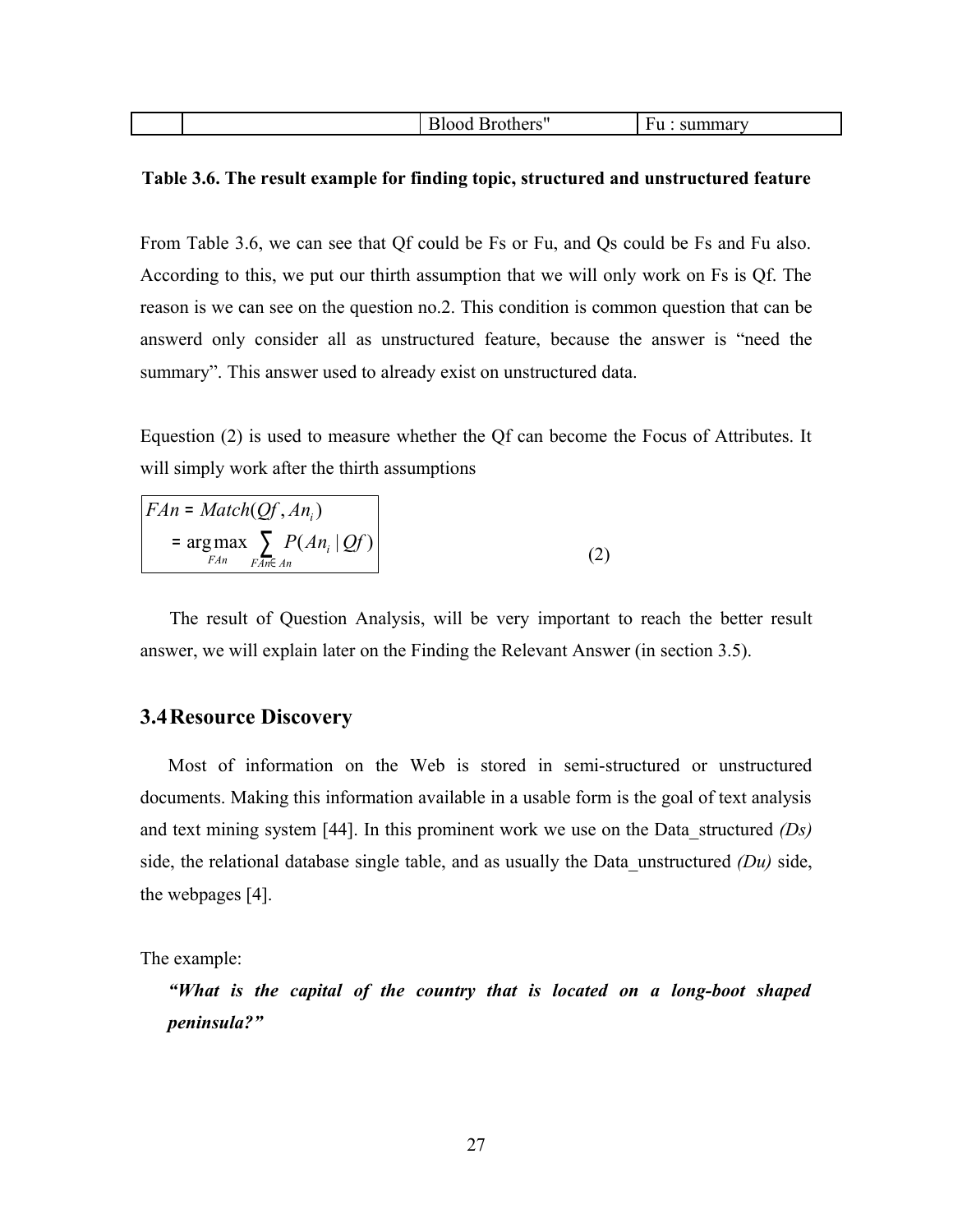Question focus (Qf) is the same as Feature structured (Fs), and *"capital"* is Focus Attribute name (FAn) which is one of Attribute nane (An) on Data structured (Ds)

Question\_subfocus is identified as Feature\_unstructured (Fu), *"that is located on a long-boot shaped peninsula*", is annotated as terms on Data unstructured (Du)

From the annotated term on Du, some useful attributes names and their corresponding values can be extracted from term around the annotated terms, and find the best snippet/ fragment on the Du.

The illustration as follow in Figure 3.7



**Figure 3.7. Example of Resource Discovery**

We use the Feature topic (Ft) and Feature\_unstructured (Fu) the general question *Q*, to find the relevant page *Du* by the cosine similarity measure which define in Equestion (3), and use the *Fu* to find the annotated snippet.

$$
S(Du_j,q) = \frac{\sum\limits_{i=1}wi(Du)_j\cdot wi(q)}{\sqrt{\sum\limits_{i=1}wi(Du)_j^2\cdot\sum\limits_{i=1}y0xi(q)^2}}
$$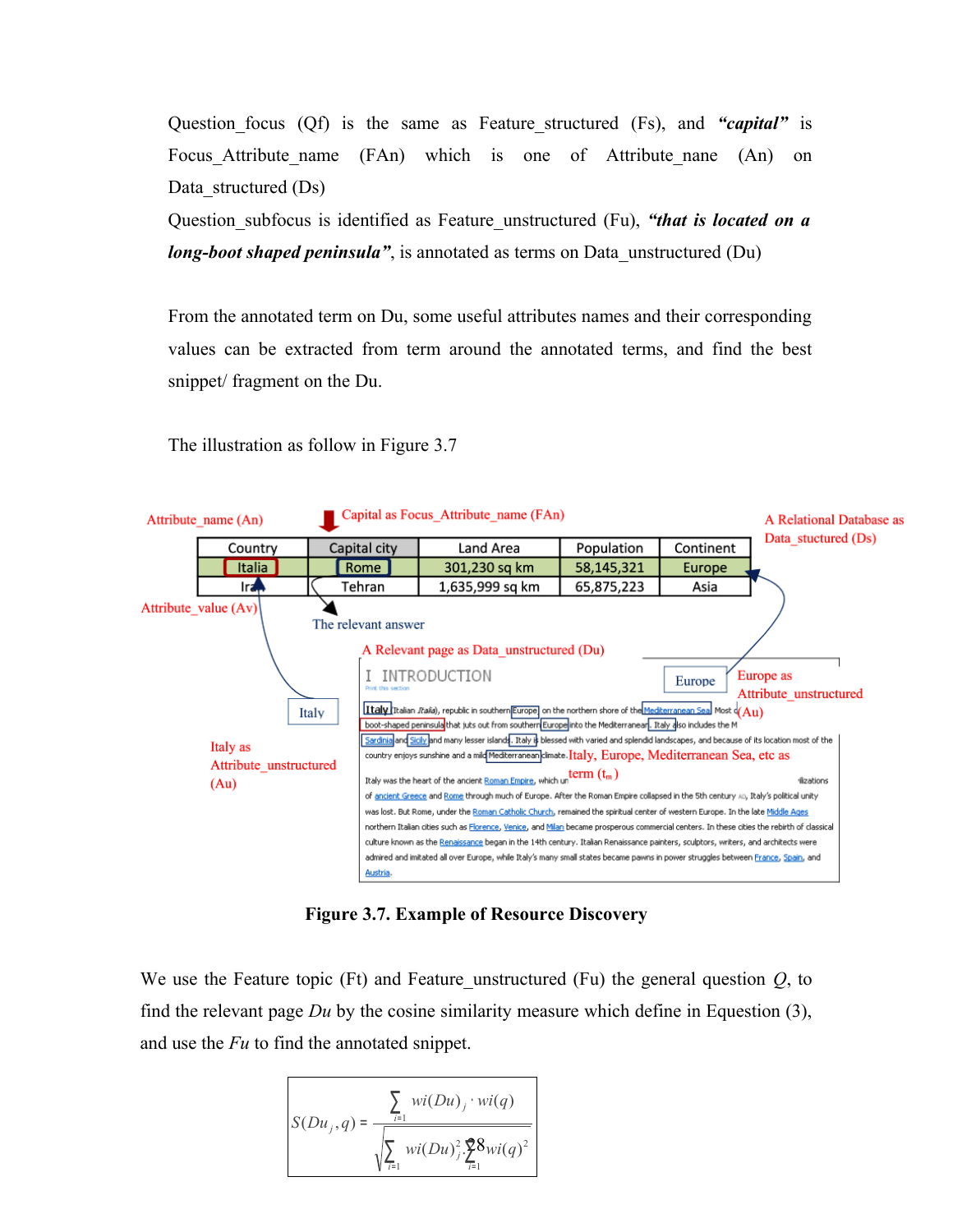S : Score cosine similiraty between Du and q

Du : Data\_unstructured

q : Feature\_topic and Feature\_unstructured

where the weight (w) is based on weighting scheme

$$
wi = tf \cdot idf
$$
  
= tf \cdot log\left(\frac{N}{n}\right) (4)

Be inspired from previous work [44], we want to find the relevant snippet of *Du*, where N is the number of total attributes value in *Ds*, and n(t) is the number of total attribute value (Av) that contain t on Du.

$$
S_{snippet}(Av, S) = \sum_{t \in T(Av, S)} tf(t, S) \cdot w(t)
$$
\n
$$
w(t) = \begin{cases} \log(N/n(t)) & \text{if } n(t) > 0 \\ 0, \text{otherwise} \end{cases}
$$
\n(5)

Here, consider the score of snippet/ fragment have found of a relevant documents. As follow the example of fragmentations of context of the webpage From the question: *"What countries are not a member of coalliton of willing"* (it is a complex questions, need a list of answer result to answer)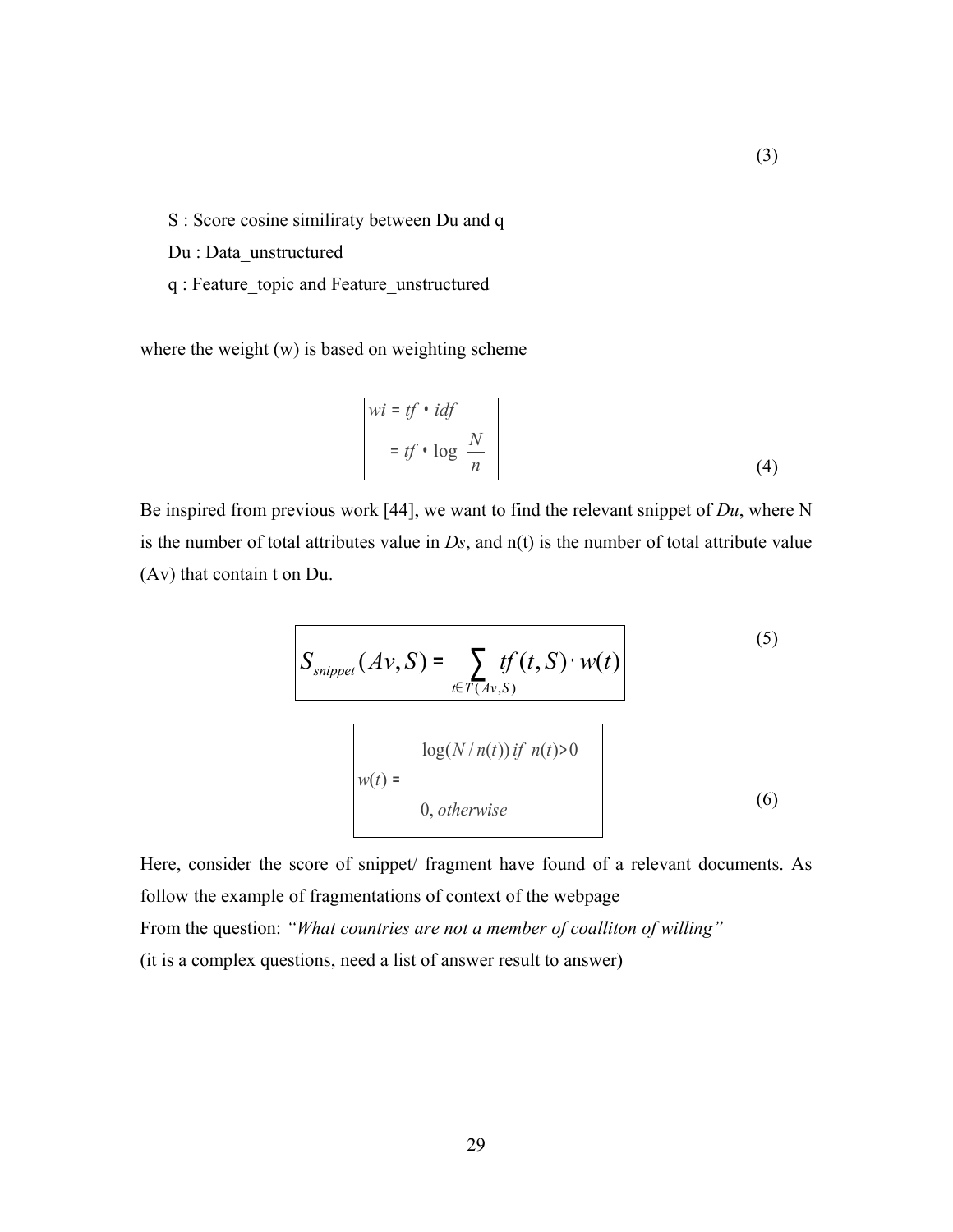SCORE RELEVANCE: 0.18229818 been talks about Germany participating in the reconstruction. Now what makes Germany a non-membe r of the "coalition of the willing" and Micronesia a member? --Eloquence 09:25 Mar 27, 2003 (UTC) I believe it has to do with political support. There's some slippage because when the term was coined it refered to a list of countries who politically supported the U.S. policy before the in year or so, when the links are dead? Kingturtle 03:19 Mar 28, 2003 (UTC) could there be somehow a clear division between what "coalition of the wiling" and "coalition forces" are ? antMy t ake -- this is an article about the Coalition of the Willing, not about those who oppose it. The opposition lists should be removed. Also, what happened to Slovenia? They were part of the coal iton but are no more? And PLEASE put links around the names of the countries. I tried, but got e dit conflicted out. -- ZoeThis is awful. All of those links will be seriously out of date soon, and this is supposed to be an article for the ages, not for the current date. How long do you th ------ a "coalition of the willing" in sanctions against North Korea in the event he couldn't ge t the UN to go along with him. Clinton: "The real question is could we have what has been called a coalition of the willing that included as many nations as would observe the sanctions as possi ble. The answer to that is, we would certainly consider that if we failed at the United Nations. have identified several ways that "Coalition of the willing" is used. Here is what I am seeing: To refer to countries acting together, outside a UN approved framework.Examples: Bosnia, Afghani' stan, Iraq 2003, ?To refer to countries acting together, within a UN approved framework. Exa mples: East Timor, ?Specifically to refer to the Ordinary PersonThe countries listed there are supposed to be part of the coalition ?!Do you really mean a country who announced it wa' s willing to support reconstruction "after the war" is counted in coalition forces ?Thanks for nointing that list May. That's were interesting sht"Caslition------

#### **Figure 3.8. Example of fragmentations, the "---" is the boundary of the fragments**

#### **3.5Finding The Relevant Answer**

Analyze all terms on the relevant snippets, choose the terms  $(t)$  that contain  $Av$  as Attributes\_unstructured *(Au),* Equestion. (7). Around n-gram term *"long boot shaped peninsula"* we would get another term such as *"Italy*", *"Sicilia", "Roman Empire", "Renaissance", "Sardinia", "Mediterranean" etc.*

$$
Au = \sum_{t_i \in Au} P(t_i \mid Av)
$$
 (7)

Consider all terms on the snippet that could be the candidates of Attribute unstructured (Au) and calculate the score matching of Unstructured data and Structured data, the get the score of record. Proposed score matching inspired from full string matching based Jaccard coefficient and q-gram matching.

|                                                   | $\left  R \bigcap Au \right $ |
|---------------------------------------------------|-------------------------------|
| Scorel = $J(R, Au) = \frac{ A  B  }{ R \cup Au }$ |                               |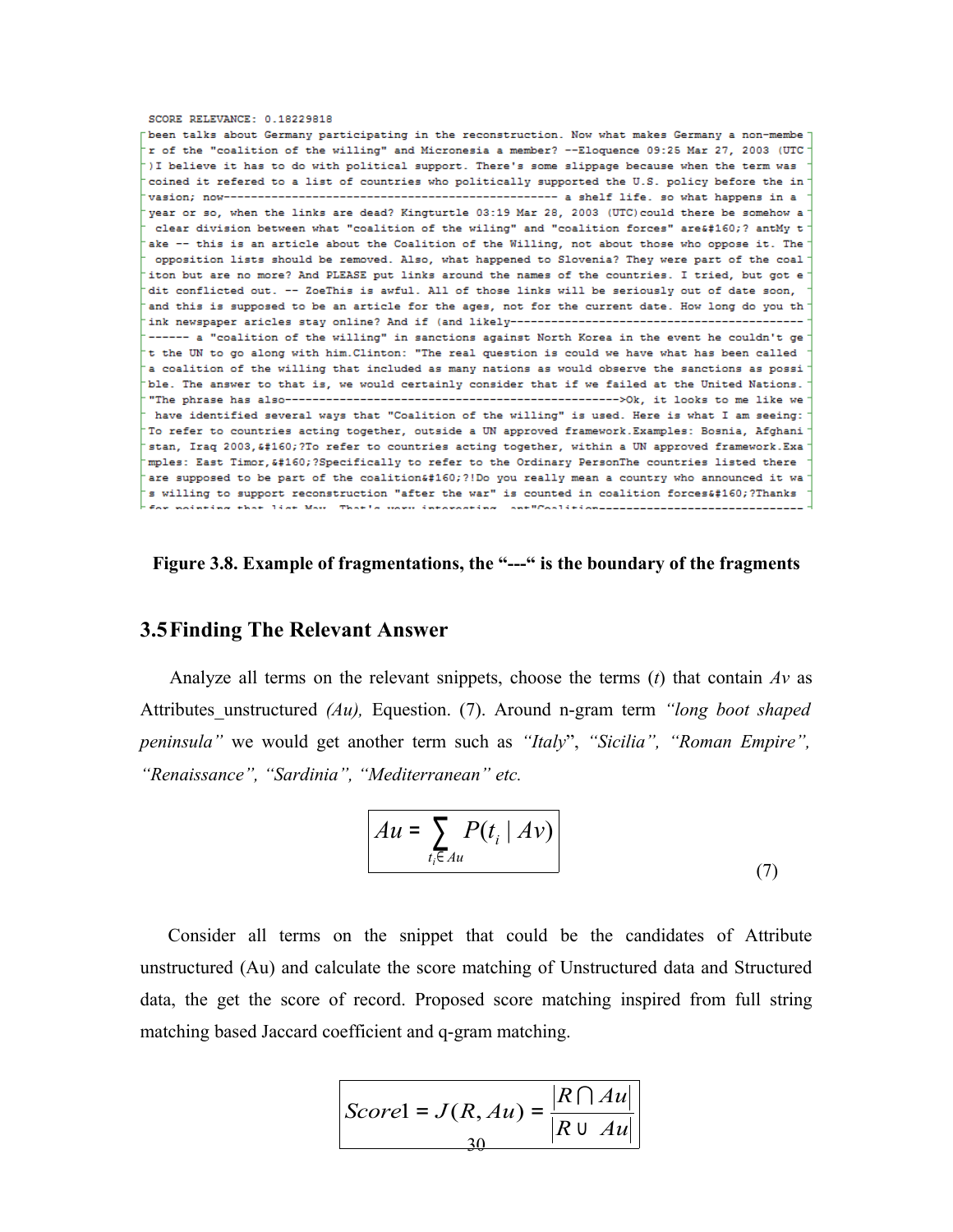Q-grams are typically used in approximate string matching by "sliding" a window of length q over the characters of a string to create a number of 'q' length grams for matching a match is then rated as number of q-gram matches within the second string over possible q-grams.

Using q-grams in a DBMS for Approximate String Processing

$$
\begin{aligned} \text{Score2} &= \mathbf{S}(\mathbf{R}, \mathbf{A} \mathbf{u}) \\ &= S_q \left( \tau_{k,l} \right) = \max_{i,j} \left( S_q \left( \tau_{i+q-1,j+q-1} \right) + S_q \left( \tau_{i,j}^* \right) \right) \end{aligned} \tag{9}
$$

where

$$
\tau_{i,j}^{q} = (x_{i+1}...x_{i+n}, y_{j+1}...y_{j+n})
$$
\n(10)

We used Q-gram, to find the similarity between Du and Ds and consider the position oof letter so we will find similarity even not really exact. Those all about the matching score. The matching score is very important to match the unstructured data and structured data. It is all use IR approach Then, the score simply as linear combination as follow

$$
Score\_Match = \alpha_score1 + (1 - \alpha) score2
$$
 (11)

Where  $\alpha$  is weighting parameter  $(0.1 - 0.9)$ 

After we get the matching score and got the relevant record, then we will find the final answer by implementing QA template over all data we have.from Question Analysis and Resource Discovery. We have described in the beginning of this thesis that Template-based QA approach extends the pattern matching approach of NL interfaces to databases. It does not process text. Like IR enhanced with shallow NLP, it presents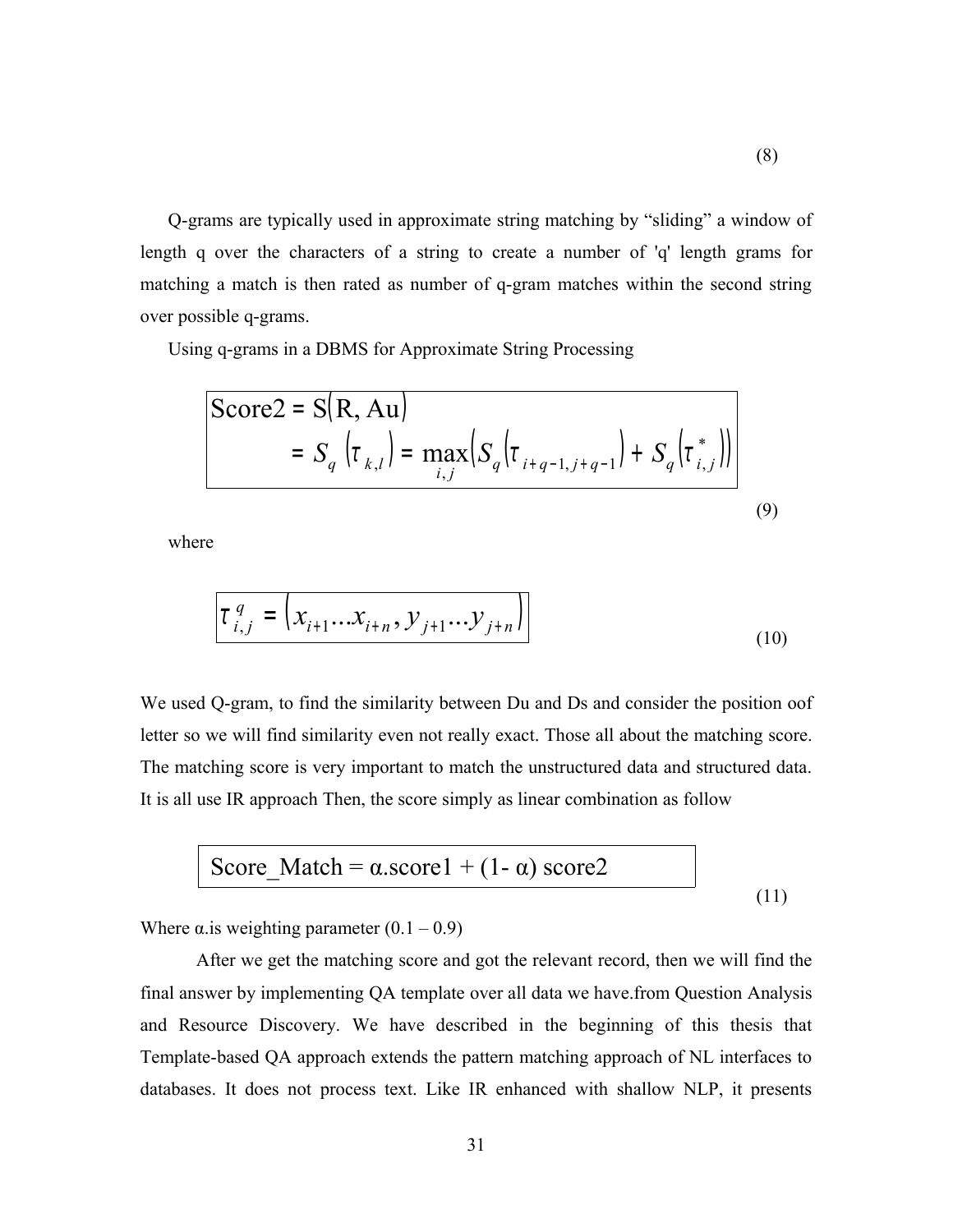relevant information without any guarantee that the answer is correct. This approach mostly useful for structured data

In the Question Analysis we got already Question topic  $(Qt)$ , Question focus  $(Qf)$ , Question subfocus (Qs), Feature topic (Ft), Feature structured (Fs), Feature unstructured (Fu) and finally we have Focus Attribute name (FAn).

In Resource Discovery we got the relevant document, the relevant snippet/fragment Attribute\_unstructured (Au), and finally we have Score\_Match. Mostly in this step the approach is IR approach.

To reach the final answer we use QA template approach that have modified by IR approach as structured retrieval. QA template approach be used to build the reformulation of question and make structured retrieval

For the example of the question :

*"What is the capital city of the country that the largest country in Arabian peninsula"*

This QA template is simple like this one:



#### **Figure 3.9 Question template in this work**

FAn is Focus Attribute name, could be change by any Attribute name on the Data\_structured. FAn always a Feature\_structured

Ft is Feature topic that could be changed by any domain database from Data structured Fu is Feature unstructured that could be change by Score Match, the result of matching step from Data\_structured and Data\_unstructured.

Reformulation of the questing become like:

SELECT <capital\_city> FROM <country> WHERE <that the largest country in Arabian Peninsula.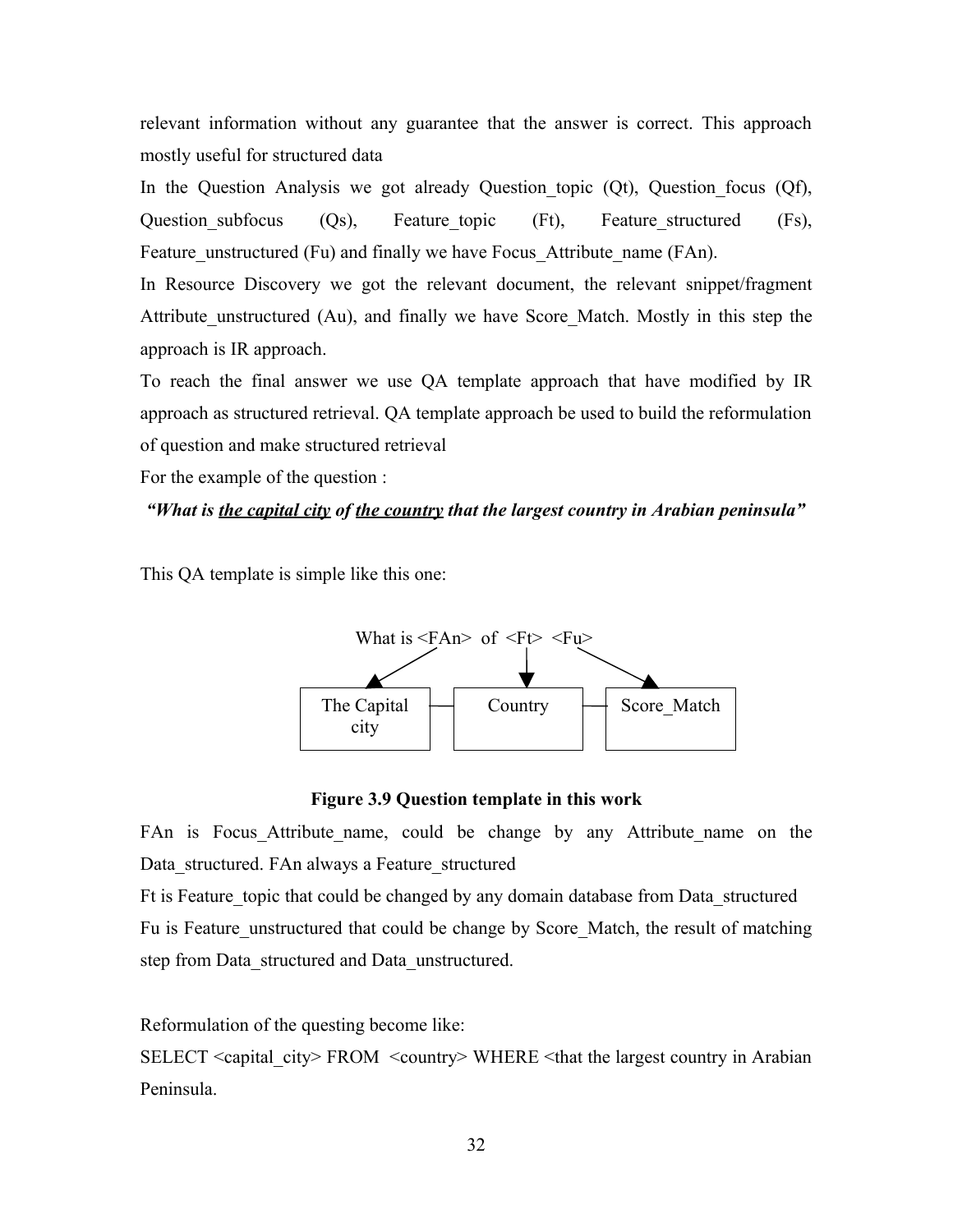<capital\_city> is FAn, Focus\_Attribute\_name on Data\_structured

<country> is Ft, Feature topic

<that the largest country in Arabian peninsula> is Fu, Feature unstructured the Fu will be changed by Score\_Match

According to structured retrievel that be used by QA template, we proposed the general QA template in this work. The reformulation of question as follow:

SELECT <FAn> FROM <Ft> WHERE < (Score\_Match > T) >

Note: T as a threshold of score.

Or

$$
SELECT < FAn > FROM < F \Rightarrow WHERE < (max(Score\_Match)) >
$$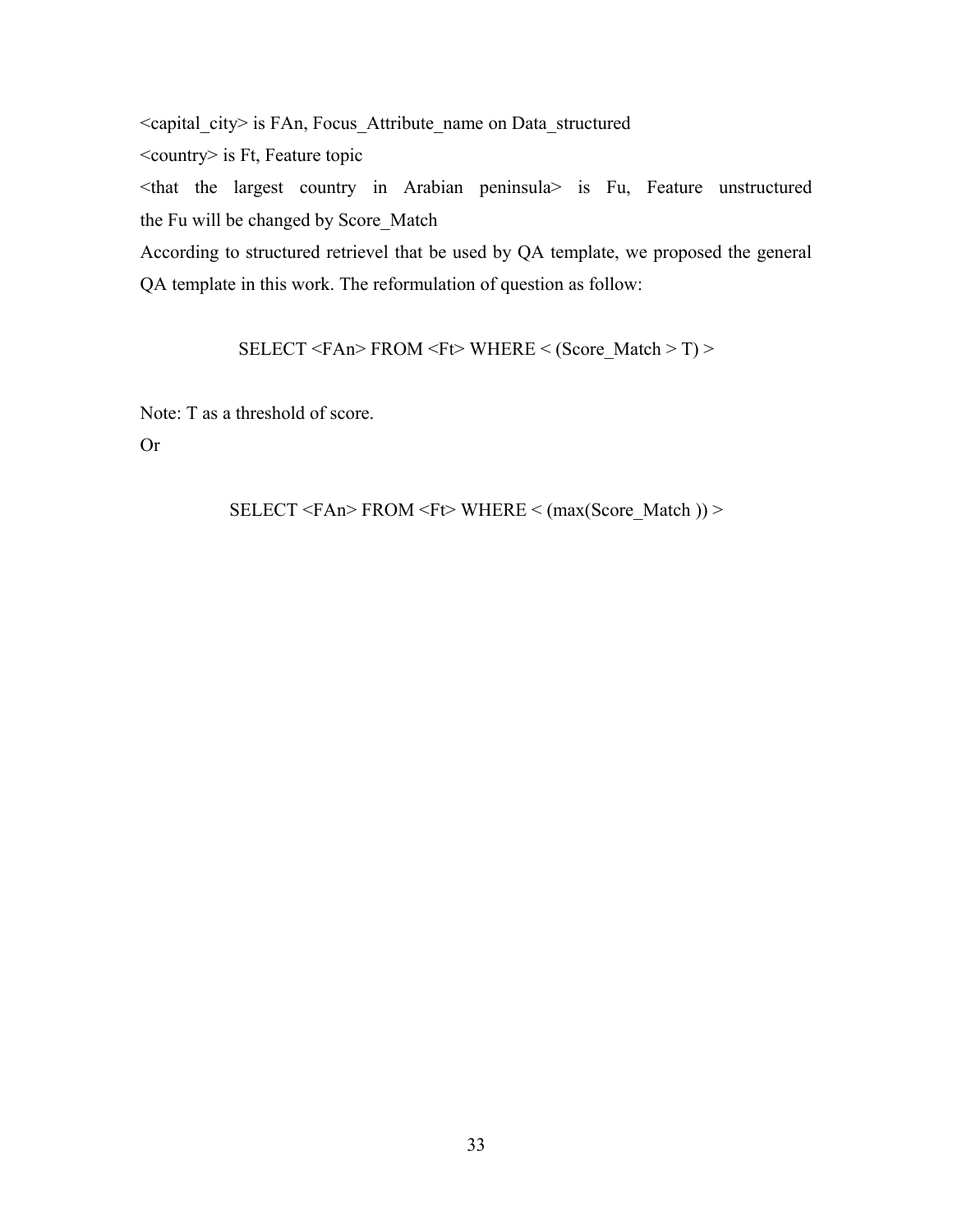## **Chapter 4. Experiment**

In this chapter, we conducted several experiments to show how our simple approach could improve the result of complex question by finding the structured and unstructured features and using light combination structured data and unstructured data. The experiment is devided into two sections, in the Question Analysis and the result answer.

We will show a result of our Question Analysis and some experiments on finding the relevant answer with some different variable.

## **4.1Experimental Setup**

### **4.1.1 Dataset**

In our work, for Question Analysis we used real questions from Yahoo!Answer. We collected the questions in 3 topics including book, country and movie questions. We collected those complex questions in April 2009, the question only in English.

|             | $\mathbf{r}$<br>Fraining | Testing         |
|-------------|--------------------------|-----------------|
| <b>Book</b> | UJ                       | $\bigcap$<br>JJ |
| Country     | OD                       | JJ              |
| Movie       | OD                       | 94              |

### Table 4.1 Dataset of question

As in the very beginning of our explaination, we used two kind data. As follows our data in 3 topics. Structured Data is single table relational database and unstructured data is a webpage from websites.

The attribute on the table of structured data:

Book  $\rightarrow$  [id, isbn, title\_name, author, year\_publication, publisher, url\_image]

Country  $\rightarrow$  [id, country name, capital city, government form country, area, population, religion, language, currency, trading partner, primary product, major industries, export, mass\_communication]

Movie  $\rightarrow$  [id, name title, year release, director, genre]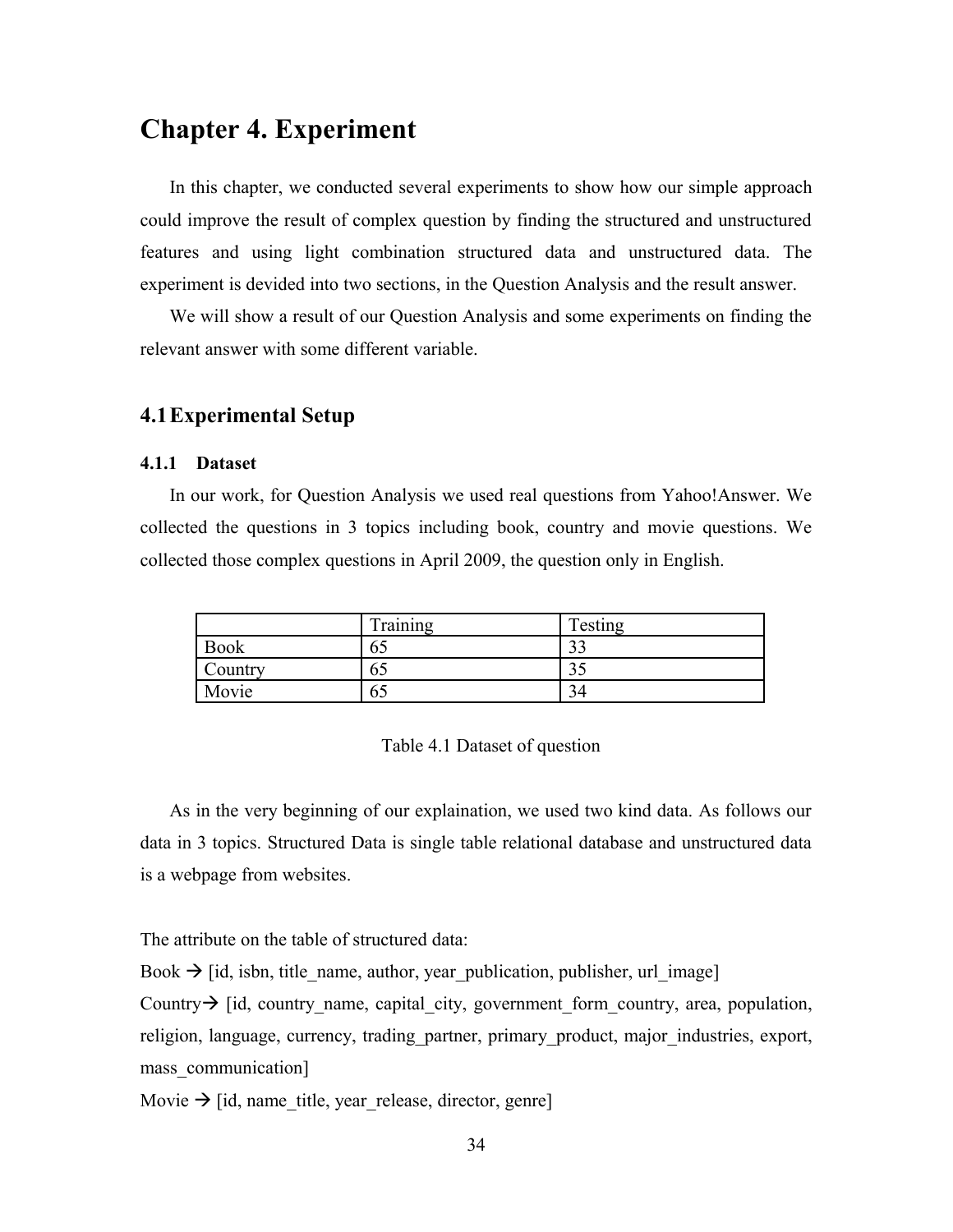| No         | Topic       | <b>Structured Data</b>   | <b>Unstructured Data</b>     |
|------------|-------------|--------------------------|------------------------------|
|            | <b>Book</b> | 10,378 rows              | $\sim 800$ KB                |
|            |             | From Amazon <sup>6</sup> | From Infoplease <sup>7</sup> |
| $\sqrt{2}$ | Country     | 196 rows                 | $\sim$ 238 GB                |
|            |             | From About <sup>9</sup>  | From Wikipedia <sup>8</sup>  |
| $\vert$ 3  | Movie       | 10,978 rows              |                              |
|            |             | From IMDB <sup>10</sup>  |                              |

Both the structured data and unstructured data were crawled on March 2009

## **Table 4.2 Description of Dataset**

## **4.1.2 Experiment Metrics**

In Question Analysis we use evaluation metrics Recall (R), Precision (P) and F-Measure (F-Measure).

$$
R = \frac{Tp}{Tp \cap Fn}
$$
 (10)

$$
P = \frac{Tp}{Tp \cap Fp} \tag{11}
$$

$$
F - Measure = 2\frac{P \cdot R}{P + R}
$$
 (12)

where Tp is true positive result, Fn is False negative result and Fp is False positive result.

<span id="page-42-0"></span><sup>6</sup> www.amazon.com

<span id="page-42-1"></span><sup>7</sup> www.infoplease.com

<span id="page-42-2"></span><sup>8</sup> www.en.wikipedia.org

<span id="page-42-3"></span><sup>9</sup> www.about.com

<span id="page-42-4"></span><sup>10</sup> www.imdb.com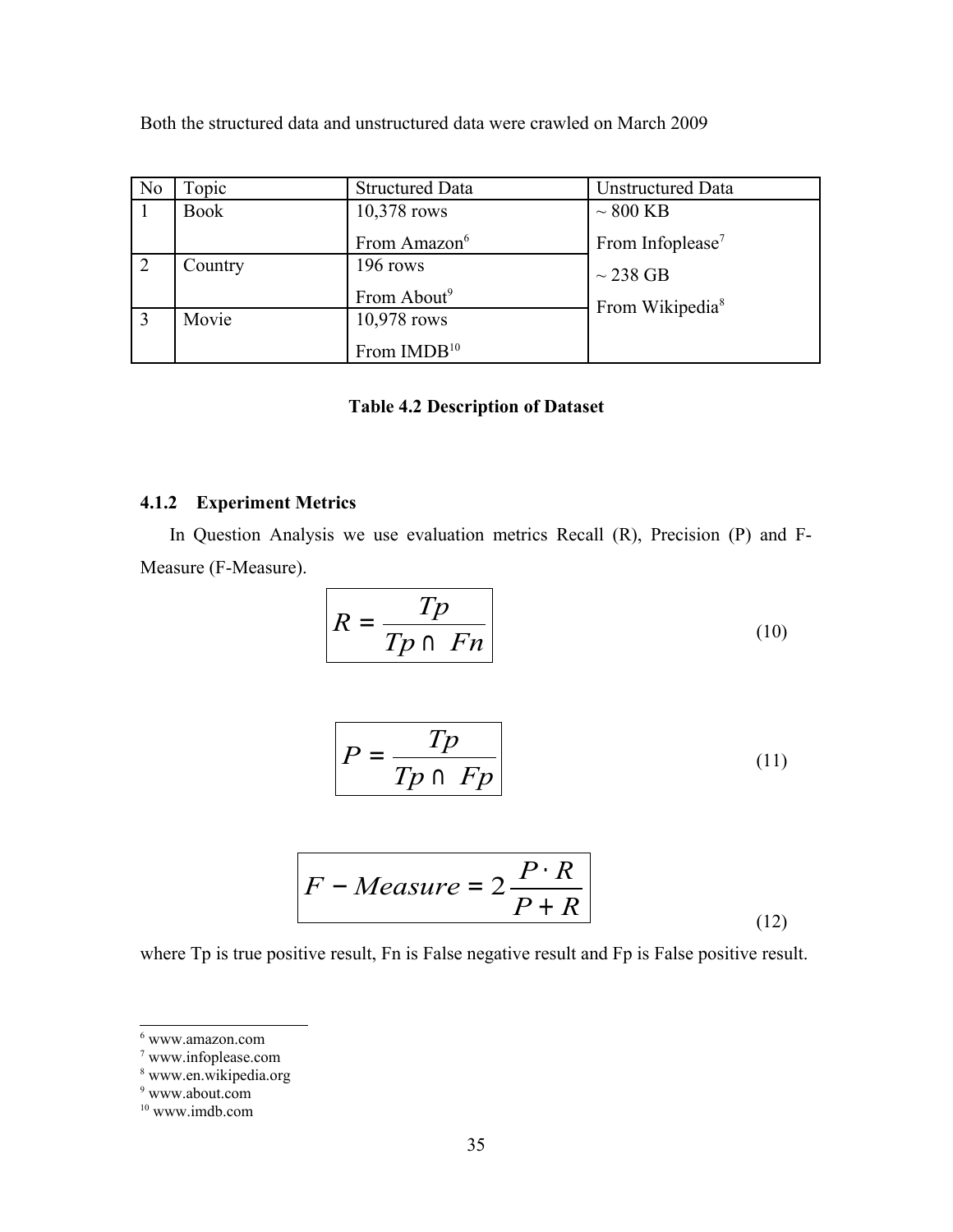In the Resource Discovery and reach the relevant answer, besides use the Precision, Recall and F-Measure, we will use MRR in different fragment size, different threshold of match score and different  $\alpha$ .

$$
MRR = \frac{1}{|Q|} \sum_{i=1}^{Q} \frac{1}{rank_i}
$$
\n(13)

## **4.2Experimental Result**



#### **4.2.1 Question Analysis**

**Figure 4.1 Precision of finding Qt, Qf, Qs and finding Ft, Fs and Fu**

Figure 4.1, due to our assumptions, we got pretty good precision of Question Analysis's result. The same conditions of pretty good result on Recall and F-Measure. The result of Precision, Recall and F-Measure in single topic were pretty good, because we had a few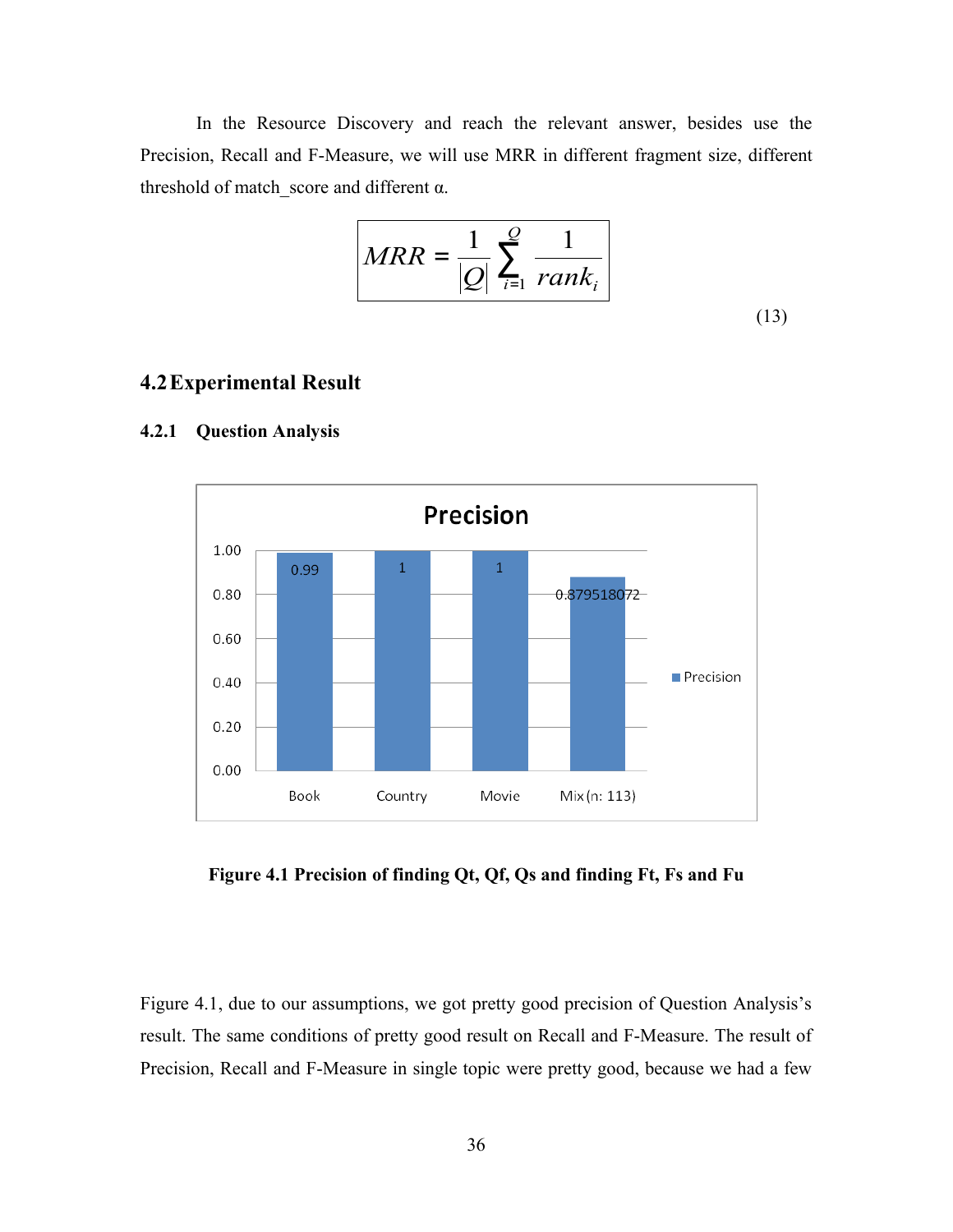assumptions in choosen question as we have explained in the previous pages, we were not deal to all kind of question's type and all situations of a complex questions.



**Figure 4.2 Recall of finding Qt, Qf, Qs and finding Ft, Fs and Fu**

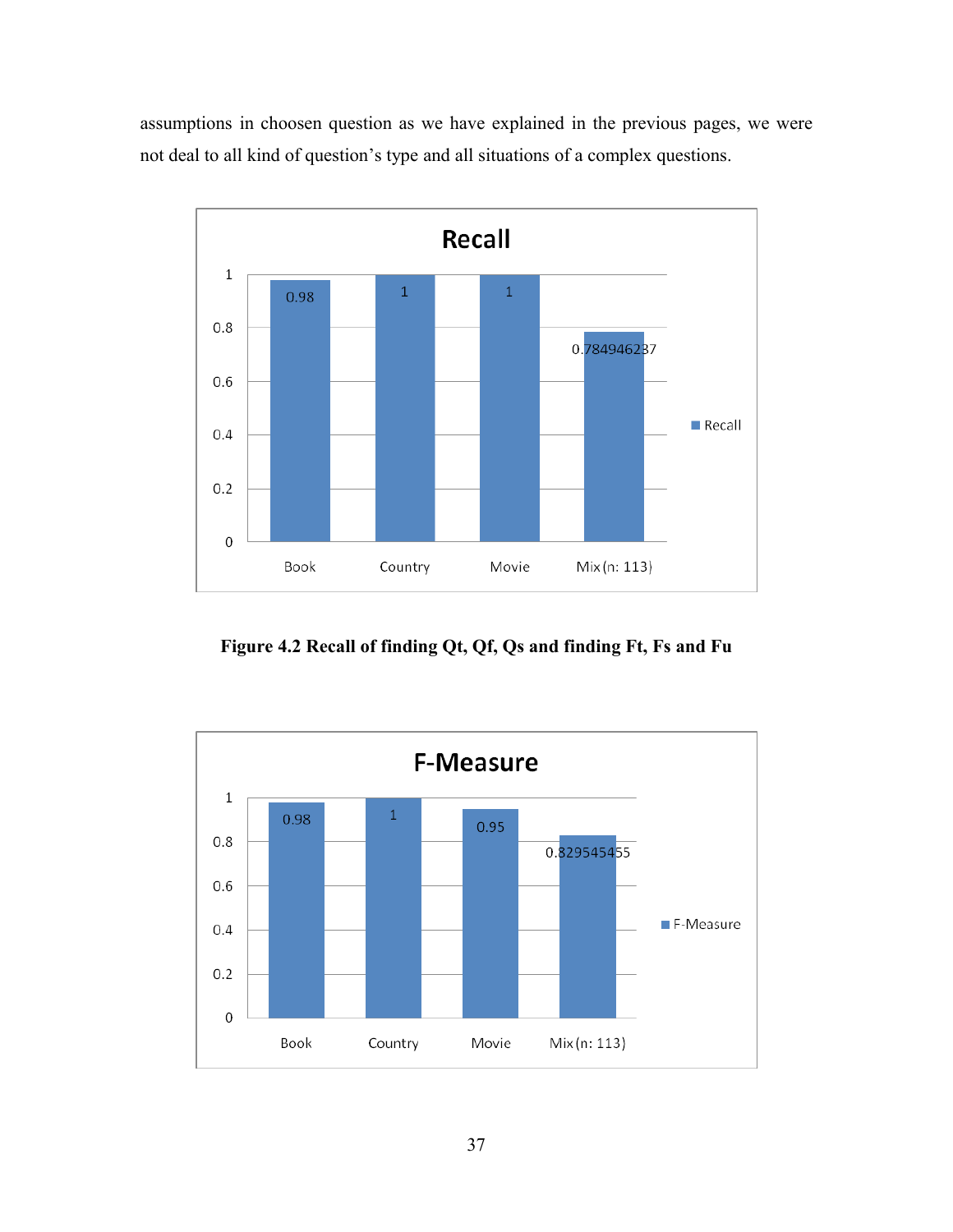## **Figure 4.3 F-Measure of of finding Qt, Qf, Qs and finding Ft, Fs and Fu**

From the above figures, in the mix topics of questions the result a lower than single topic, it was because several questions gave error in finding Feature structured (Fs). Several questions contain more than one we try in the combination questions. We choosed the questions randomly and only consider the questions that use prefix 5W1H.

Positive result of Question Analysis is obtained in terms of Qt, Qf , Qs and Ft, Fs and Fu on each of questions, some examples of positive result are listed in Table 4.2:

| No             | Question          | $Qt = Ft$     | Qf                | Q <sub>S</sub>         | Fs           | Fu              |
|----------------|-------------------|---------------|-------------------|------------------------|--------------|-----------------|
| $\mathbf{1}$   | What book         | <b>Book</b>   | book $\sim$ name/ | karl marx              | book         | karl marx       |
|                | mentions karl     | $\sim$ entity | title             | going to               |              | going to        |
|                | marx going to     |               |                   | church with            |              | church with     |
|                | church with       |               |                   | his daughter           |              | his daughter    |
|                | his daughter      |               |                   | just to listen         |              | just to listen  |
|                | just to listen    |               |                   | to the music           |              | to the music    |
|                | to the music      |               |                   |                        |              |                 |
| $\overline{2}$ | the<br>what<br>is | Movie         | Name              | who<br>get<br>$\rm{a}$ | name         | who<br>get<br>a |
|                | name of the       |               |                   | million                |              | million         |
|                | movie about a     |               |                   | dollars                |              | dollars         |
|                | kid who get a     |               |                   |                        |              |                 |
|                | million           |               |                   |                        |              |                 |
|                | dollars           |               |                   |                        |              |                 |
| $\overline{3}$ | what are the      | country       | characteristics   | Turkmenistan           | Turkmenistan | characteristics |
|                | characteristics   |               |                   |                        |              |                 |
|                | of the country    |               |                   |                        |              |                 |
|                | Turkmenistan      |               |                   |                        |              |                 |

## **Table 4.2 The true positive example**

Some example of negative result are listed in Table 4.3: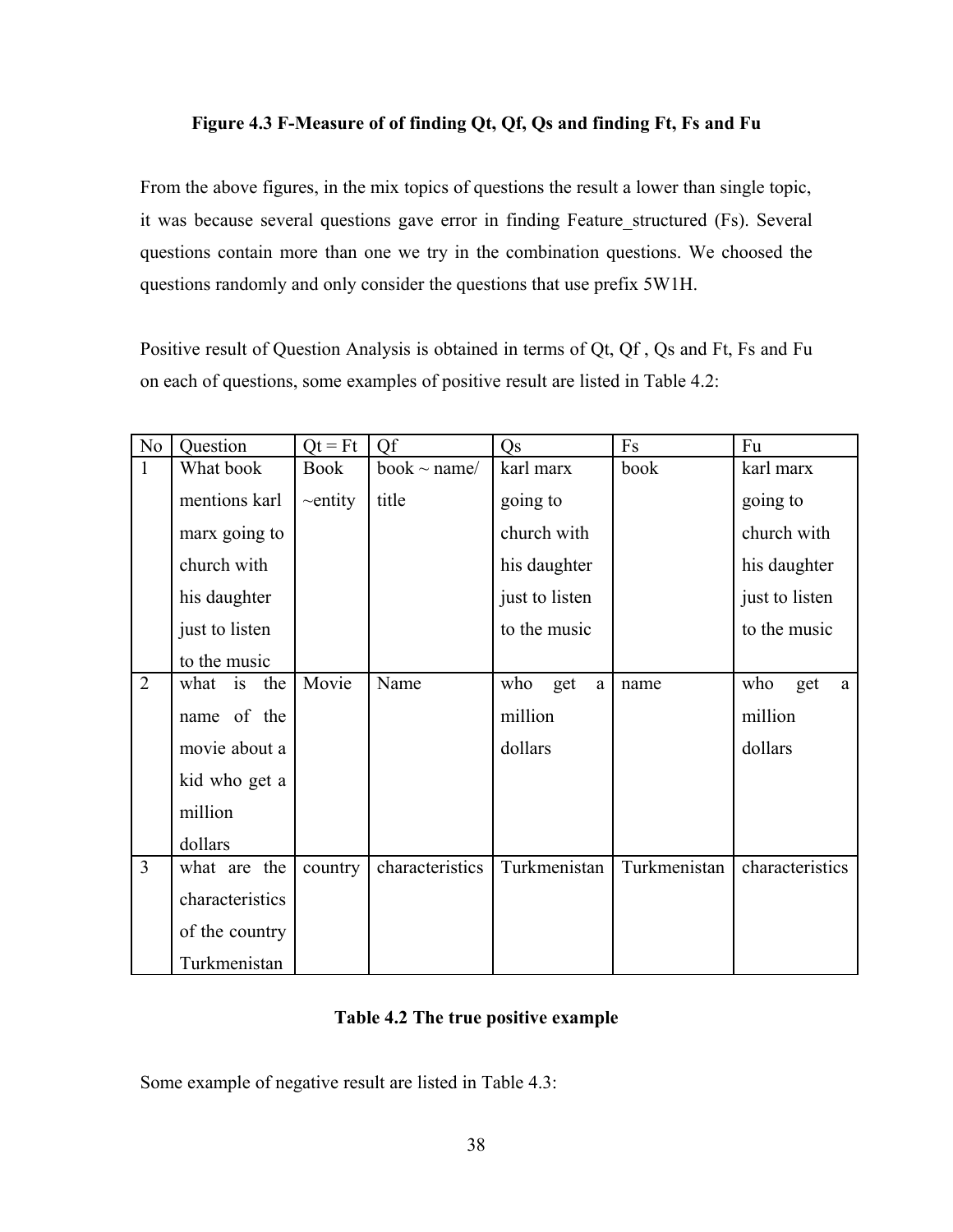| N <sub>o</sub> | Question             | $Qt = Ft$ | Qf       | Q <sub>S</sub>      | Fs | Fu |
|----------------|----------------------|-----------|----------|---------------------|----|----|
| $\mathbf{1}$   | what did you think   | movie     | You      | disturbia i dont    |    |    |
|                | of the movie         |           | think    | know if thats       |    |    |
|                | disturbia i dont     |           |          | how you spell it    |    |    |
|                | know if thats how    |           |          | but yea             |    |    |
|                | you spell it but yea |           |          |                     |    |    |
| $\overline{2}$ | What are the best    |           | The best | the best ways to    |    |    |
|                | ways that are the    |           | way      | learn<br>a<br>new   |    |    |
|                | best ways to learn   |           |          | language            |    |    |
|                | language<br>new<br>a |           |          | without actually    |    |    |
|                | actually<br>without  |           |          | being<br>in<br>that |    |    |
|                | in<br>being<br>that  |           |          | country             |    |    |
|                | country?             |           |          |                     |    |    |

#### **Table 4.3 The false negative example**

Table 4.3, some features can not be obtained. The question have more difficulties to identified their features in Feature structured and Feature unstructured, because actually those question only have Feature unstructured. We can not obtained the Feature structured.

#### **4.2.2 Resource Discovery and The Relevant Answer**

Our first experiment is in country topic. The reasons was country has smaller data structured and this topic has a lot of factoid complex questions. We did the experiments on the small data unstructured. We could not find the relevant unstructured data for some questions. According to this condition we firstly only consider the first top rank document and did the experiment on different fragment size ( fragment size: 50, 75 and 100) and different number of fragment (n: 3, 5, 7 and 10).

We did not define the threshold score match because some of questions still give a correct answer in the first rank even though the score pretty low. In the first experiment we assumed that small fragment of unstructured data that contain worth of the candidate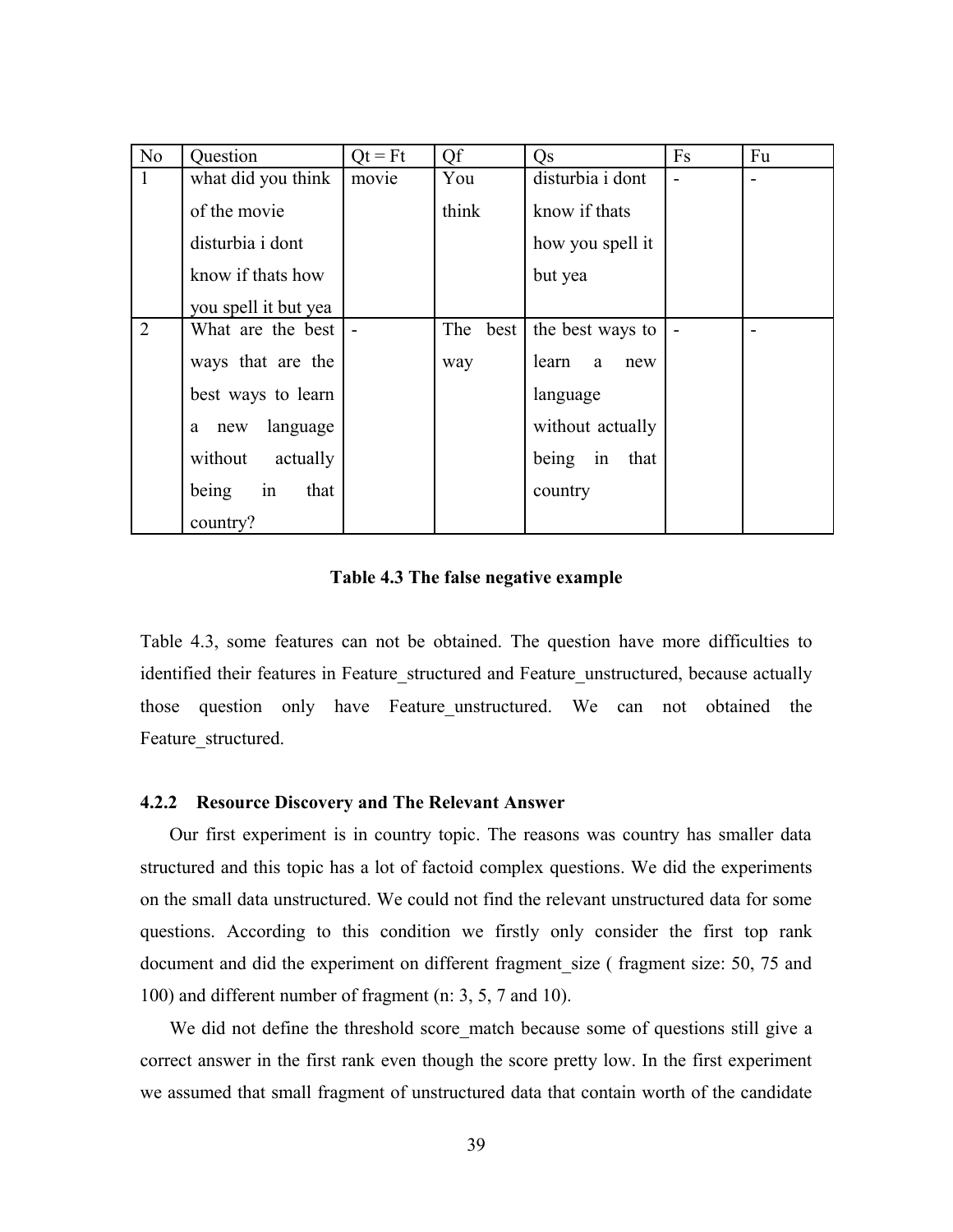of Attributes\_unstructured (Au) should give a high score matching than the longer fragment. The result also will show how the scoring of fragments of the webpage is pretty good approach than scoring and consider tho a whole context of webpage. Hence, firstly we only consider in the small size fragment.

In the topic "Country", we can see actually the result pretty similar on different fragment size and different  $\alpha$  value. After  $\alpha$  value is 0.5 the MRR a little bit lower because the bag of Au wider than previous  $\alpha$ , so it cause a little bit decreasing of MRR result



**MRR "Country"**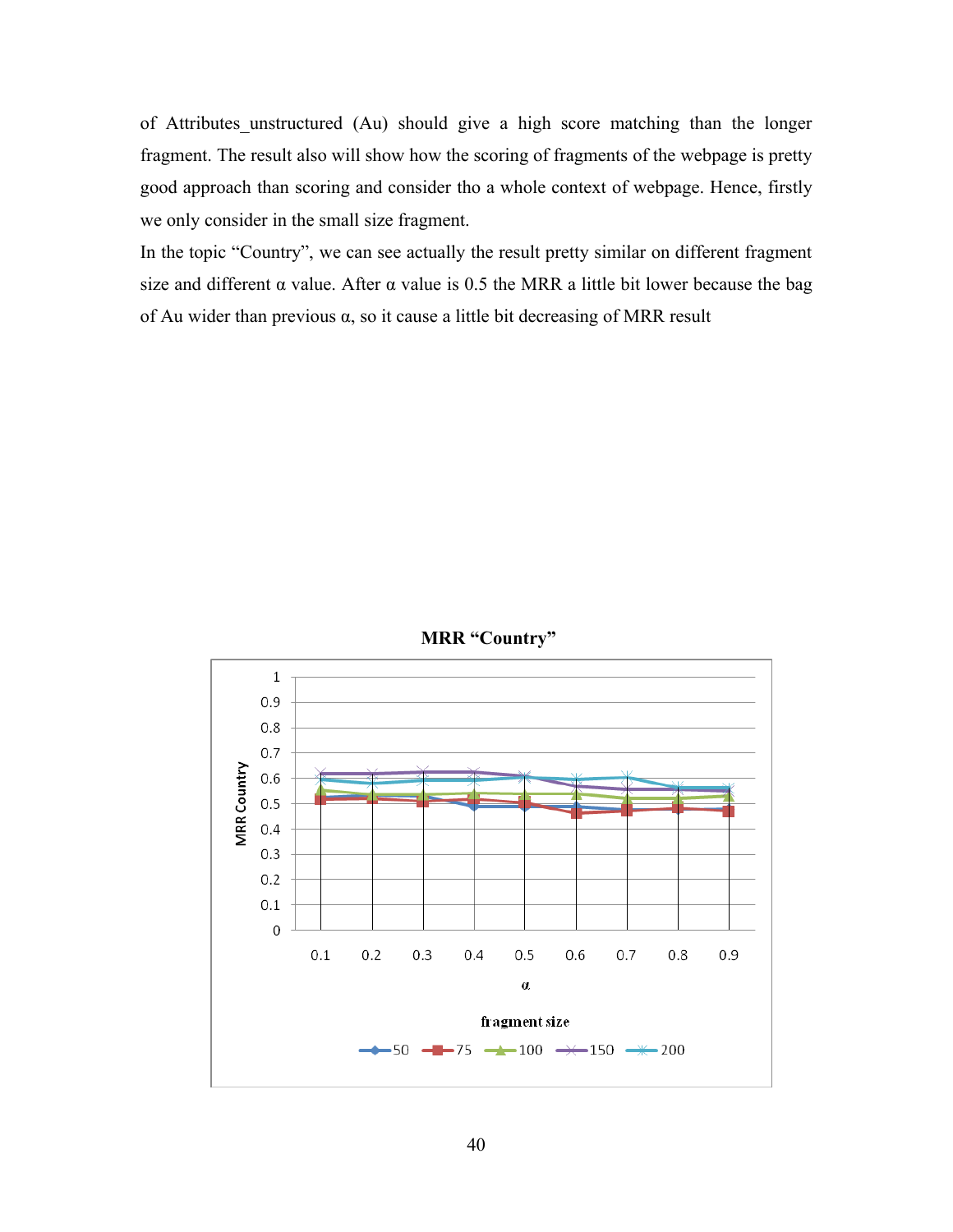#### **Figure 4.4. MRR for topic "Country"**

Figure 4. 4 shows that on the short fragment size (50) the result answer average similar and good in  $\alpha = 0.1 - 0.3$ . For wider fragment number 7 and 10 the value decreased along with the wider candidate Attribute unstructured (Au).

Here is the simple example of our result:

THE QUESTION : what are the name of the countries who possess nuclear bombs Found document (s) that matched query : G:\wikipedia-en-html.tar\en\articles\n\u\c\Nuclear proliferation.html SCORE RELEVANCE: 0.20225996 ;Other states known to possess nuclear weapons &#16 dopted them">nuclear weapons states" from the NPT &# (0.04416666785255075) United States of America USA

## **Figure 4.5 The example of Score\_Match and answer result in topic "Country"**

We can see beside the passage that contain fragment from Data unstructured discovery, we also calculate with Data structured and give some suggestion answer. France is the correct answer of the question and as follow the example result from Bing beta version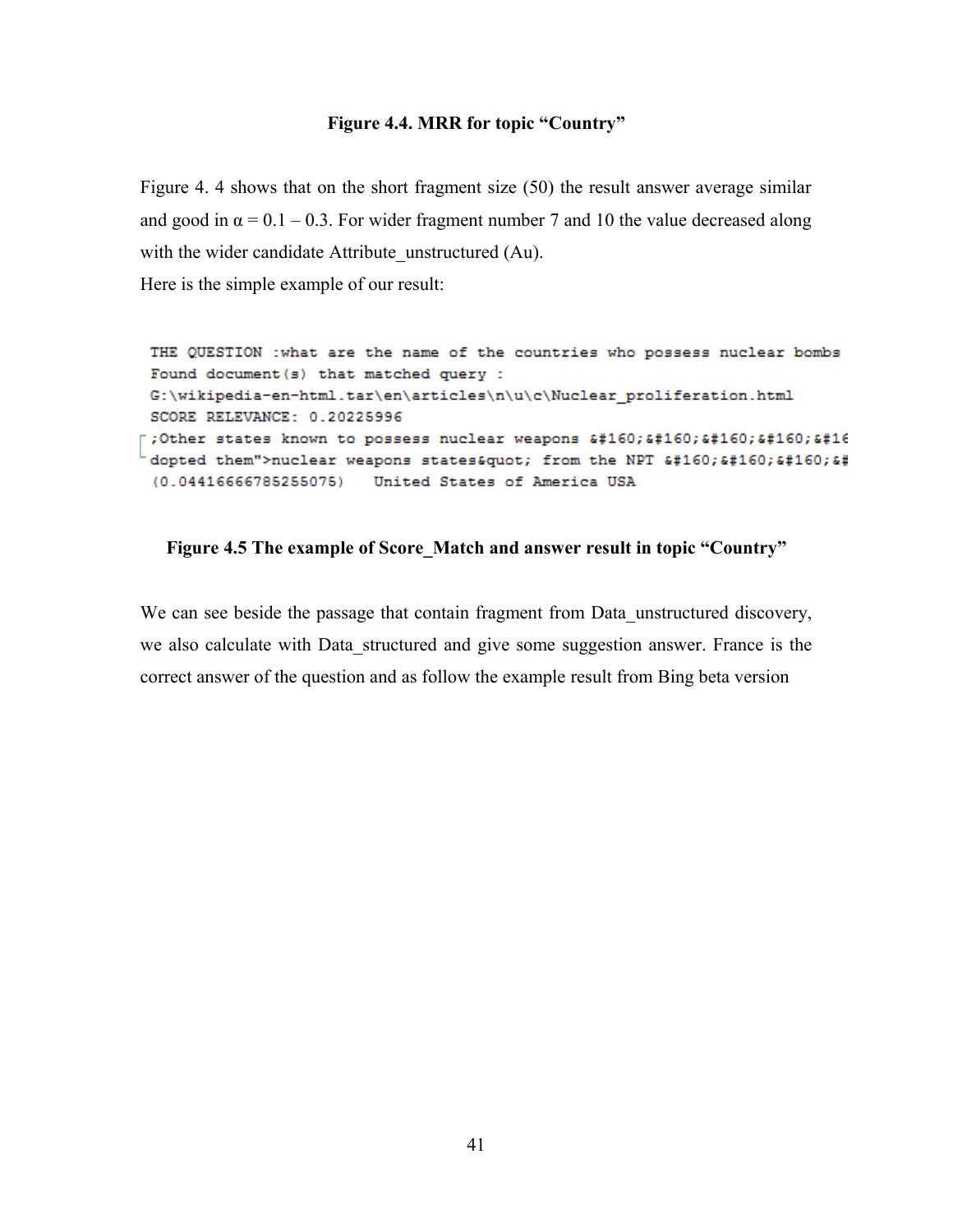what are the name of the countries who possess nuclea

● show all ● only English ● only from Taiwan

**ALL RESULTS** 

1-10 of 198,000 results · adv

#### Pakistan Expanding Nuclear Program

Both countries already possess dozens of nuclear warheads and a variety of missiles and other means for delivering them. Pakistan, like India, has never signed the nuclear Non ... With plutonium bombs, Pakistan can fully join the nuclear club," said a Europe-based diplomat and nuclear expert, speaking on condition that he not be identified by name, after reviewing the satellite evidence. www.washingtonpost.com/wp-dyn/content/article/2006/07/23/AR2006072300737.html · cached page

#### Nuclear stockpiles could create 300,000 bombs - science-in-society

The world has made enough explosives for more than 300,000 nuclear bombs, according to the latest scientific assessment of countries' nuclear stockpiles. ... Your name ... I would like to say that the two world powerful military who possess nuclear warheads like U.S.A and RUSSIA must ... www.newscientist.com/article/dn7963 · cached page

#### New Article: Where the Bombs Are » FAS Strategic Security Blog

Since then, nuclear weapons have also been withdrawn from Guam, Hawaii and Alaska. Only Europe still has U.S. nuclear bombs deployed on eight bases in six countries. ... As for the Middle East, only Israel is thought to possess nuclear weapons (Pakistan and ... Name (required) Mail (will not be published) (required) Website

www.fas.org/blog/ssp/2006/11/new\_article\_where\_the\_bombs\_ar.php < cached page

#### George Monbiot: We lie and bluster about our nukes - and then wag our.

According to a leaked briefing by the US Defence Intelligence Agency, Israel possesses between 60 and 80 nuclear bombs. But none of the countries demanding that Iran scraps the weapons it doesn't yet possess are demanding that Israel destroys the ... Your first name www.guardian.co.uk/commentisfree/2008/jul/29/nuclear.defence · cached page

#### **Figure 4.6 The example result from Bing beta version**



#### **Figure 4.7 The example result from Google**

Next, the experiment for another topics.

### **MRR "Movie"**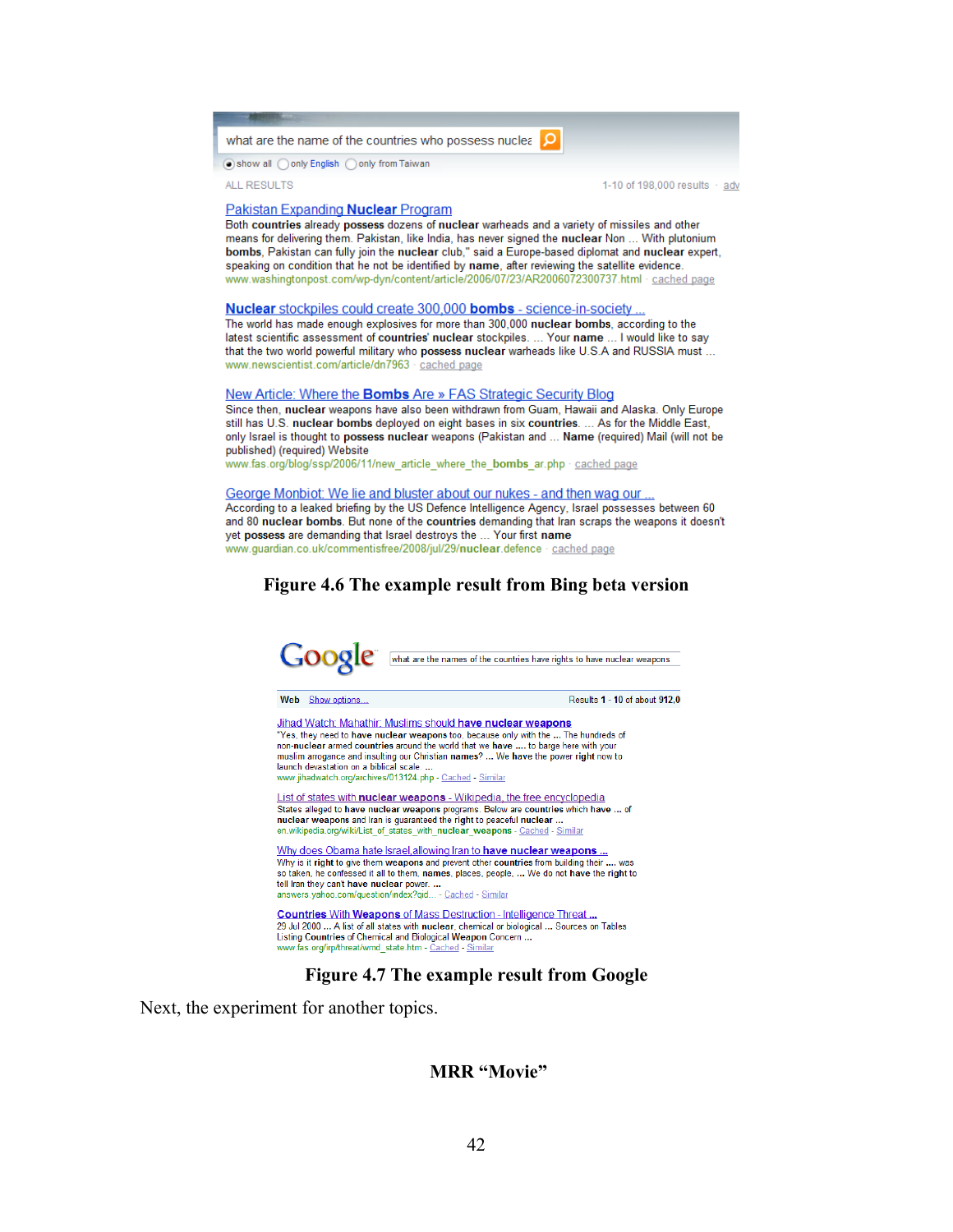

**Figure 4.8. MRR "Movie"**

#### The example result as follow:

THE QUESTION : what is the name of the movie in which a father takes an entire hospital hostage to get a heart for his son Found document(s) that matched query :

G:\wikipedia-en-html.tar\en\articles\j\o\h\John\_Q\_9c5e.html

SCORE RELEVANCE: 0.282738

">hostage</a> situation. He gathers the hostages and sets his demands: his son's name on the recipient list as soon as pos: otiator, Lt. Frank Grimes (<a href="../../../../articles/r/o. Smith) runs around the bases and heads to second, he grabs h: . After a series of tests at the hospital, John is informed that Michael has an enlarged heart and will need to release sor them is about to give birth & needs to go to the maternity ward but he doesn't give the police this reason) in return ing on the list an hour into the building via an air shaft. Meanwhile, John speaks with his wife and then his son, telling on will be all right, unaware that a hidden camera in the hospital has been hacked by a news, and that whatever course he t is imprisonment or his death. John nevertheless demands that his son be brought to the emergency room, apparently for him t The police agree</a> so his heart can be used to save his son. He persuades Dr. Turner (<a href="../../../../articles/j/a/ ml" title="James Woods">James Woods</a>) to perform the operation that his gun was unloaded the entire time he held them ho ingle bullet into the gun and pulls the trigger, only to learn that the safety was on. As he holds the gun to his own head' idnapping</a> and although it is unknown what his sentence for the crime will be, his attorney says it won't be more than { me="Reception" id="Reception"></a></p="../../../.articles/d/e/n/Denzel\_Washington\_8230.html" title="Denzel Washington">D+ s John Quincy Archibald, a father and husband whose son is diagnosed with an enlarged <a href route to the hospital (this t persed throughout the movie).</p><p>John Quincy Archibald (<a href="../../../../articles/d/e/n/Denzel\_Washington\_8230.html' gton

 $(0.018729264364272608)$  John Q

**Figure 4.9. The example of Score\_Match and answer result in topic "Movie"**

#### **MRR "Book"**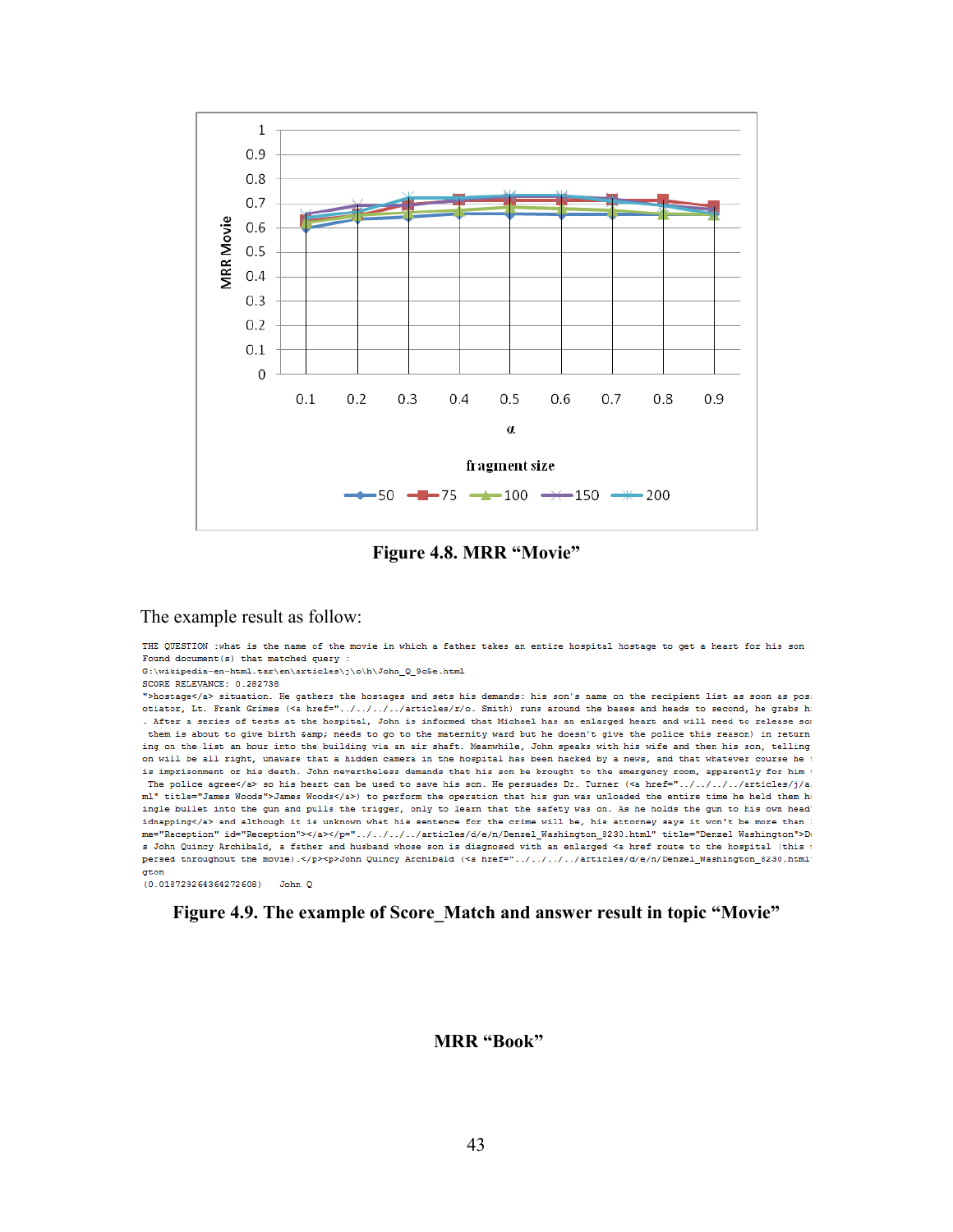

## **Figure 4.10. MRR "Book"**

## The example result as follow:

| THE QUESTION : what book mentions karl marx going to church with his daughter just to listen to the music              |
|------------------------------------------------------------------------------------------------------------------------|
| Found document (s) that matched query :                                                                                |
| G:\wikipedia-en-html.tar\en\articles\q\r\o\Groucho Marx 8301.html                                                      |
| SCORE RELEVANCE: 0.094280906                                                                                           |
| by child-like adoring fans. Marx and his brothers. Throughout the rest of his life, Marx would in his`                 |
| s and he on television. <p>One quip from Marx concerned his and did not match the rest of his face, so "</p>           |
| G:\wikipedia-en-html.tar\en\articles\k\a\r\Talk~Karl Marx Archive 3 79a0.html                                          |
| SCORE RELEVANCE: 0.059234887                                                                                           |
| ="////misc/favicon.ico"/> <title>Talk:Karl Marx="firstHeading"&gt;Talk:Karl Marx/Archive 3 <div< td=""></div<></title> |
| current talk page.                                                                                                     |
| (0.08595845406608922) Karl Marx: A Life                                                                                |

## **Figure 4.11. The example of Score\_Match and answer result in topic "Book"**

Those above the others result, on topic "Movie" and "Book". The MRR value not really high but pretty good for this initial work that used shallow approach on Question Analysis and Relevent Answer.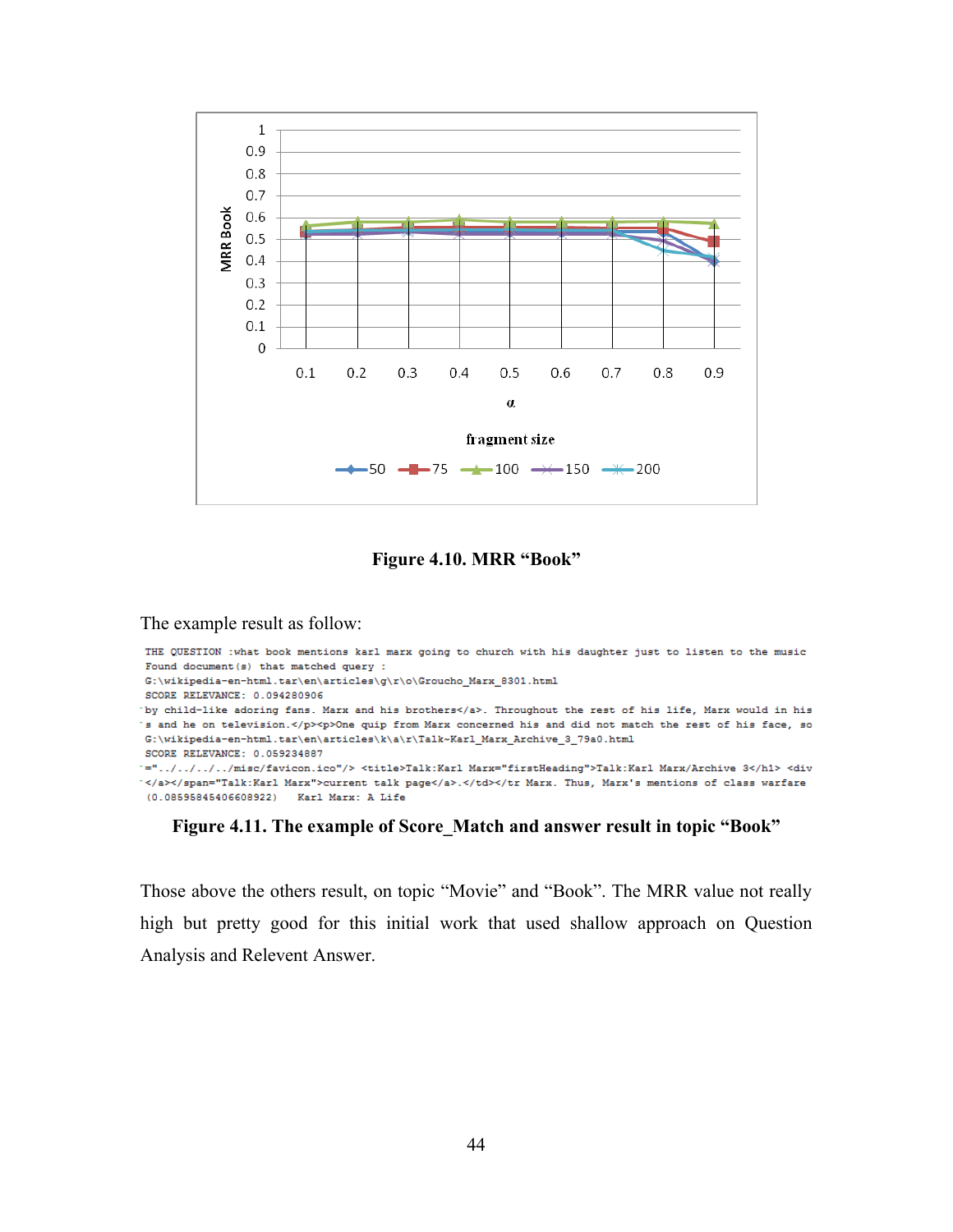## **Chapter 5. Conclusions and Future Work**

## **5.1Conclusion**

- 1. We have proposed Finding Structured and Unstructured features to improve a complex questions, and the preliminary work give a pretty good result, can improve the search result answer of a complex question
- 2. Combining Structured retrieval approach into common documents retrieval can improve the result of questions

## **5.2Future Work**

- 1. Improve Question Analysis so can handle many kinds of a complex questions
- 2. Improve the scoring measure
- 3. In the unstructured data, work on bigger unstructured data and not really related with structured data.
- 4. In the structured data, work on more complex structured data, muti table and and multi scheme.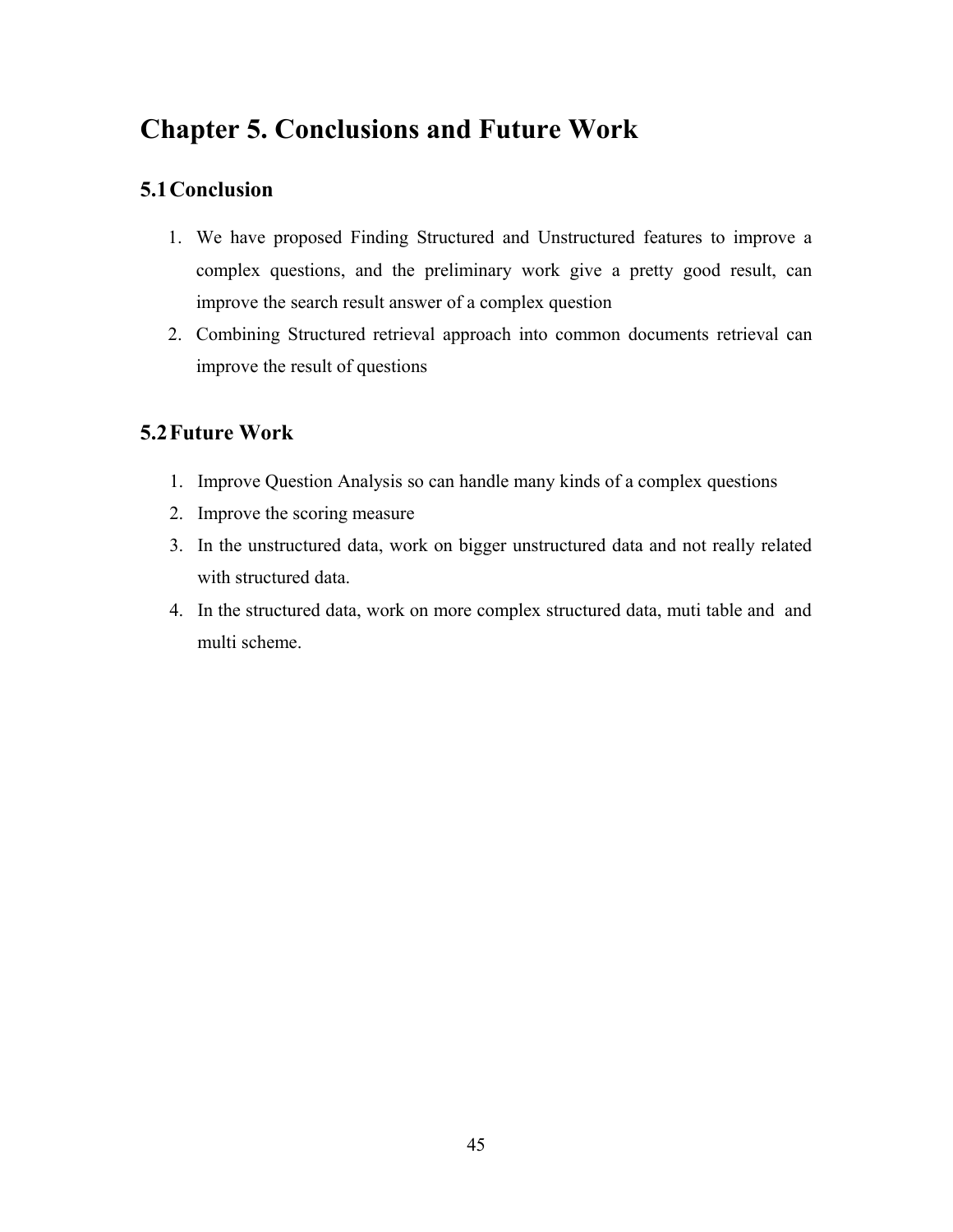## **References**

1. Lin, C.J. and R.R. Liu. *An analysis of multi-focus questions*. 2008.

2. Li, G., et al. *EASE: an effective 3-in-1 keyword search method for unstructured, semi-structured and structured data*. 2008: ACM New York, NY, USA.

3. Bovens, L. and W. Rabinowicz, *Democratic answers to complex questions–an epistemic perspective.* Synthese, 2006. **150**(1): p. 131-153.

4. Harabagiu, S., F. Lacatusu, and A. Hickl. *Answering complex questions with random walk models*. 2006: ACM New York, NY, USA.

5. Harabagiu, S., et al., *Answering complex, list and context questions with LCC's Question-Answering Server.* NIST SPECIAL PUBLICATION SP, 2002: p. 355-361.

6. Saquete, E., et al. *Splitting complex temporal questions for question answering systems*. 2004.

7. Bitton, D., et al. *One platform for mining structured and unstructured data: dream or reality?* 2006: VLDB Endowment.

8. Bhattacharya, I., S. Godbole, and A. Joshi. *Structured Entity Identification and Document Categorization Two Task with One Joint Model*. in *KDD*. 2008.

9. Chang, K.C.C., B. He, and Z. Zhang. *Toward large scale integration: Building a metaquerier over databases on the web*. 2005.

10. Madhavan, J., et al. *Web-scale data integration: You can only afford to pay as you go*. 2007.

11. Andrenucci, A. and E. Sneiders. *Automated question answering: review of the main approaches*. 2005.

12. Lin, J. *The Web as a resource for question answering: Perspectives and challenges*. 2002.

13. Hirschman, L. and R. Gaizauskas, *Natural language question answering: The view from here.* Natural Language Engineering, 2002. **7**(04): p. 275-300.

14. Burger, J., et al., *Issues, tasks and program structures to roadmap research in question & answering (Q&A).* Document Understanding Conferences Roadmapping Documents, 2001.

15. Voorhees, E., et al., *TREC: Experiment and evaluation in information retrieval*. 2005: MIT Press.

16. Moldovan, D., et al., *LCC tools for question answering.* In TREC 2002 Proceedings, 2003.

17. Clarke, C.L.A. and E.L. Terra. *Passage retrieval vs. document retrieval for factoid question answering*. 2003: ACM New York, NY, USA.

18. Cui, H., et al., *Question answering passage retrieval using dependency relations.*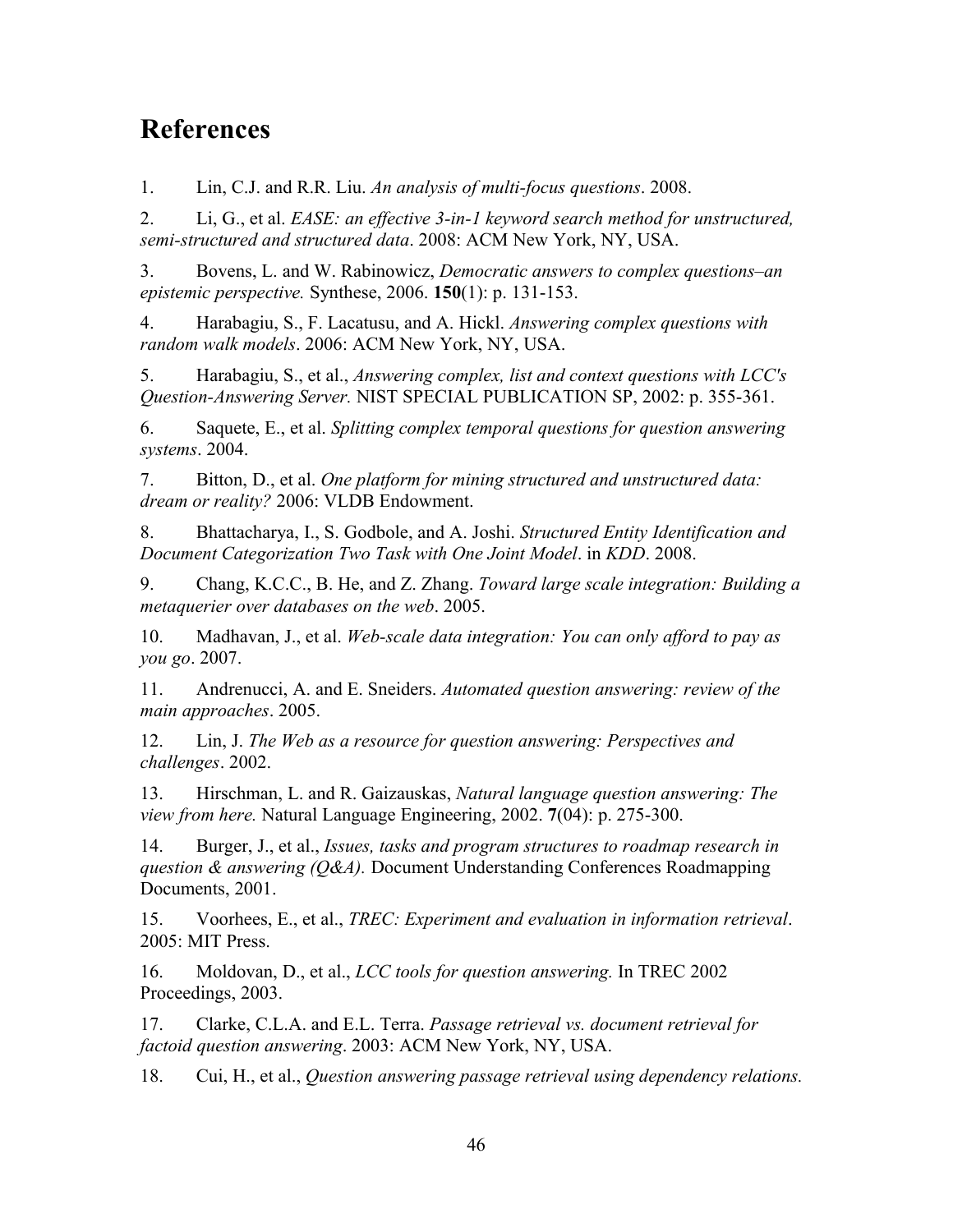19. Liu, X. and W.B. Croft. *Passage retrieval based on language models*. 2002: ACM New York, NY, USA.

20. Mittendorf, E. and P. Schäuble. *Document and passage retrieval based on hidden Markov models*. 1994: Springer-Verlag New York, Inc. New York, NY, USA.

21. Salton, G., J. Allan, and C. Buckley. *Approaches to passage retrieval in full text information systems*. 1993: ACM New York, NY, USA.

22. Tellex, S., et al. *Quantitative evaluation of passage retrieval algorithms for question answering*. 2003: ACM New York, NY, USA.

23. Sneiders, E., *Automated question answering using question templates that cover the conceptual model of the database.* Lecture notes in computer science, 2002: p. 235-240.

24. Tablan, V., D. Damljanovic, and K. Bontcheva, *A natural language query interface to structured information.* Lecture notes in computer science, 2008. **5021**: p. 361.

25. Lee, Y.H., et al., *Complex Question Answering with ASQA at NTCIR 7 ACLIA.* Entropy. **1**: p. 10.

26. Lin, J. *The role of information retrieval in answering complex questions*. 2006.

27. Hickl, A., et al. *Experiments with Interactive Question-Answering in Complex Scenarios*. 2004.

28. McCallum, A., *Information extraction: distilling structured data from unstructured text.* 2005.

29. Cafarella, M., et al. *Structured Querying of Web Text*. 2007: CIDR.

30. Cafarella, M.J., et al., *Webtables: Exploring the power of tables on the web.* Proceedings of the VLDB Endowment archive, 2008. **1**(1): p. 538-549.

31. Agichtein, E., C. Burges, and E. Brill. *Question Answering over Implicitly Structured Web Content*. in *Web Intelligence*. 2007.

32. Cucerzan, S. and E. Agichtein, *Factoid Question Answering over Unstructured and Structured Web Content.* Microsoft [http://research.](http://research/) microsoft. com/users/silviu/Papers/trec05. pdf, 2005.

33. Pinto, D., et al. *Quasm: A system for question answering using semi-structured data*. 2002: ACM New York, NY, USA.

34. Frank, A., et al., *Question answering from structured knowledge sources.* Journal of Applied Logic, 2007. **5**(1): p. 20-48.

35. Bilotti, M.W., et al. *Structured retrieval for question answering*. 2007: ACM New York, NY, USA.

36. Roy, P., et al. *Towards automatic association of relevant unstructured content with structured query results*. 2005: ACM New York, NY, USA.

37. Cody, W.F., et al., *The integration of business intelligence and knowledge management.* Management, 2002. **41**(4).